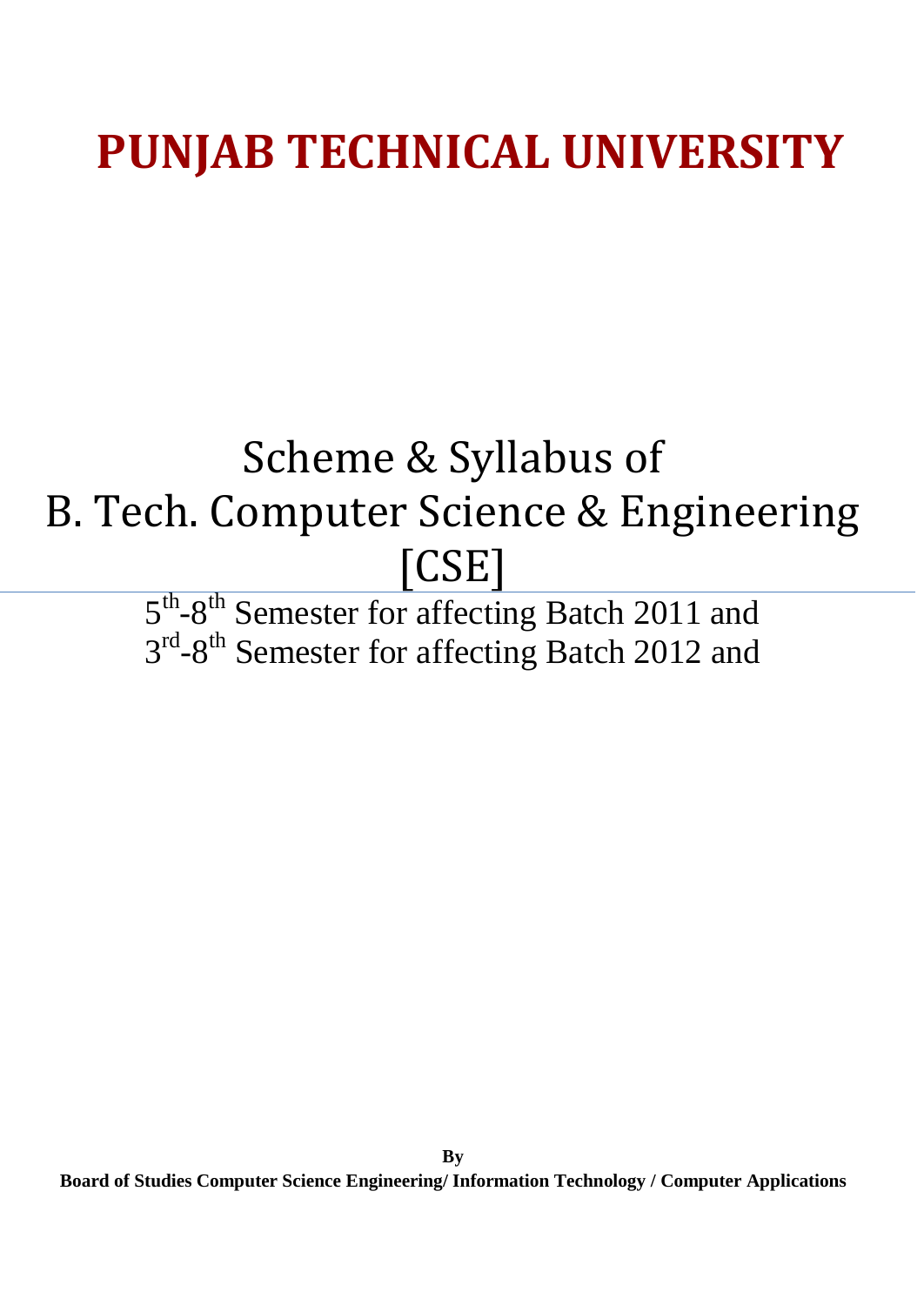#### **B.Tech. Computer Science Engineering (CSE)**

#### **Third Semester Contact Hours: 30 Hrs.**

| <b>Course Code</b> | <b>Course Name</b>                            | <b>Load Allocation</b>   |   |                          | <b>Marks Distribution</b> |     | <b>Total</b><br>Marks | <b>Credits</b> |
|--------------------|-----------------------------------------------|--------------------------|---|--------------------------|---------------------------|-----|-----------------------|----------------|
|                    | <b>Total</b>                                  | 15                       |   | 12                       | 420                       | 380 | 800                   | 24             |
| <b>BTCS301</b>     | Computer Architecture                         | 3                        |   |                          | 40                        | 60  | 100                   | 4              |
| <b>BTAM302</b>     | Mathematics-III                               | 3                        |   |                          | 40                        | 60  | 100                   | 4              |
| <b>BTCS303</b>     | Digital Circuits & Logic Design               | 3                        |   | $\overline{\phantom{0}}$ | 40                        | 60  | 100                   | 4              |
| <b>BTCS304</b>     | Data Structures                               | 3                        |   |                          | 40                        | 60  | 100                   | 4              |
| <b>BTCS305</b>     | Object Oriented Programming using C++         | 3                        |   |                          | 40                        | 60  | 100                   | 4              |
| <b>BTCS306</b>     | Data Structures Lab                           |                          |   | 4                        | 30                        | 20  | 50                    | $\overline{2}$ |
| <b>BTCS307</b>     | Institutional Practical Training <sup>#</sup> | $\overline{\phantom{0}}$ |   |                          | 60                        | 40  | 100                   |                |
| <b>BTCS308</b>     | Digital Circuits & Logic Design Lab           |                          |   | $\overline{2}$           | 30                        | 20  | 50                    |                |
| <b>BTCS309</b>     | Object Oriented Programming using C++ Lab     |                          |   | 4                        | 30                        | 20  | 50                    | $\overline{c}$ |
|                    | <b>Total</b>                                  | 15                       | 5 | <b>10</b>                | 350                       | 400 | 750                   | 26             |

# **The marks will be awarded on the basis of 04 weeks Institutional Practical training conducted after 2nd semester**

#### **Fourth Semester Contact Hours: 30 Hrs.**

| <b>Course Code</b>     | <b>Course Name</b>                                   | <b>Load Allocation</b>   |   |                          | <b>Marks Distribution</b> |                 | <b>Total</b><br><b>Marks</b> | <b>Credits</b> |
|------------------------|------------------------------------------------------|--------------------------|---|--------------------------|---------------------------|-----------------|------------------------------|----------------|
|                        |                                                      | L                        | T | P                        | <b>Internal</b>           | <b>External</b> |                              |                |
| <b>BTCS401</b>         | <b>Operating Systems</b>                             | 3                        |   |                          | 40                        | 60              | 100                          | 4              |
| <b>BTCS402</b>         | <b>Discrete Structures</b>                           | 3                        |   |                          | 40                        | 60              | 100                          | $\overline{4}$ |
| <b>BTCS403</b>         | <b>Computer Networks-I</b>                           | 3                        |   |                          | 40                        | 60              | 100                          | 4              |
| <b>BTCS404</b>         | Microprocessor & Assembly Language<br>Programming    | 3                        |   |                          | 40                        | 60              | 100                          | 4              |
| <b>BTCS405</b>         | <b>System Programming</b>                            | 3                        |   | $\overline{\phantom{0}}$ | 40                        | 60              | 100                          | 4              |
| <b>BTCS406</b>         | <b>Operating System Lab</b>                          | $\overline{\phantom{0}}$ |   | $\overline{2}$           | 30                        | 20              | 50                           |                |
| <b>BTCS407</b>         | Computer Networks-I Lab                              | $\overline{\phantom{a}}$ |   | 4                        | 30                        | 20              | 50                           | 2              |
| <b>BTCS408</b>         | Microprocessor& Assembly Language<br>Programming Lab | $\overline{\phantom{0}}$ |   | $\overline{2}$           | 30                        | 20              | 50                           |                |
| <b>BTCS409</b>         | <b>System Programming Lab</b>                        | $\overline{\phantom{a}}$ |   | 2                        | 30                        | 20              | 50                           |                |
| <b>General Fitness</b> |                                                      |                          |   |                          | 100                       |                 | 100                          |                |
|                        | <b>Total</b>                                         | 15                       | 5 | <b>10</b>                | 420                       | 380             | 800                          | 25             |

#### **Fifth Semester Contact Hours: 29 Hrs.**

| <b>Course Code</b> | <b>Course Name</b>                           | <b>Load Allocation</b>   |                          |                          | <b>Marks Distribution</b> |                 | <b>Total</b><br><b>Marks</b> | <b>Credits</b> |
|--------------------|----------------------------------------------|--------------------------|--------------------------|--------------------------|---------------------------|-----------------|------------------------------|----------------|
|                    |                                              | L                        | T                        | P                        | <b>Internal</b>           | <b>External</b> |                              |                |
| <b>BTCS501</b>     | Computer Networks-II                         | 3                        |                          |                          | 40                        | 60              | 100                          | 4              |
| <b>BTCS502</b>     | <b>Relational Database Management System</b> | 3                        |                          |                          | 40                        | 60              | 100                          | 4              |
| <b>BTCS503</b>     | Design & Analysis of Algorithms              | 3                        |                          |                          | 40                        | 60              | 100                          | 4              |
| <b>BTCS504</b>     | <b>Computer Graphics</b>                     | 3                        |                          |                          | 40                        | 60              | 100                          | $\overline{4}$ |
| <b>BTCS505</b>     | Computer Peripherals & Interfaces            | 3                        | $\Omega$                 |                          | 40                        | 60              | 100                          | 3              |
| <b>BTCS506</b>     | <b>RDBMS</b> Lab                             | $\overline{\phantom{0}}$ |                          | 4                        | 30                        | 20              | 50                           | $\overline{2}$ |
| <b>BTCS507</b>     | Computer Networks-II Lab                     | ۰                        |                          | $\overline{c}$           | 30                        | 20              | 50                           |                |
| <b>BTCS508</b>     | Design & Analysis of Algorithms Lab          | $\overline{\phantom{0}}$ |                          | $\overline{c}$           | 30                        | 20              | 50                           |                |
| <b>BTCS509</b>     | <b>Computer Graphics Lab</b>                 | $\overline{\phantom{0}}$ | $\overline{\phantom{a}}$ | $\overline{2}$           | 30                        | 20              | 50                           |                |
| <b>BTCS510</b>     | Industrial Training*                         | $\overline{\phantom{0}}$ |                          | $\overline{\phantom{0}}$ | 60                        | 40              | 100                          |                |
|                    | <b>Total</b>                                 | 15                       | 4                        | 10                       | 380                       | 420             | 800                          | 25             |

**\*The marks will be awarded on the basis of 06 weeks industrial training conducted after 4th semester** 

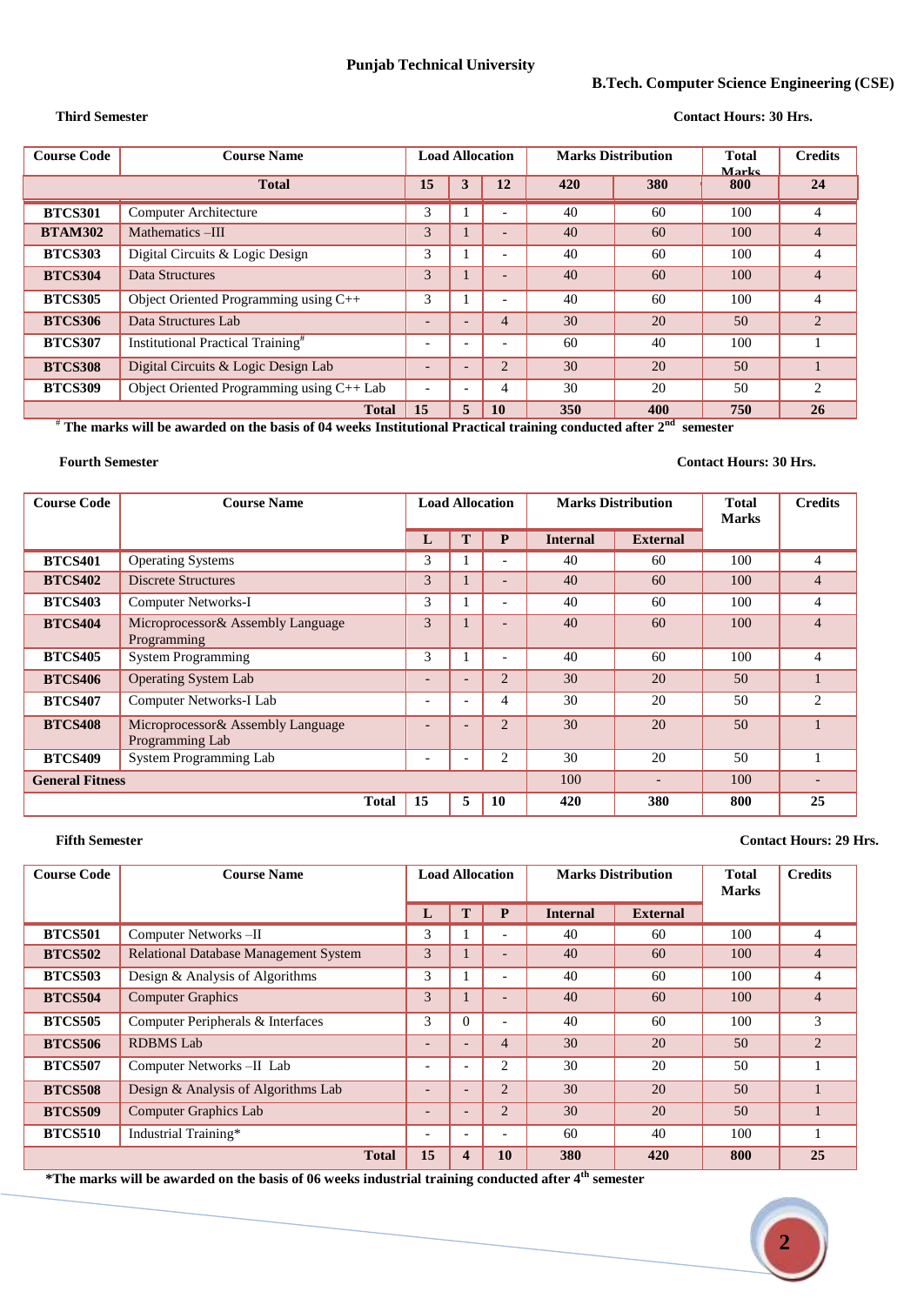#### **Sixth Semester Contact Hours: 30 Hrs.**

| <b>Course Code</b>     | <b>Course Name</b>             | <b>Load Allocation</b>   |                          |                | <b>Marks Distribution</b> |                 | <b>Total</b> | <b>Credits</b> |
|------------------------|--------------------------------|--------------------------|--------------------------|----------------|---------------------------|-----------------|--------------|----------------|
|                        |                                | L                        | Τ                        | P              | <b>Internal</b>           | <b>External</b> | <b>Marks</b> |                |
| <b>BTCS601</b>         | Simulation and Modeling        | 3                        |                          |                | 40                        | 60              | 100          | 3              |
| <b>BTCS602</b>         | <b>RDBMS-II</b>                | 3                        |                          |                | 40                        | 60              | 100          | $\overline{4}$ |
| <b>BTCS603</b>         | Software Engineering           | 3                        | $\overline{\phantom{0}}$ |                | 40                        | 60              | 100          | 3              |
| <b>BTCSXXX</b>         | Elective-I                     | 3                        |                          |                | 40                        | 60              | 100          | $\overline{4}$ |
| $\bf{B}$ T***          | Open Elective                  | 3                        |                          |                | 40                        | 60              | 100          | 4              |
| <b>BTCS604</b>         | <b>RDBMS-II Lab</b>            | $\overline{\phantom{0}}$ |                          | 4              | 30                        | 20              | 50           | $\overline{2}$ |
| <b>BTCS605</b>         | Free/ Open Source Software Lab | $\overline{\phantom{0}}$ | $\overline{\phantom{0}}$ | 4              | 30                        | 20              | 50           | 2              |
| <b>BTCS606</b>         | Software Engineering Lab       | $\overline{\phantom{0}}$ | $\overline{\phantom{0}}$ | $\overline{2}$ | 30                        | 20              | 50           |                |
| <b>BTCS607</b>         | Simulation and Modeling Lab    | $\overline{\phantom{0}}$ | $\overline{\phantom{0}}$ | 2              | 30                        | 20              | 50           |                |
| <b>General Fitness</b> |                                |                          |                          | 100            | $\blacksquare$            | 100             |              |                |
| <b>Total</b>           |                                |                          | 3                        | 12             | 420                       | 380             | 800          | 24             |

#### **Seventh Semester / Eighth Semester Contact Hours: 29 Hrs**

**.**

| <b>Course Code</b>     | <b>Course Name</b>          | <b>Load Allocation</b>   |                          |                          | <b>Marks Distribution</b> |                          | <b>Total</b> | <b>Credits</b> |
|------------------------|-----------------------------|--------------------------|--------------------------|--------------------------|---------------------------|--------------------------|--------------|----------------|
|                        |                             | ┚                        | T                        | P                        | <b>Internal</b>           | <b>External</b>          | <b>Marks</b> |                |
| <b>BTCS701</b>         | Artificial Intelligence     | 3                        | $\overline{\phantom{0}}$ | $\overline{\phantom{0}}$ | 40                        | 60                       | 100          | 3              |
| <b>BTCS702</b>         | Theory of Computation       | 3                        |                          |                          | 40                        | 60                       | 100          | 4              |
| <b>BTCS 703</b>        | Project                     | $\overline{\phantom{0}}$ | $\overline{\phantom{0}}$ | 12                       | 150                       | 150                      | 300          | 6              |
| <b>BTCSYYY</b>         | Elective-II                 | 3                        |                          |                          | 40                        | 60                       | 100          | 4              |
| <b>BTCSZZZZ</b>        | Elective --III              | 3                        |                          |                          | 40                        | 60                       | 100          | 4              |
| <b>BTCS704</b>         | Artificial Intelligence Lab | $\overline{\phantom{0}}$ | $\overline{\phantom{a}}$ | $\overline{2}$           | 30                        | 20                       | 50           |                |
| <b>General Fitness</b> |                             |                          |                          |                          | 100                       | $\overline{\phantom{a}}$ | 100          |                |
| <b>Total</b>           |                             | 12                       | 03                       | 14                       | 440                       | 410                      | 850          | 22             |

| <b>Course Code</b> | <b>Course Name</b>                        | <b>Marks Distribution</b> |                 | <b>Total</b> | Credits |
|--------------------|-------------------------------------------|---------------------------|-----------------|--------------|---------|
|                    |                                           | <b>Internal</b>           | <b>External</b> | <b>Marks</b> |         |
| <b>BTCS801</b>     | Software Training                         | 150                       | 100             | 250          |         |
| <b>BTCS802</b>     | <b>Industry Oriented Project Training</b> | 300                       | 200             | 500          | 10      |
| <b>Total</b>       |                                           | 450                       | 300             | 750          | 18      |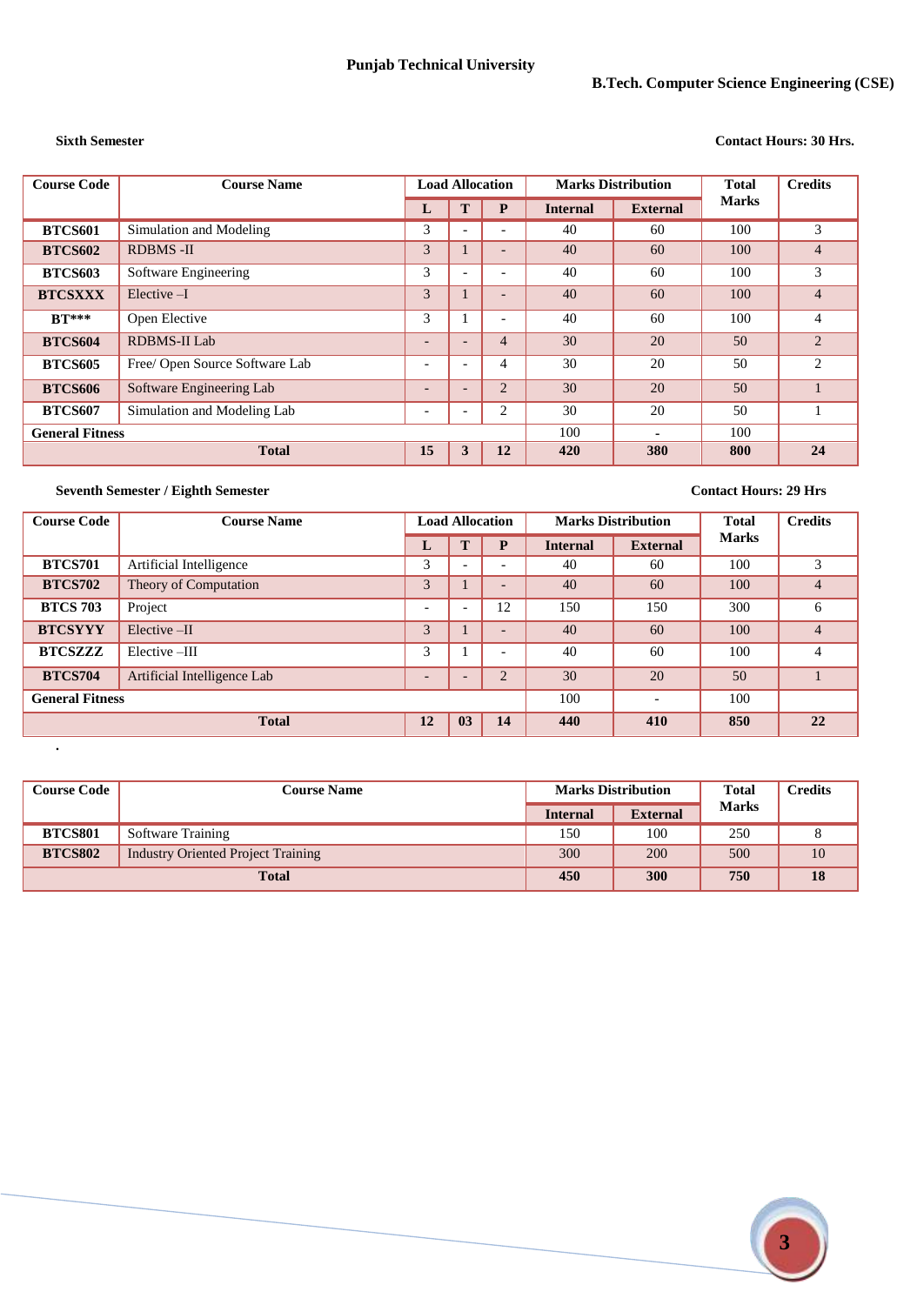#### **Elective –I BTXS XXX**

- BTCS 901 Web Technologies
- BTCS 902 Mobile Applications Development
- BTCS 903 Ethical Hacking
- BTCS 904 Information Security

#### **Elective –II BTCS YYY**

- BTCS 905 Software Testing and Quality Assurance
- BTCS 906 Object Oriented Analysis and Design
- BTCS 907 Software Project Management
- BTCS 908 Business Intelligence
- BTCS 909 Agile Software Development

#### **Elective -III BTCS ZZZ**

- BTCS 910 Multimedia and Application
- BTCS 911 Soft Computing
- BTCS 912 Cloud Computing
- BTCS 913 Compiler Design
- BTCS 914 Big Data
- BTCS 915 Digital Image Processing
- BTCS 916 Enterprise Resource Planning

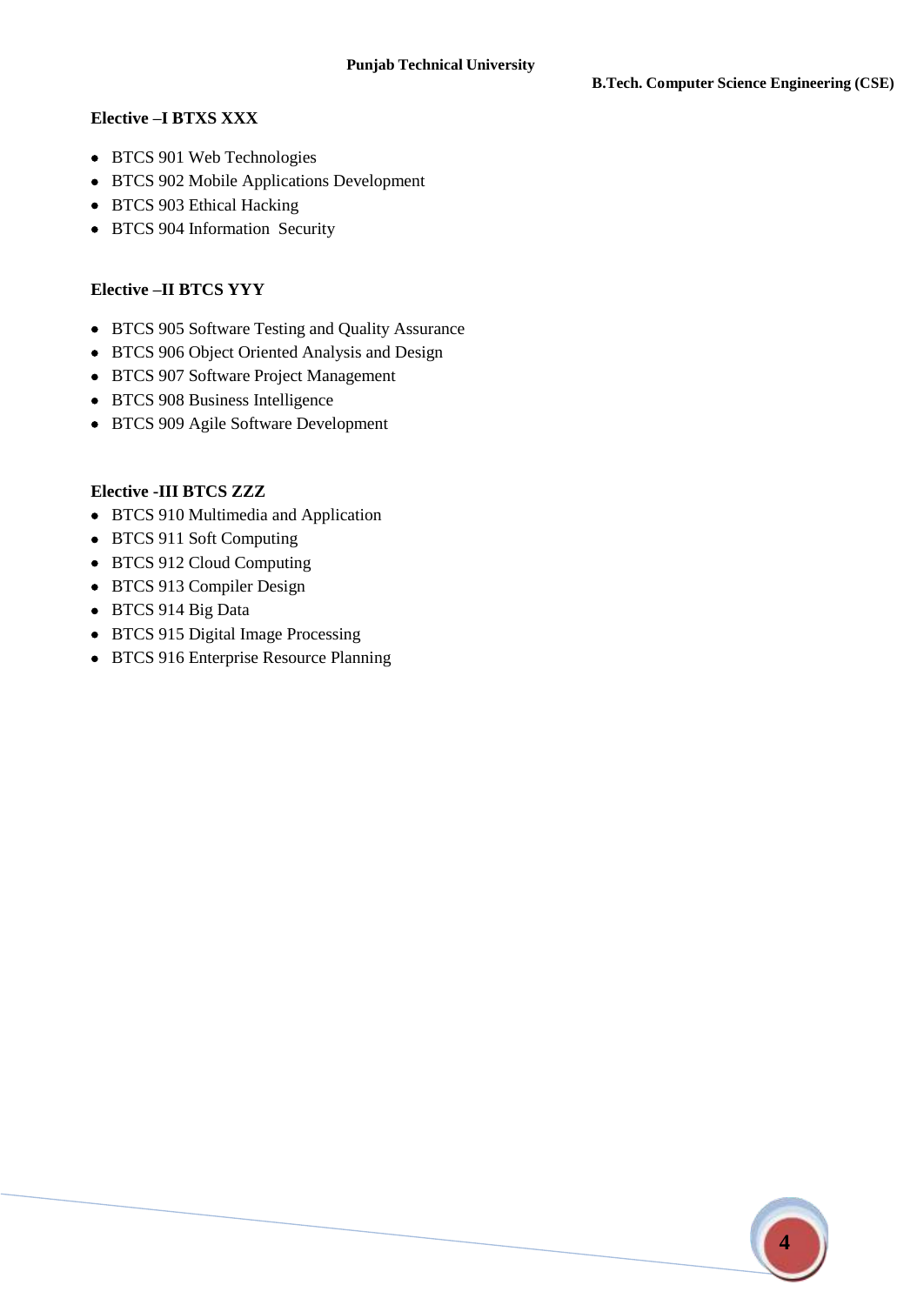### *Third Semester*

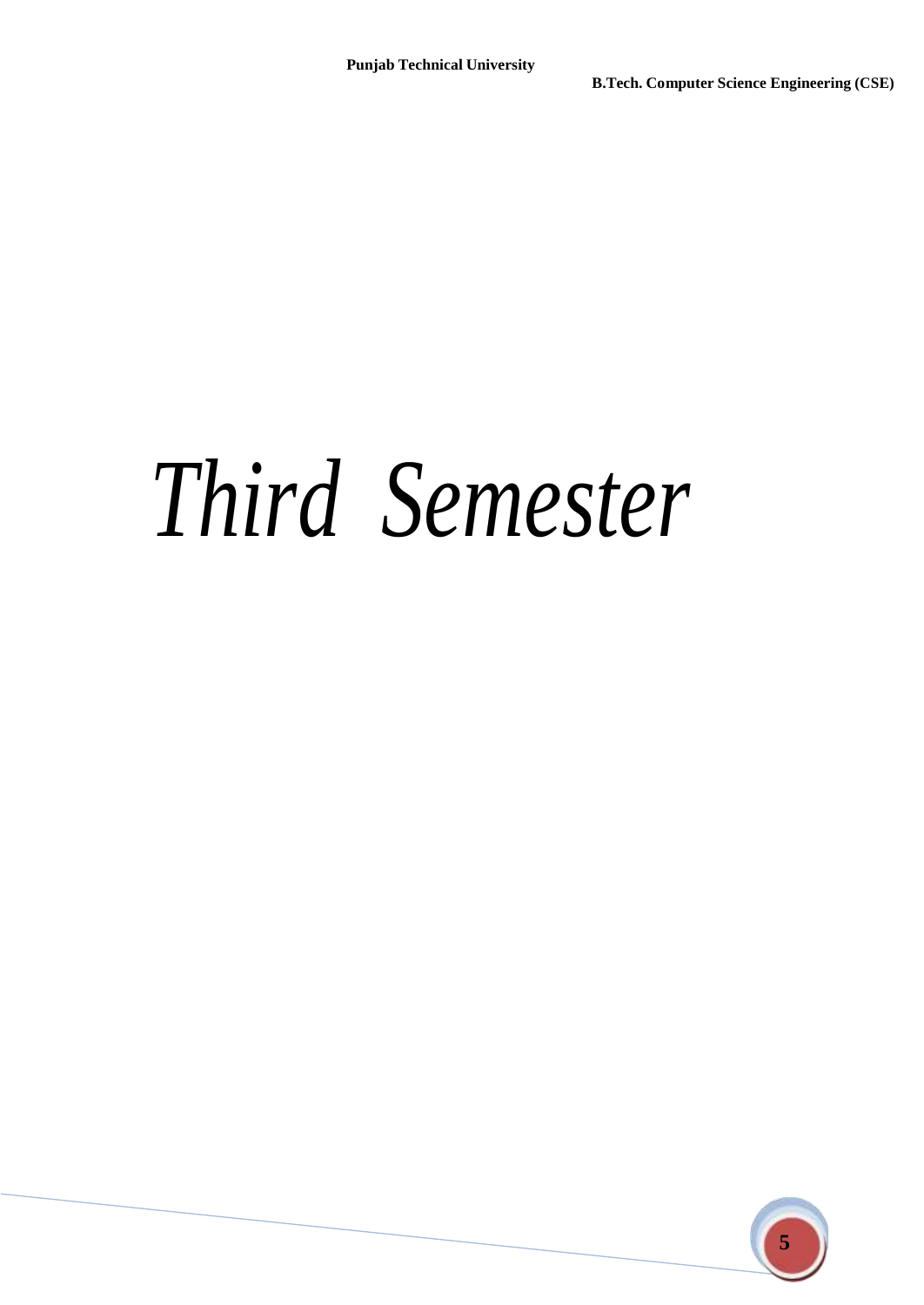#### **BTCS 301 Computer Architecture**

**Objectives:** This course offers a good understanding of the various functional units of a computer system and prepares the student to be in a position to design a basic computer system.

- **1. Register Transfer and Microoperations:** Register transfer language & operations, arithmetic microoperations, logic microoperations, shift microoperations, arithmetic logic shift unit. Design of a complete basic computer and its working. **[5]**
- **2. Basic Computer Organisation and Design:** Instruction codes, Computer registers, Computer Instructions, Timing and control, Instruction Cycle, Memory reference instructions, Input/ Output and Interrupt, Design of basic Computer, Design of Accumulator Logic. **[6]**
- **3. Design of Control Unit:** Control memory, design of control unit microprogrammed, hardwired, and their comparative study. **[3]**
- **4. Central Processing Unit:** General Register Organisation, Stack Organisation, Instruction formats, Addressing Modes, Data transfer and manipulations, Program control, RISC and CISC architecture. **[6]**
- **5. Input-Output Organisation:** Peripheral devices, I/O Interface, asynchronous data transfer, modes of transfer, priority interrupt, DMA, I/O processor, serial communication. **[5]**
- **6. Memory Organisation:** Memory hierarchy, main memory, auxiliary memory, associative memory, cache memory, virtual memory, memory management hardware. **[6]**
- **7. Advanced concepts of Computer Architecture:** Concept of pipeline, Arithmetic pipeline, Instruction , vector processors and array processors. Introduction to parallel processing, Interprocessor communication & synchronization. **[5] [5]**

#### **Suggested Readings/ Books:**

- **1.** M. Moris Mano, **Computer System Architecture**, Pearson Education.
- **2.** William Stallings, **Computer Organisation and Architecture**, Pearson Education.
- **3.** David A Patterson, **Computer Architecture**, Pearson Education.
- **4.** P. Pal Choudhri, **Computer Organisation and Design**, PHI.
- **5.** J. P. Hayes, **Computer System Architecture**, Pearson Education.
- **6.** Kai Hawang, **Advanced Computer Architecture**, Tata McGraw Hill.
- **7.** Riess. **Assembly Language and Computer Architecture and using C++ and JAVA,** Cengage Learning**.**

#### **BTAM302 Mathematics-III**

**Objective/s and Expected Outcome:** To teach computer based Engineering Mathematics to students.

After this course the student will be able to solve complex computer oriented problems.

**1. Fourier series**: Periodic Functions, Euler's Formula. Even and odd Functions, Half range expansions,

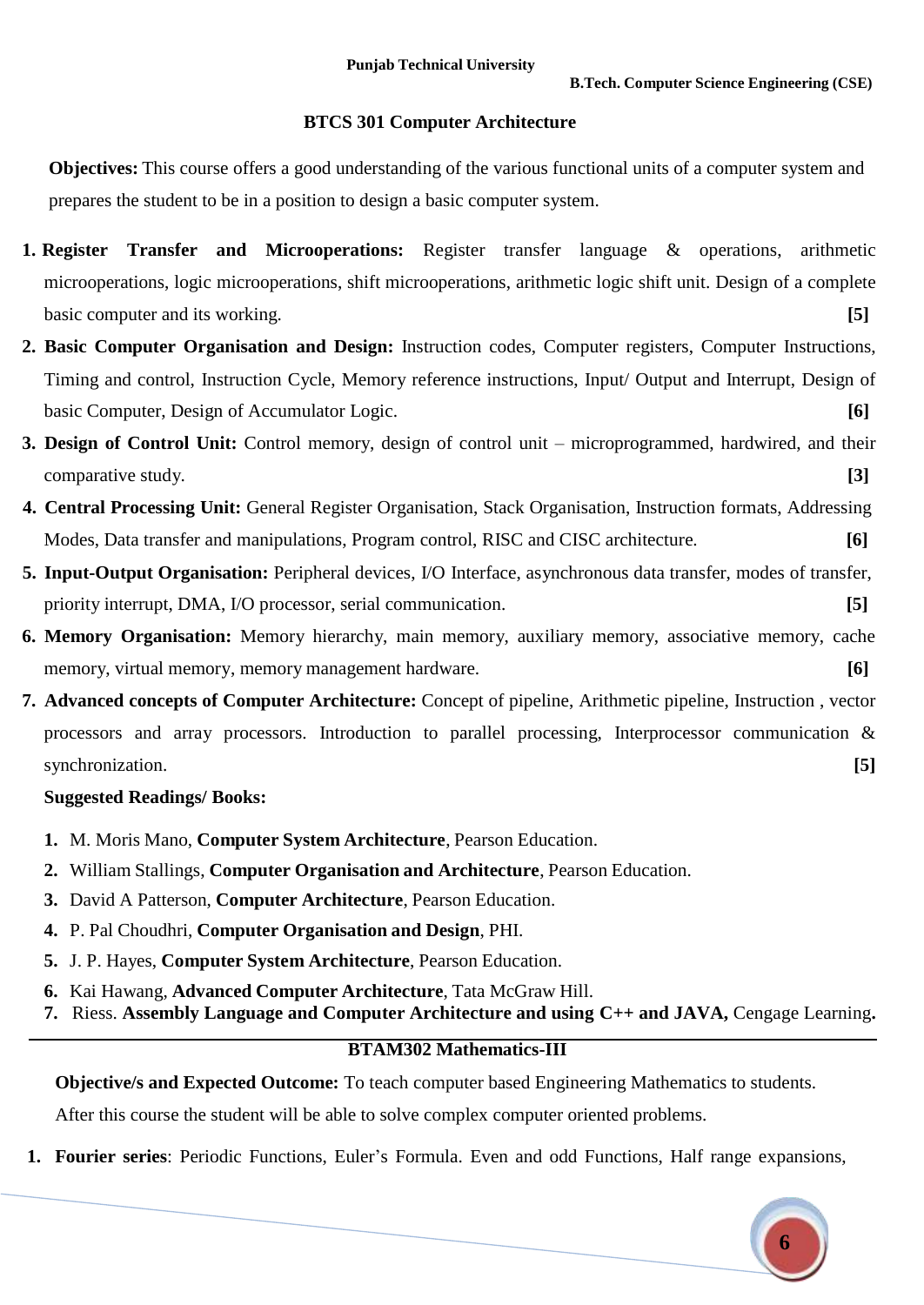Fourier series of different waveforms. **[4]** 

- **2. Laplace transformations:** Laplace transforms of various standard functions, properties of Laplace transform. **[4]**
- **3. Partial Differential Equations:** Formation of Partial Differential Equations, linear Partial Differential Equations, Homogeneous Partial Differential Equations with constant coefficients. **[5]**
- **4. Functions of complex variables:** Limits, continuity and derivatives of the function of complex variables, Analytic function, Cauchy- Riemann equations, conjugate functions. **[5]**
- **5. Linear Systems and Eigen- Values:** Gauss elimination method, gauss- Jordan method, Gauss- Seidel iteration method, Rayleigh's Power method for Eigen values and Eigenvectors. **[4]**
- **6. Differential Equations:** Solutions of Initial values problems using Eulers, modified Eulers method and Runge- kutta (upto fourth order) methods. **[4]**
- **7. Probability distribution:** Binomial, Poisson and Normal distribution. **[4]**
- **8. Sampling Distribution & testing of Hypothesis:** Sampling, Distribution of means and variance, Chi-Square distribution, t- distribution, F- distribution. General concepts of hypothesis, Testing a statistical Hypothesis, One and two tailed tests, critical region, Confidence interval estimation. Single and two sample tests on proportion, mean and variance. **[5]**

#### **Suggested Readings/ Books:**

- **1.** E. Kreyszig,**" Advanced Engineering Mathematics"**, 5 th Edition, Wiley Enstern 1985.
- **2.** P. E. Danko, A. G. Popov, T. Y. A. Kaznevnikova, **" Higher Mathematics in Problems and Exercise"**, Part 2, Mir Publishers, 1983.
- **3.** Bali, N. P., **"A Text Book on Engineering Mathematics"**, Luxmi Pub., New Delhi.
- **4.** Peter V.O'Neil,**" Advanced Engineering Mathematics"**, Cengage Learning

#### **BTCS303 Digital Circuits & Logic Design**

**Objective/s and Expected outcome:** Demonstrate the operation of simple digital gates, identify the symbols, develop the truth table for those gates; combine simple gates into more complex circuits; change binary, hexadecimal, octal numbers to their decimal equivalent an vice versa, demonstrate the operation of a flip-flop. Design counters and clear the concept of shift resisters. Study different types of memories and their applications. Convert digital into analog and vice versa.

- **1. Number Systems:** Binary, Octal, Decimal, Hexadecimal. Number base conversions, 1's, 2's, rth's complements, signed Binary numbers. Binary Arithmetic, Binary codes: Weighted BCD, Gray code, Excess 3 code, ASCII – conversion from one code to another. **[5]**
- **2. Boolean Algebra:** Boolean postulates and laws De-Morgan's Theorem, Principle of Duality, Boolean

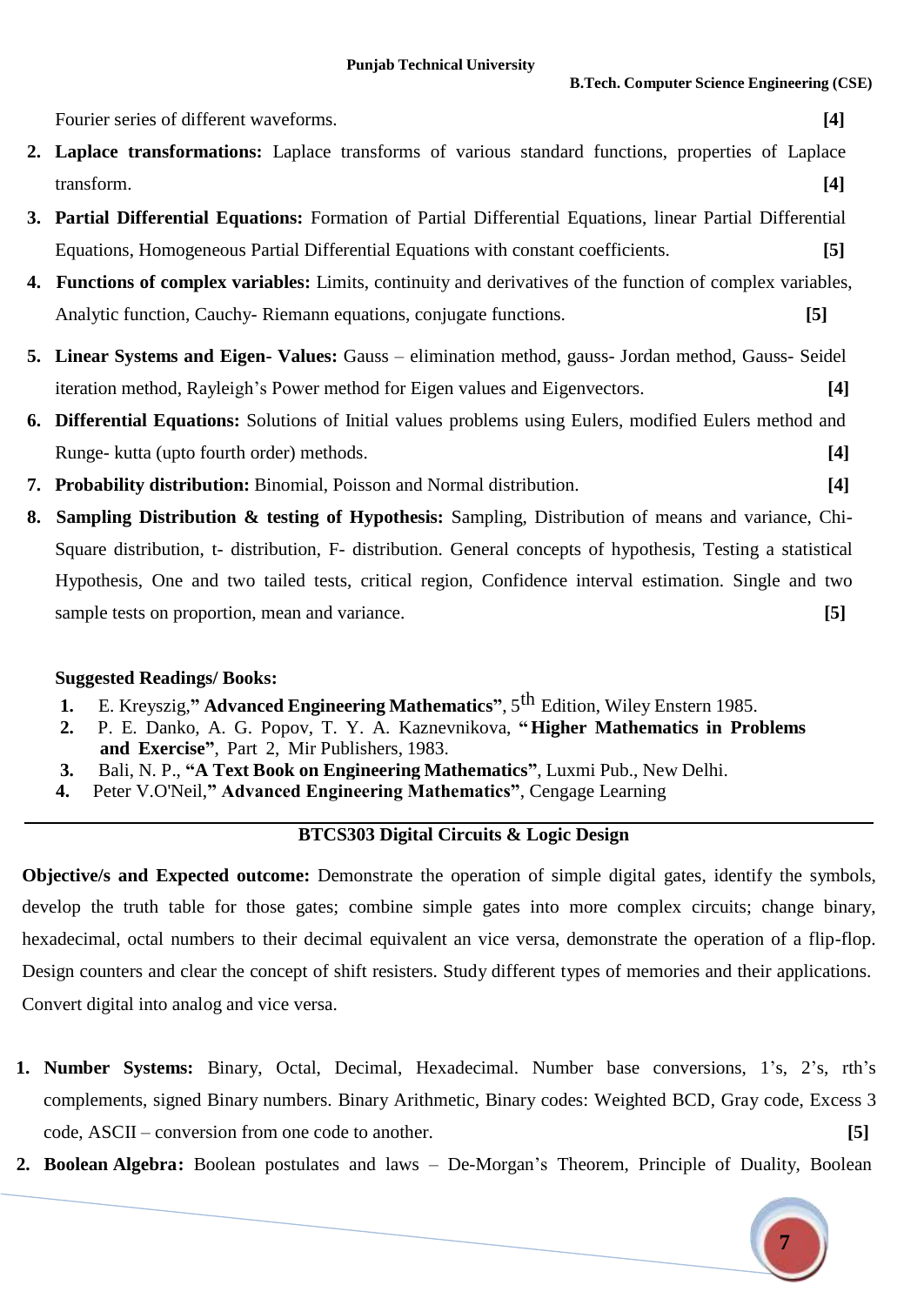expression – Boolean function, Minimization of Boolean expressions – Sum of Products (SOP), Product of Sums (POS), Minterm, Maxterm, Canonical forms, Conversion between canonical forms, Karnaugh map Minimization, Quine-McCluskey method - Don't care conditions. **[5]**

- **3. [Logic GATES:](http://www.indiastudychannel.com/resources/35336-EC-DIGITAL-ELECTRONICS-Syllabus-Anna.aspx)** AND, OR, NOT, NAND, NOR, Exclusive-OR and Exclusive-NOR. Implementations of Logic Functions using gates, NAND-NOR implementations. Study of logic families like RTL, DTL, DCTL, TTL, MOS, CMOS, ECL and their characteristics. **[5]**
- **4. Combinational Circuits:** Design procedure Adders, Subtractors, Serial adder/Subtractor, Parallel adder/ Subtractor Carry look ahead adder, BCD adder, Magnitude Comparator, [Multiplexer](http://www.indiastudychannel.com/resources/35336-EC-DIGITAL-ELECTRONICS-Syllabus-Anna.aspx)/Demultiplexer, encoder/decoder, parity checker, code converters. Implementation of combinational logic using MUX.
- **5. Sequential Circuits:** Flip flops SR, JK, T, D and Master slave, Excitation table, Edge triggering, Level Triggering, Realization of one flip flop using other flip flops. Asynchronous/Ripple counters, Synchronous counters, Modulo-n counter, Ring Counters. Classification of sequential circuits-Moore and Mealy, Design of Synchronous counters: state diagram, Circuit implementation. Shift registers. **[4]**
- **6. Memory Devices:** Classification of memories, RAM organization, Write operation, Read operation, Memory cycle. [St](http://www.indiastudychannel.com/resources/35336-EC-DIGITAL-ELECTRONICS-Syllabus-Anna.aspx)atic RAM Cell-Bipolar, RAM cell, MOSFET RAM cell, Dynamic RAM cell. ROM organization, PROM, EPROM, EEPROM, Field Programmable Gate Arrays [\(FPGA\)](http://www.indiastudychannel.com/resources/35336-EC-DIGITAL-ELECTRONICS-Syllabus-Anna.aspx). **[4]**
- **7. Signal Conversions:** Analog & Digital signals. A/D and D/A conversion techniques (Weighted type, R-2R Ladder type, Counter Type, Dual Slope type, Successive Approximation type). **[5]**

#### **Suggested Readings/ Books:**

**1.** Morris Mano, **Digital Design**, Prentice Hall of India Pvt. Ltd

**2.** Donald P.Leach and Albert Paul Malvino, **Digital Principles and Applications**, 5 ed., Tata McGraw Hill Publishing Company

Limited, New Delhi, 2003.

**3.** R.P.Jain, Modern **Digital Electronics**, 3 ed., Tata McGraw–Hill publishing company limited, New Delhi, 2003.

**4.** Thomas L. Floyd, **Digital Fundamentals**, Pearson Education, Inc, New Delhi, 2003

**5.** Ronald J. Tocci, Neal S. Widmer, Gregory L. Moss, **Digital System -Principles and Applications**, Pearson Education.

6. Ghosal , **Digital Electronics,** Cengage Learning.

#### **BTCS 304 Data Structures**

**Objectives:** This course should provide the students with a fairly good concept of the fundamentals of different types of data structures and also the ways to implement them. Algorithm for solving problems like sorting, searching, insertion & deletion of data etc. related to data structures should also be discussed. After completion of this subject student should be able to choose an appropriate data structure for a particular problem.

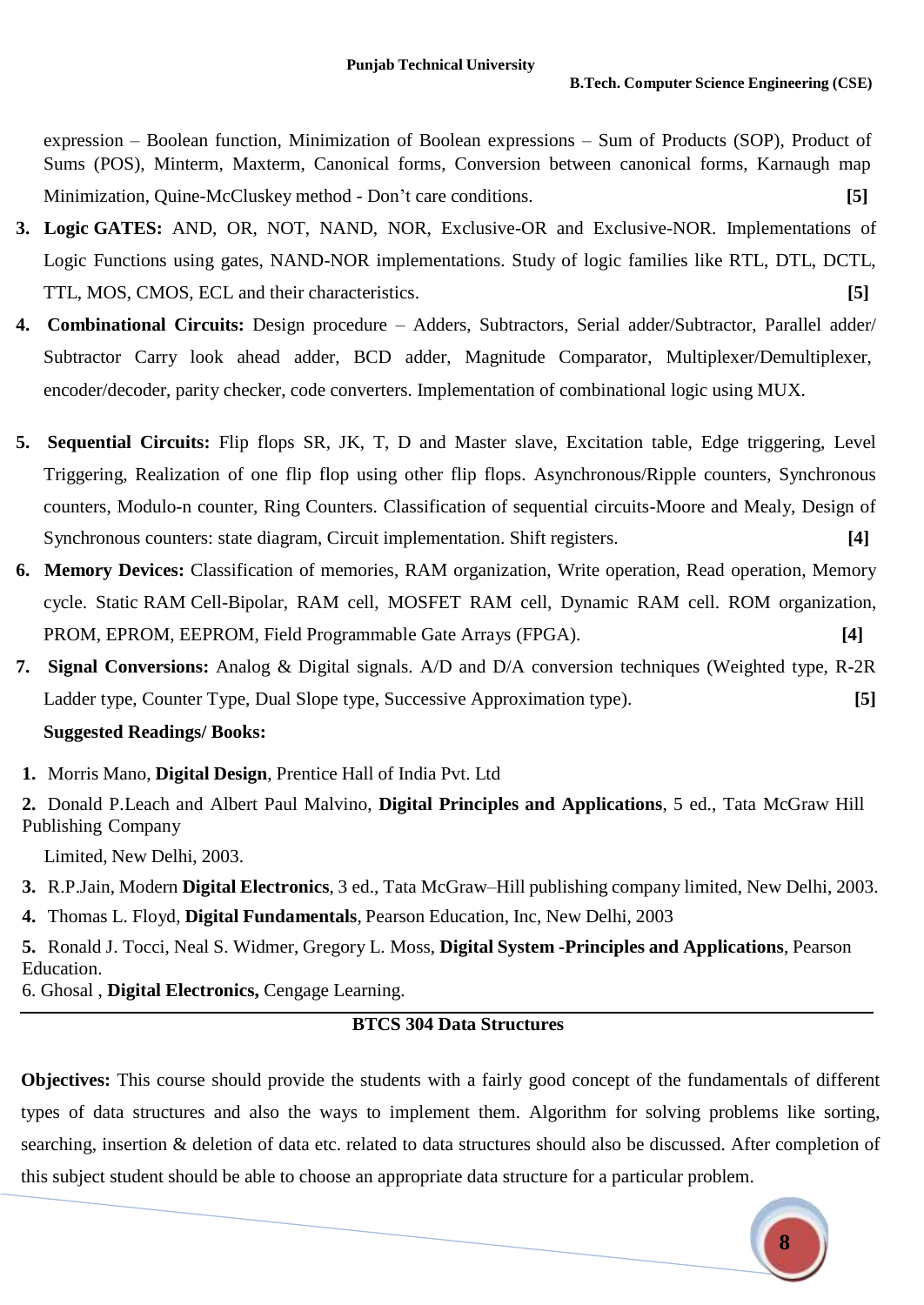- **1. Dynamic Memory Management:** Understanding pointers, usage of pointers, arithmetic on pointers, memory allocation, memory management functions and operators, debugging pointers - dangling pointers, memory leaks, etc. **[2]**
- **2. Introduction:** Concept of data type, definition and brief description of various data structures, data structures versus data types, operations on data structures, algorithm complexity, Big O notation. **[2]**
- **3. Arrays:** Linear and multi-dimensional arrays and their representation, operations on arrays, sparse matrices and their storage. **[3]**
- **4. Linked List:** Linear linked list, operations on linear linked list, doubly linked list, operations on doubly linked list, application of linked lists. **[4]**
- **5. Stacks:** Sequential and linked representations, operations on stacks, application of stacks such as parenthesis checker, evaluation of postfix expressions, conversion from infix to postfix representation, implementing recursive functions. **[4]**
- **6. Queues:** Sequential representation of queue, linear queue, circular queue, operations on linear and circular queue, linked representation of a queue and operations on it, deque, priority queue, applications of queues.
- **7. Trees:** Basic terminology, sequential and linked representations of trees, traversing a binary tree using recursive and non-recursive procedures, inserting a node, deleting a node, brief introduction to threaded binary trees, AVL trees and B-trees. **[4]**
- **8. Heaps:** Representing a heap in memory, operations on heaps, application of heap in implementing priority queue and heap sort algorithm. **[2] [2]**
- **9. Graphs:** Basic terminology, representation of graphs (adjacency matrix, adjacency list), traversal of a graph (breadth-first search and depth-first search), and applications of graphs. **[3]**
- **10. Hashing & Hash Tables:** Comparing direct address tables with hash tables, hash functions, concept of collision and its resolution using open addressing and separate chaining, double hashing, rehashing. **[3]**
- **11. Searching & Sorting:** Searching an element using linear search and binary search techniques, Sorting arrays using bubble sort, selection sort, insertion sort, quick sort, merge sort, heap sort, shell sort and radix sort, complexities of searching & sorting algorithms. **[5]**

- **1.** Sartaj Sahni, **Data Structures, Algorithms and Applications in C++,** Tata McGraw Hill.
- **2.** Tenenbaum, Augenstein, & Langsam, **Data Structures using C and C++**, Prentice Hall of India.
- **3.** R. S. Salaria, **Data Structures & Algorithms Using C++,** Khanna Book Publishing Co. (P) Ltd.
- **4.** Seymour Lipschutz, **Data Structures**, Schaum's Outline Series, Tata McGraw Hill
- **5.** Kruse, **Data Structures & Program Design**, Prentice Hall of India.
- **6.** Michael T. Goodrich, Roberto Tamassia, & David Mount, **Data Structures and Algorithms in C++** (Wiley India)

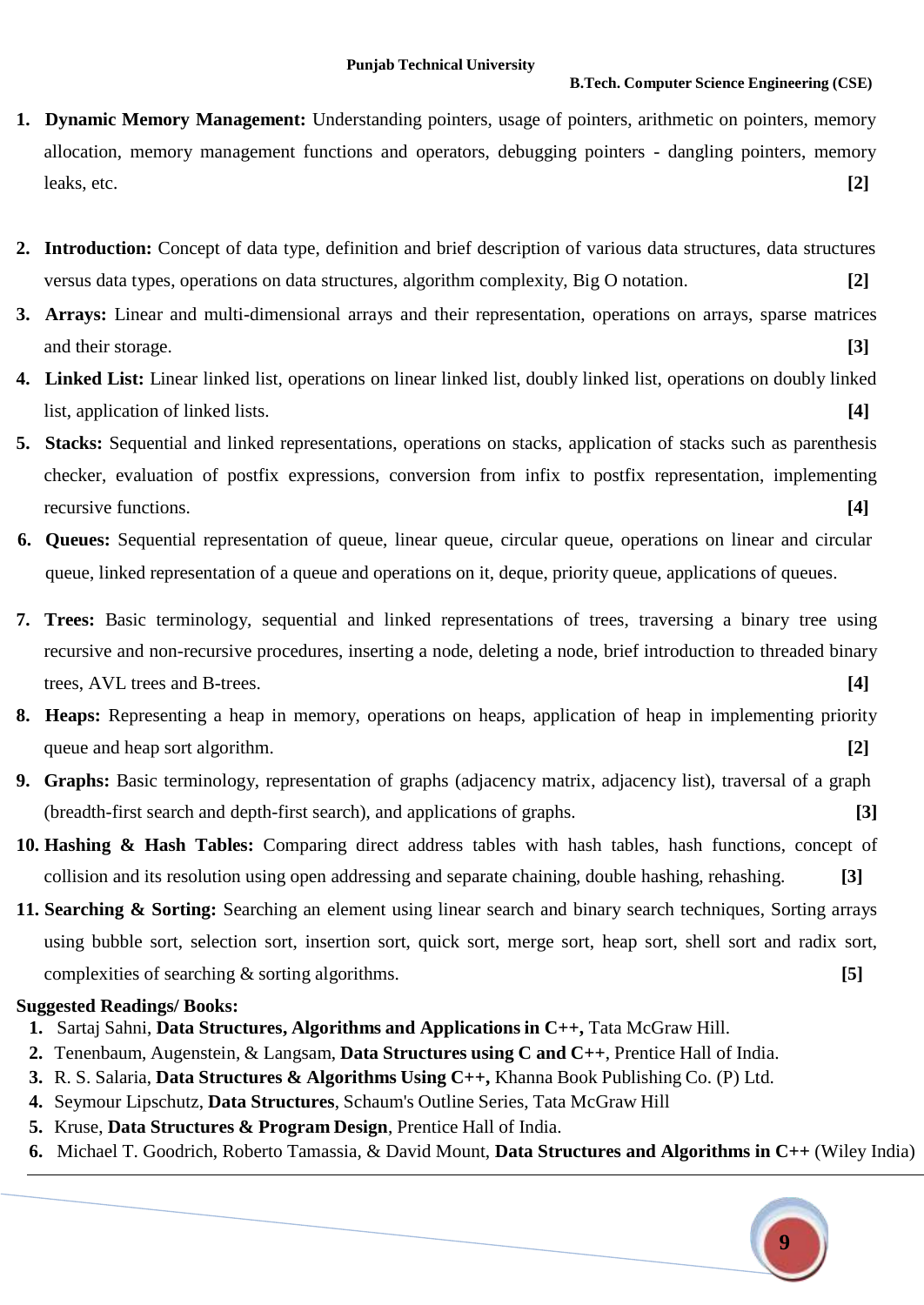- **7.** Thomas H Cormen, Charles E Leiserson, Ronald L Rivest , and Clifford Stein, Introduction to Algorithms.
- **8.** Ellis Horowitz, Sartaj Sahni, & Dinesh Mehta, Fundamentals of Data Structures in C++.
- **9.** Malik , **Data Structures using C++**, Cengage Learning.

#### **BTCS 305 Object Oriented Programming Using C++**

**Objectives:** To understand the basic concepts of object oriented programming languages and to learn the techniques of software development in C++.

- **1. Object-Oriented Programming Concepts:** Introduction, comparison between procedural programming paradigm and object-oriented programming paradigm, basic concepts of object-oriented programming — concepts of an object and a class, interface and implementation of a class, operations on objects, relationship among objects, abstraction, encapsulation, data hiding, inheritance, overloading, polymorphism, messaging. **[2]**
- **2. Standard Input/Output:** Concept of streams, hierarchy of console stream classes, input/output using overloaded operators >> and << and memberv functions of i/o stream classes, formatting output, formatting using ios class functions and flags, formatting using manipulators. **[3]**
- **3. Classes and Objects:** Specifying a class, creating class objects, accessing class members, access specifiers, static members, use of *const* keyword, friends of a class, empty classes, nested classes, local classes, abstract classes, container classes, bit fields and classes**. [4]**
- **4. Pointers and Dynamic Memory Management:** Declaring and initializing pointers, accessing data through pointers, pointer arithmetic, memory allocation (static and dynamic), dynamic memory management using *new*  and *delete* operators, pointer to an object, *this* pointer, pointer related problems - dangling/wild pointers, null pointer assignment, memory leak and allocation failures**. [5]**
- **5. Constructors and Destructors:** Need for constructors and destructors, copy constructor, dynamic constructors, explicit constructors, destructors, constructors and destructors with static members, initializer lists. **[2]**
- **6. Operator Overloading and Type Conversion:** Overloading operators, rules for overloading operators, overloading of various operators, type conversion - basic type to class type, class type to basic type, class type to another class type. **[4]**
- **7. Inheritance:** Introduction, defining derived classes, forms of inheritance, ambiguity in multiple and multipath inheritance, virtual base class, object slicing, overriding member functions, object composition and delegation, order of execution of constructors and destructors. **[5]**

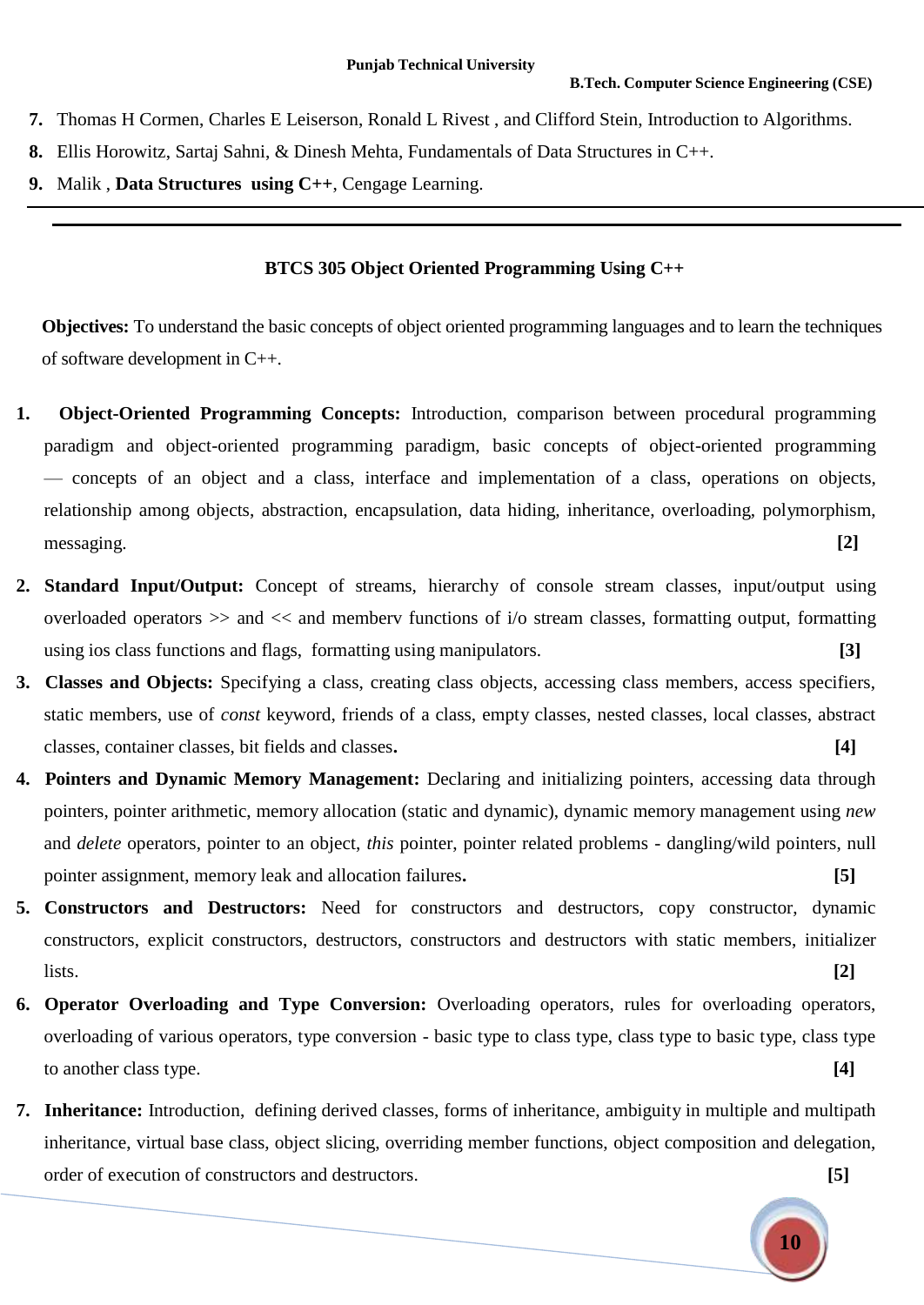- **8. Virtual functions & Polymorphism:** Concept of binding early binding and late binding, virtual functions, pure virtual functions, abstract clasess, virtual destructors. **[3]**
- **9. Exception Handling:** Review of traditional error handling, basics of exception handling, exception handling mechanism, throwing mechanism, catching mechanism, rethrowing an exception, specifying exceptions. **[2]**
- **10. Templates and Generic Programming:** Template concepts, Function templates, class templates, illustrative examples. **[3]**
- **11. Files:** File streams, hierarchy of file stream classes, error handling during file operations, reading/writing of files, accessing records randomly, updating files. **[3]**

#### **Suggested Readings/ Books:**

- **1.** Lafore R., **Object Oriented Programming in C++**, Waite Group.
- **2.** E. Balagurusamy, **Object Oriented Programming with C++**, Tata McGraw Hill.
- **3.** R. S. Salaria, **Mastering Object-Oriented Programming with C++**, Salaria Publishing House.
- **4.** Bjarne Stroustrup, **The C++ Programming Language**, Addison Wesley.
- **5.** Herbert Schildt, **The Complete Reference to C++ Language**, McGraw Hill-Osborne.
- **6.** Lippman F. B, **C++ Primer,** Addison Wesley.
- **7.** Farrell- **Object Oriented using C++,** Cengage Learning.

### **BTCS306 Data Structures Lab**

### **List of practical exercises, to be implemented using object-oriented approach in C++ Language.**

- **1.** Write a menu driven program that implements following operations (using separate functions) on a linear array:
	- $\Box$  Insert a new element at end as well as at a given position
	- $\Box$  Delete an element from a given whose value is given or whose position is given
	- $\Box$  To find the location of a given element
	- $\Box$  To display the elements of the linear array
- **2.** Write a menu driven program that maintains a linear linked list whose elements are stored in on ascending order and implements the following operations (using separate functions):
	- $\Box$  Insert a new element
	- $\Box$  Delete an existing element
	- Search an element  $\Box$
	- Display all the elements $\Box$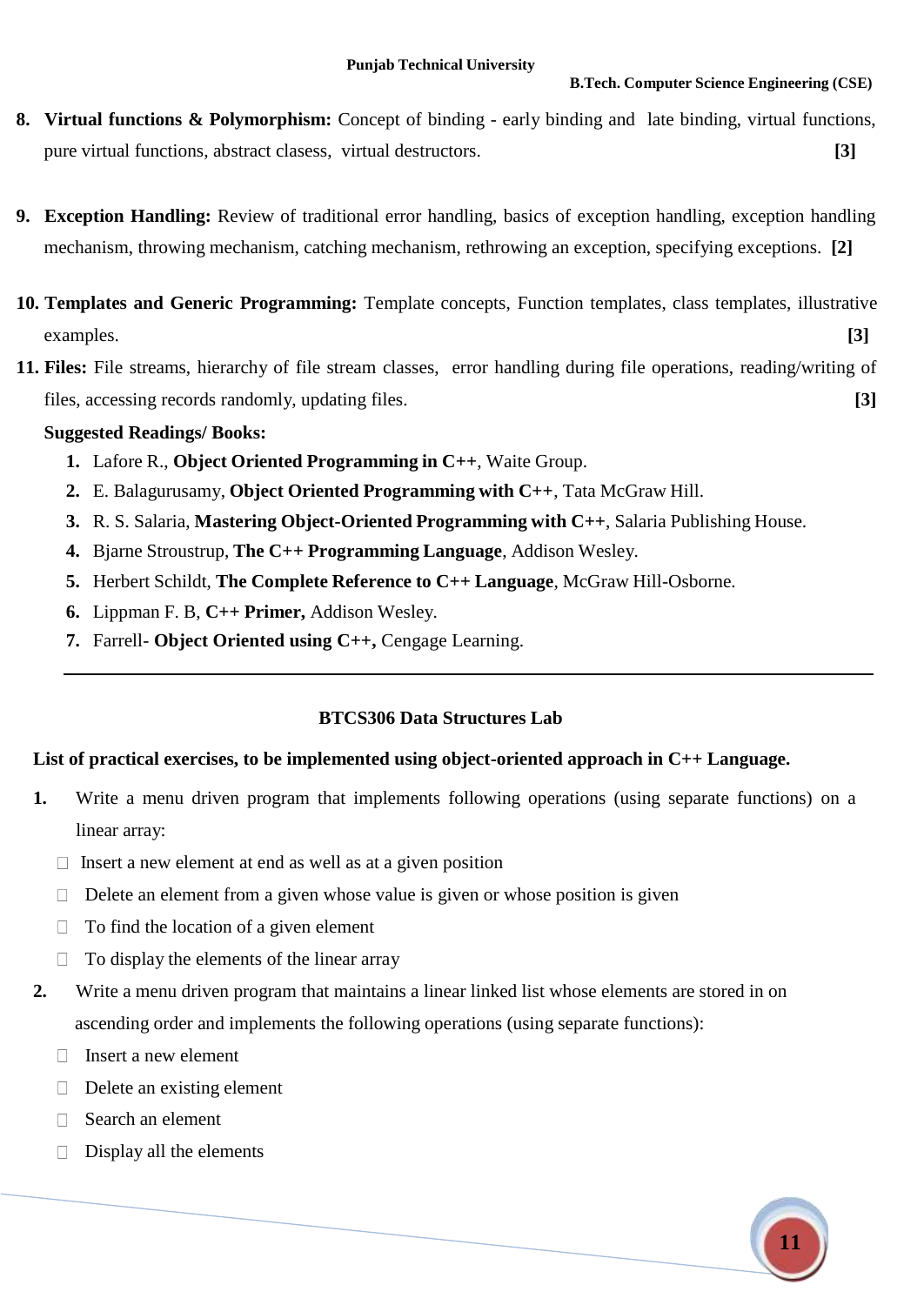- **3.** Write a program to demonstrate the use of stack (implemented using linear array) in converting arithmetic expression from infix notation to postfix notation.
- **4.** Program to demonstrate the use of stack (implemented using linear linked lists) in evaluating arithmetic expression in postfix notation.
- **5.** Program to demonstration the implementation of various operations on a linear queue represented using a linear array.
- **6.** Program to demonstration the implementation of various operations on a circular queue represented using a linear array.
- **7.** Program to demonstration the implementation of various operations on a queue represented using a linear linked list (linked queue).
- **8.** Program to illustrate the implementation of different operations on a binary search tree.
- **9.** Program to illustrate the traversal of graph using breadth-first search.
- **10.** Program to illustrate the traversal of graph using depth-first search.
- **11.** Program to sort an array of integers in ascending order using bubble sort.
- **12.** Program to sort an array of integers in ascending order using selection sort.
- **13.** Program to sort an array of integers in ascending order using insertion sort.
- **14.** Program to sort an array of integers in ascending order using radix sort.
- **15.** Program to sort an array of integers in ascending order using merge sort.
- **16.** Program to sort an array of integers in ascending order using quick sort.
- **17.** Program to sort an array of integers in ascending order using heap sort.
- **18.** Program to sort an array of integers in ascending order using shell sort.
- **19.** Program to demonstrate the use of linear search to search a given element in an array.
- **20.** Program to demonstrate the use of binary search to search a given element in a sorted array in ascending order.

### **BTCS 307 Institutional Practical Training**

#### **BTCS 308 Digital Circuits & Logic Design Lab**

Implementation all experiments with help of Bread- Board.

- **1.** Study of Logic Gates: Truth-table verification of OR, AND, NOT, XOR, NAND and NOR gates; Realization of OR, AND, NOT and XOR functions using universal gates.
- **2.** Half Adder / Full Adder: Realization using basic and XOR gates.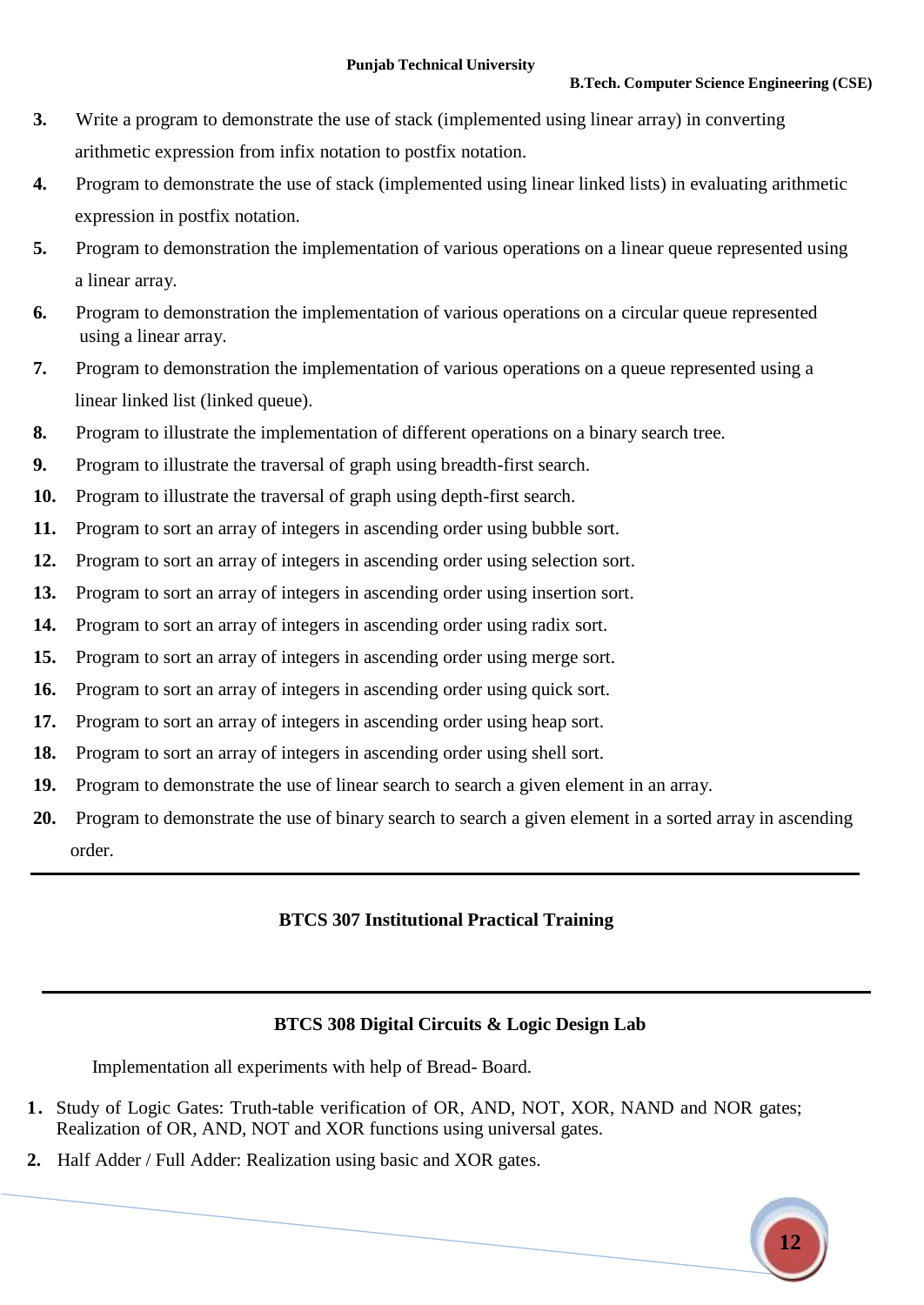- **3.** Half Subtractor / Full Subtractor: Realization using NAND gates.
- **4.** 4-Bit Binary-to-Gray & Gray-to-Binary Code Converter: Realization using XOR gates.
- **5.** 4-Bit and 8-Bit Comparator: Implementation using IC7485 magnitude comparator chips.
- **6.** Multiplexer: Truth-table verification and realization of Half adder and Full adder using IC74153 chip.
- **7.** Demultiplexer: Truth-table verification and realization of Half subtractor and Full subtractor using IC74139 chip.
- **8.** Flip Flops: Truth-table verification of JK Master Slave FF, T-type and D-type FF using IC7476 chip.
- **9.** Asynchronous Counter: Realization of 4-bit up counter and Mod-N counter using IC7490 & IC7493 chip.
- **10.** Synchronous Counter: Realization of 4-bit up/down counter and Mod-N counter using IC74192 & IC74193 chip.
- **11.** Shift Register: Study of shift right, SIPO, SISO, PIPO, PISO & Shift left operations using IC7495 chip.
- **12.** DAC Operation: Study of 8-bit DAC (IC 08/0800 chip), obtain staircase waveform using IC7493 chip.
- **13.** ADC Operations: Study of 8-bit ADC.

#### **BTCS 309 Object Oriented Programming Using C++ Lab**

- **1. [Classes and Objects]** Write a program that uses a class where the member functions are defined inside a class.
- **2. [Classes and Objects]** Write a program that uses a class where the member functions are defined outside a class.
- **3. [Classes and Objects]** Write a program to demonstrate the use of static data members.
- **4. [Classes and Objects]** Write a program to demonstrate the use of const data members.
- **5. [Constructors and Destructors]** Write a program to demonstrate the use of zero argument and parameterized constructors.
- **6. [Constructors and Destructors]** Write a program to demonstrate the use of dynamic constructor.
- **7. [Constructors and Destructors]** Write a program to demonstrate the use of explicit constructor.
- **8. [Initializer Lists]** Write a program to demonstrate the use of initializer list.
- **9. [Operator Overloading]** Write a program to demonstrate the overloading of increment and decrement operators.
- **10. [Operator Overloading]** Write a program to demonstrate the overloading of binary arithmetic operators.
- **11. [Operator Overloading]** Write a program to demonstrate the overloading of memory management operators.
- **12. [Typecasting]** Write a program to demonstrate the typecasting of basic type to class type.
- **13. [Typecasting]** Write a program to demonstrate the typecasting of class type to basic type.
- **14. [Typecasting]** Write a program to demonstrate the typecasting of class type to class type.
- **15. [Inheritance]** Write a program to demonstrate the multilevel inheritance.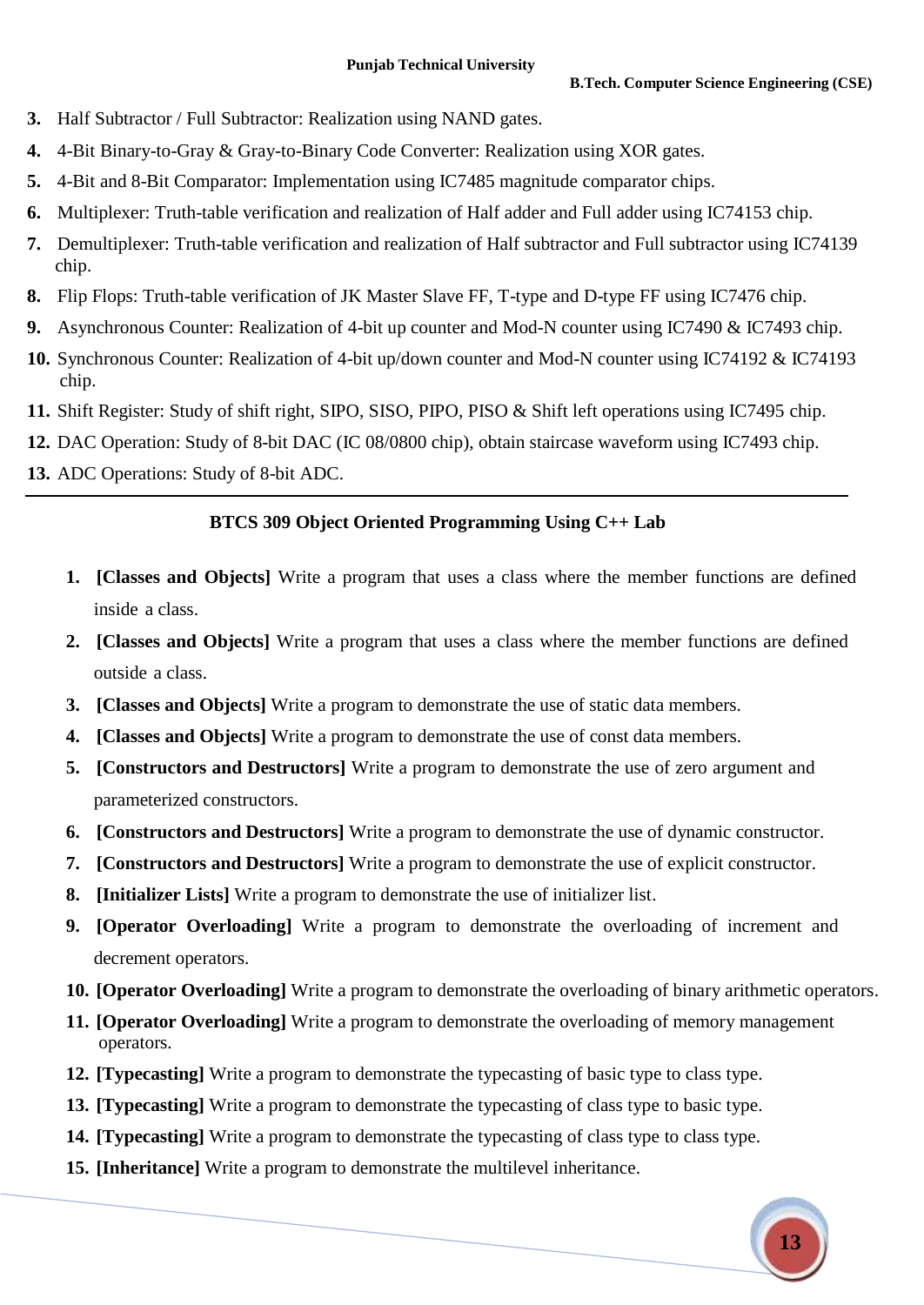- **16. [Inheritance]** Write a program to demonstrate the multiple inheritance.
- **17. [Inheritance]** Write a program to demonstrate the virtual derivation of a class.
- **18. [Polymorphism]** Write a program to demonstrate the runtime polymorphism.
- **19. [Exception Handling]** Write a program to demonstrate the exception handling.
- **20. [Templates and Generic Programming]** Write a program to demonstrate the use of function template.
- **21. [Templates and Generic Programming]** Write a program to demonstrate the use of class template.
- **22. [File Handling]** Write a program to copy the contents of a file to another file byte by byte. The name of the source file and destination file should be taken as command-line arguments,
- **23. [File Handling]** Write a program to demonstrate the reading and writing of mixed type of data.
- **24. [File Handling]** Write a program to demonstrate the reading and writing of objects.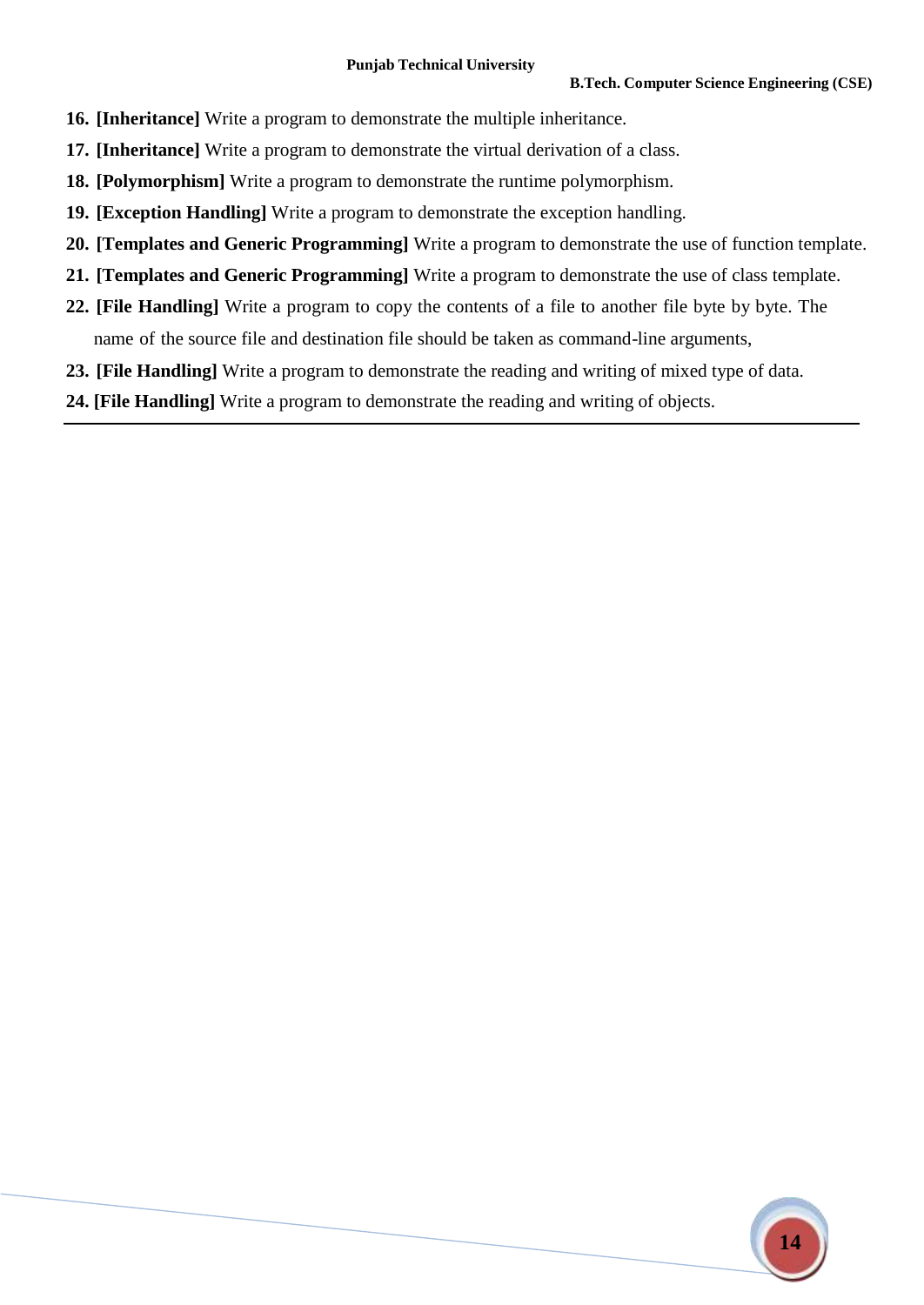## *Fourth Semester*

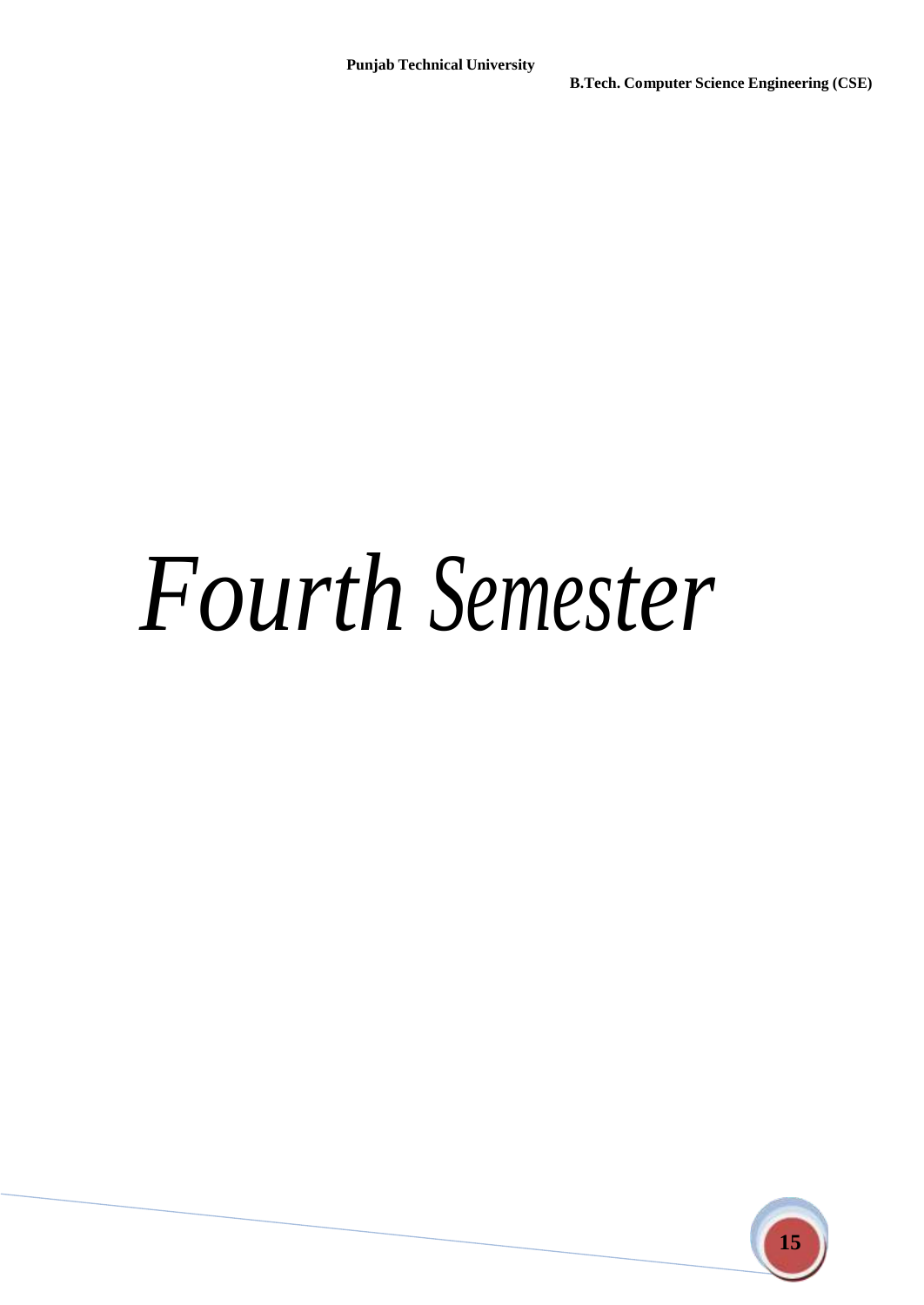#### **BTCS 401 Operating Systems**

**Objectives:** This course should provide the students with good understanding of Operating System including its architecture and all its components. Good conceptions on all the subjects like processes, inter-process communication, semaphore, message passing, classical IPC problems, scheduling, memory management, file systems, security and protection mechanism, I/O hardware and software, deadlocks, etc. should be provided

- **1.** Introduction to Operating system, Role of Operating System as resource manager, function of kernel and shell, operating system structures, views of an operating system. **[5]**
- **2. Process management:** CPU scheduling, Scheduling Algorithms, PCB, Process synchronization, Deadlocks, Prevention, Detection and Recovery **[5]**
- **3. Memory Management:** Overlays, Memory management policies, Fragmentation and its types, Partitioned memory managements, Paging, Segmentation, Need of Virtual memories, Page replacement Algorithms, Concept of Thrashing **[8]**
- **4. Device Management:** I/O system and secondary storage structure, Device management policies, Role of I/O traffic controller, scheduler **[5]**
- **5. File Management:** File System Architecture, Layered Architecture, Physical and Logical File Systems, Protection and Security: **[5]**
- **6.** Brief study to multiprocessor and distributed operating systems. **[4]**
- **7. Case Studies:** LINUX / UNIX Operating System and Windows based operating systems. Recent trends  in operating system.

#### **Suggested Readings/ Books:**

- **1.** A Silberschatz and Peter B. Galvin, **"Operating System Concepts"** Addison Wesley Publishing Company
- **2.** Dhamdhere, ―**Systems Programming & Operating Systems"** Tata McGraw Hill
- **3.** Gary Nutt, **"Operating Systems Concepts",** Pearson Education Ltd. 3 rd Edition
- **4. Operating System** by Madnick Donovan
- **5. Operating System** by Stallings
- 6. Ida M.Flynn **Understanding Operating Systems** -, Cengage Learning

### **BTCS402 Discrete Structures**

#### **Objective/s:**

The objective of this course is to provide the necessary back ground of discrete structures with particular reference to the relationships between discrete structures and their data structure counterparts including algorithm development.

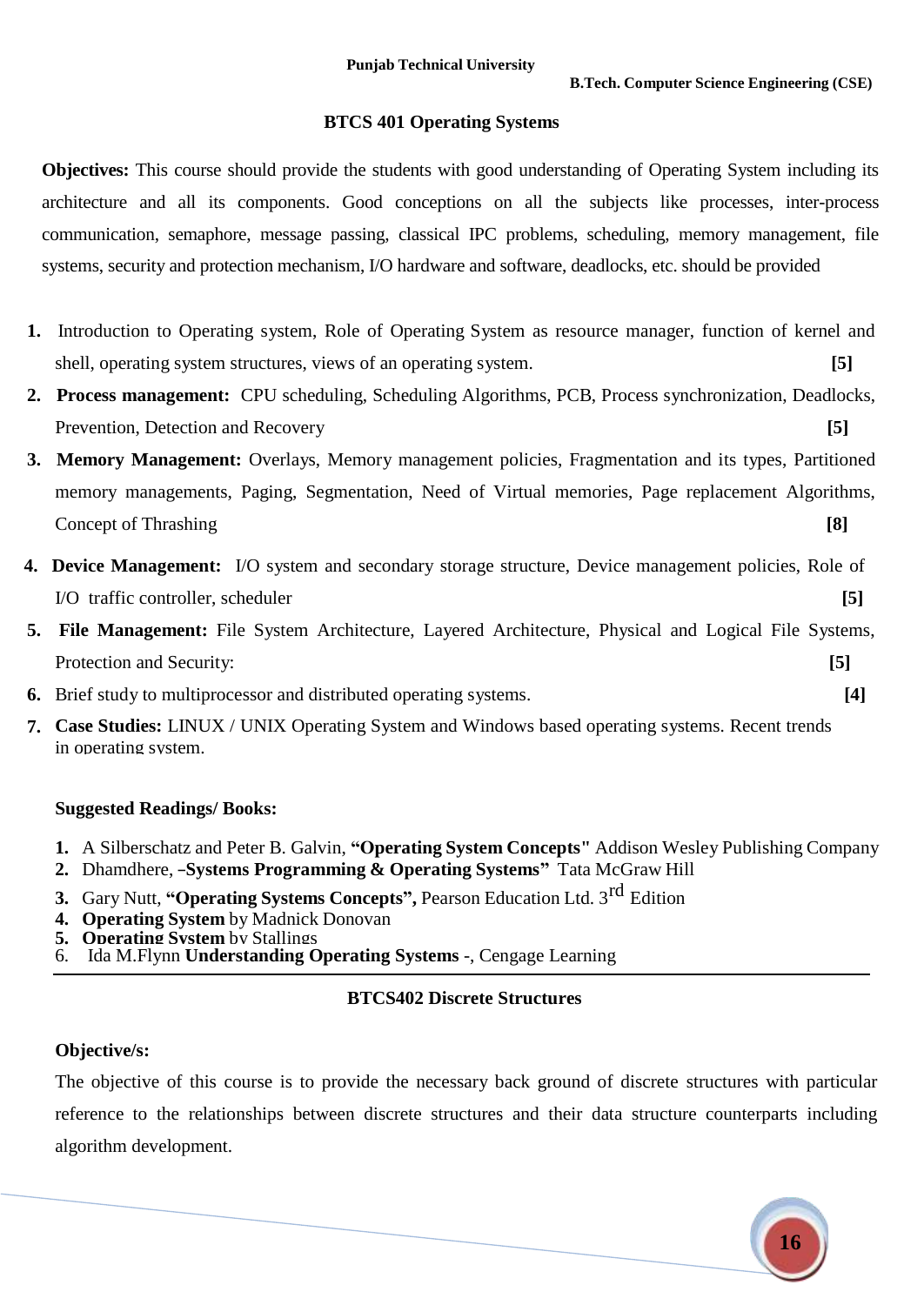**1. Sets, relations and functions:** Introduction, Combination of Sets, ordered pairs, proofs of general identities of sets, relations, operations on relations, properties of relations and functions, Hashing Functions, equivalence relations, compatibility relations, partial order relations. **[7]**

**2. Rings and Boolean algebra:** Rings, Subrings, morphism of rings ideals and quotient rings. Euclidean domains Integral domains and fields Boolean Algebra direct product morphisms Boolean sub-algebra Boolean Rings Application of Boolean algebra (Logic Implications, Logic Gates, Karnaughmap) **[8]**

**3. Combinatorial Mathematics:** Basic counting principles Permutations and combinations Inclusion and Exclusion Principle Recurrence relations, Generating Function, Application. **[7]**

**4. Monoids and Groups:** Groups Semigroups and monoids Cyclic semigraphs and submonoids, Subgroups and Cosets. Congruence relations on semigroups. Morphisms. Normal subgroups. Dihedral groups. **[7]**

**5. Graph Theory:** Graph- Directed and undirected, Eulerian chains and cycles, Hamiltonian chains and cycles Trees, Chromatic number Connectivity, Graph coloring, Plane and connected graphs, Isomorphism and Homomorphism. Applications. **[7]**

#### **Suggested Readings/ Books:**

- 1. Discrete Mathematics (Schaum series) by Lipschutz (McGraw Hill).
- 2. Applied Discrete Structures for Computer Science by Alan Doerr and Kenneth Levarseur.
- 3. Discrete Mathematics by N Ch SN Iyengar, VM Chandrasekaran.
- 4. Discrete Mathematics and Graph Theory(Cengage Learning) by Sartha
- 5. Discrete Mathematics and its Applications. Kenneth H Rosen.(McGraw Hill)
- *6.* Elements of discrete mathematics. C L Liu (McGraw Hill)

#### **BTCS403 Computer Networks–I**

**Objective/s and Expected Outcome:** This course provides knowledge about computer network related hardware and software using a layered architecture.

#### **1. Introduction to Computer Networks:**

Data Communication System and its components, Data Flow, Computer network and its goals, Types of computer networks: LAN, MAN, WAN, Wireless and wired networks, broadcast and point to point networks, Network topologies, Network software: concept of layers, protocols, interfaces and services, ISO-OSI reference model, TCP/IP reference model. [7**]**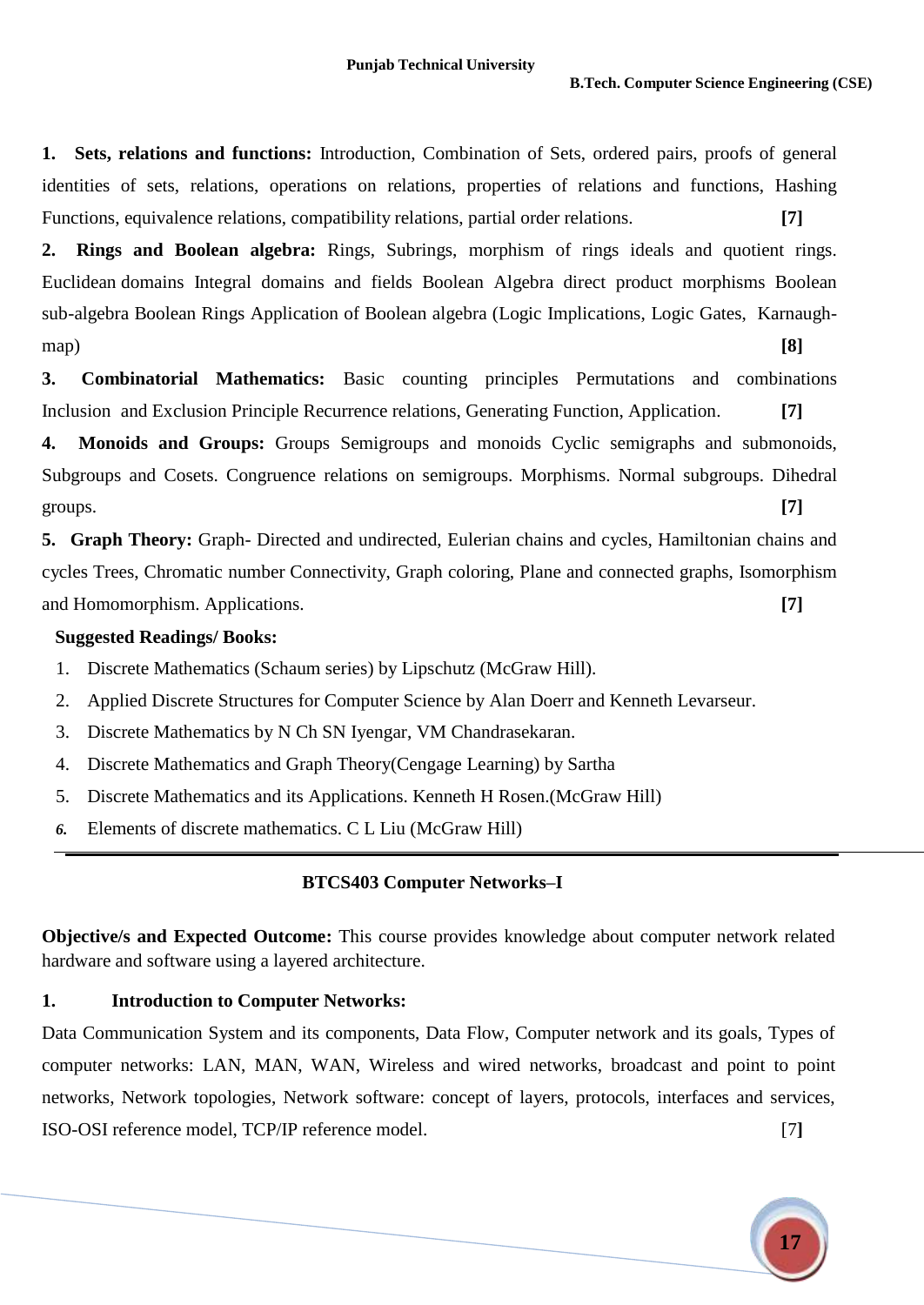#### **2. Physical Layer:**

Concept of Analog & Digital Signal, Bandwidth, Transmission Impairments: Attenuation, Distortion, Noise, Data rate limits : Nyquist formula, Shannon Formula, Multiplexing : Frequency Division, Time Division, Wavelength Division, Introduction to Transmission Media : Twisted pair, Coaxial cable, Fiber optics, Wireless transmission (radio, microwave, infrared), Switching: Circuit Switching, Message Switching ,Packet Switching & their comparisons. **[6]**

#### **3. Data Link Layer:**

Design issues, Framing, Error detection and correction codes: checksum, CRC, hamming code, Data link protocols for noisy and noiseless channels, Sliding Window Protocols: Stop & Wait ARQ, Go-back-N ARQ, Selective repeat ARQ, Data link protocols: HDLC and PPP. **[6]**

#### **4. Medium Access Sub-Layer:**

Static and dynamic channel allocation, Random Access: ALOHA, CSMA protocols, Controlled Access: Polling, Token Passing, IEEE 802.3 frame format, Ethernet cabling, Manchester encoding, collision detection in 802.3, Binary exponential back off algorithm. **[6]**

#### **5. Network Layer**:

Design issues, IPv4 classful and classless addressing, subnetting, Routing algorithms: distance vector and link state routing, Congestion control: Principles of Congestion Control, Congestion prevention policies, Leaky bucket and token bucket algorithms **[6]**

#### **6. Transport Layer**:

Elements of transport protocols: addressing, connection establishment and release, flow control and buffering, multiplexing and de-multiplexing, crash recovery, introduction to TCP/UDP protocols and their comparison. **[3]**

#### **7. Application Layer**:

World Wide Web (WWW), Domain Name System (DNS), E-mail, File Transfer Protocol (FTP), Introduction to Network security **[2]**

- 1. Computer Networks, 4<sup>th</sup> Edition, Pearson Education by Andrew S. Tanenbaum
- 2. Data Communication & Networking, 4th Edition, Tata McGraw Hill. By Behrouz A. Forouzan.
- 3. Computer Networking, 3<sup>rd</sup> Edition, Pearson Education by James F. Kurose and Keith W. Ross
- 4. Internetworking with TCP/IP, Volume-I, Prentice Hall, India by Douglas E. Comer.
- 5. Guide to Networking Essentials,  $5<sup>th</sup>$  Edition, Cengage Learning by Greg Tomsho,
- 6. Handbook of Networking, Cengage Learning by Michael W. Graves.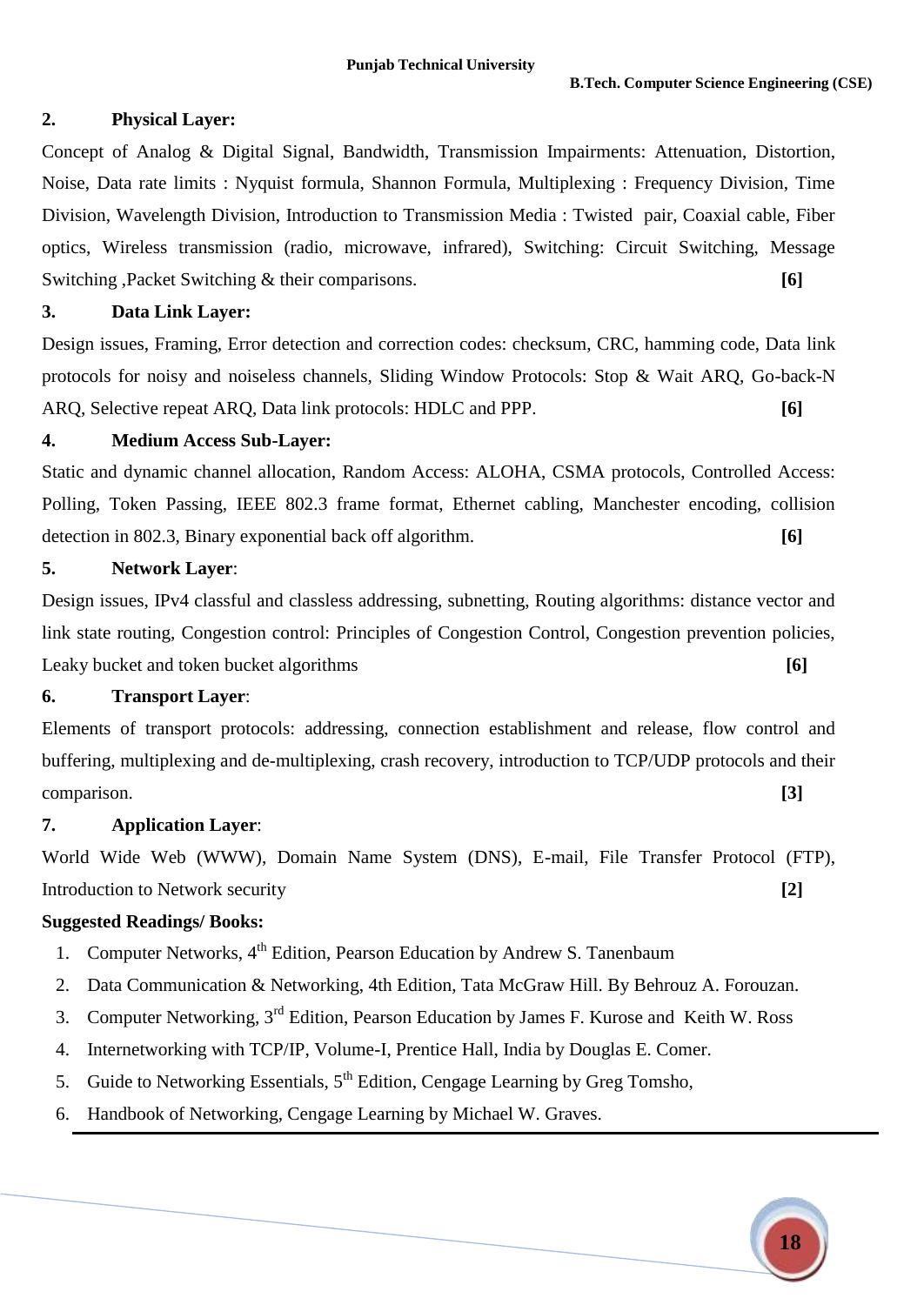#### **BTCS404 Microprocessors and Assembly Language Programming**

**Objective/s:** The course is intended to give students good understanding of internal architectural details and functioning of microprocessors.

- **1. Introduction:** Introduction to Microprocessors, history, classification, recent microprocessors.**[5]**
- **2. Microprocessor Architecture:** 8085 microprocessor Architecture. Bus structure, I/O, Memory & Instruction execution sequence & Data Flow, Instruction cycle. System buses, concept of address Bus, Data Bus & Control Bus, Synchronous & Asynchronous buses. **[5]**
- **3. I/O memory interface:** Data transfer modes: Programmable, interrupt initiated and DMA. Serial & parallel interface, Detail study of 8251 I/O Processor & 8255 programmable peripheral interfaces.**[6]**
- **4. Instruction set & Assembly Languages Programming:** Introduction, instruction & data formats, addressing modes, status flags, 8085 instructions, Data transfer operations, Arithmetic operations, Logical operations, Branch operations. **[7]**
- **5. Case structure & Microprocessor application:** Interfacing of keyboards and seven segment LED display, Microprocessor controlled temperature system (MCTS), Study of traffic light system, stepper motor controller, Microprocessor based micro computers. **[8]**
- **6. Basic architecture of higher order microprocessors:** Basic introduction to 8086 family, Motorola 68000, Pentium processors. **[5]**

#### **Suggested Readings/ Books:**

- **1.** Ramesh Gaonkar, **"8085 Microprocessor "**,PHI Publications.
- 2. Daniel Tabak, **"Advanced Microprocessors**", McGraw- Hill, Inc., Second Edition 1995.
- 3. Douglas V. Hall, **"Microprocessors and Interfacing: Programming and Hardware"**, Tata McGraw Hill Edition,1986.
- 4. Charles M.Gilmore,**" Microprocessors: Principles and Applications"**, McGraw Hill.
- 5. Ayala Kenneth, **"The 8086 Microprocessor Programming and Interfacing"**, Cengage Learning

#### **BTCS 405 System Programming**

**Objective/s and Expected Outcome:** This course provides knowledge to design various system programs.

- **1. Introduction:** Introduction to system programming and different types of system programs editors, assemblers, macro-processors, compilers, linkers, loader, debuggers. **[2]**
- **2. Assemblers:** Description of single pass and two pass assemblers, use of data structures like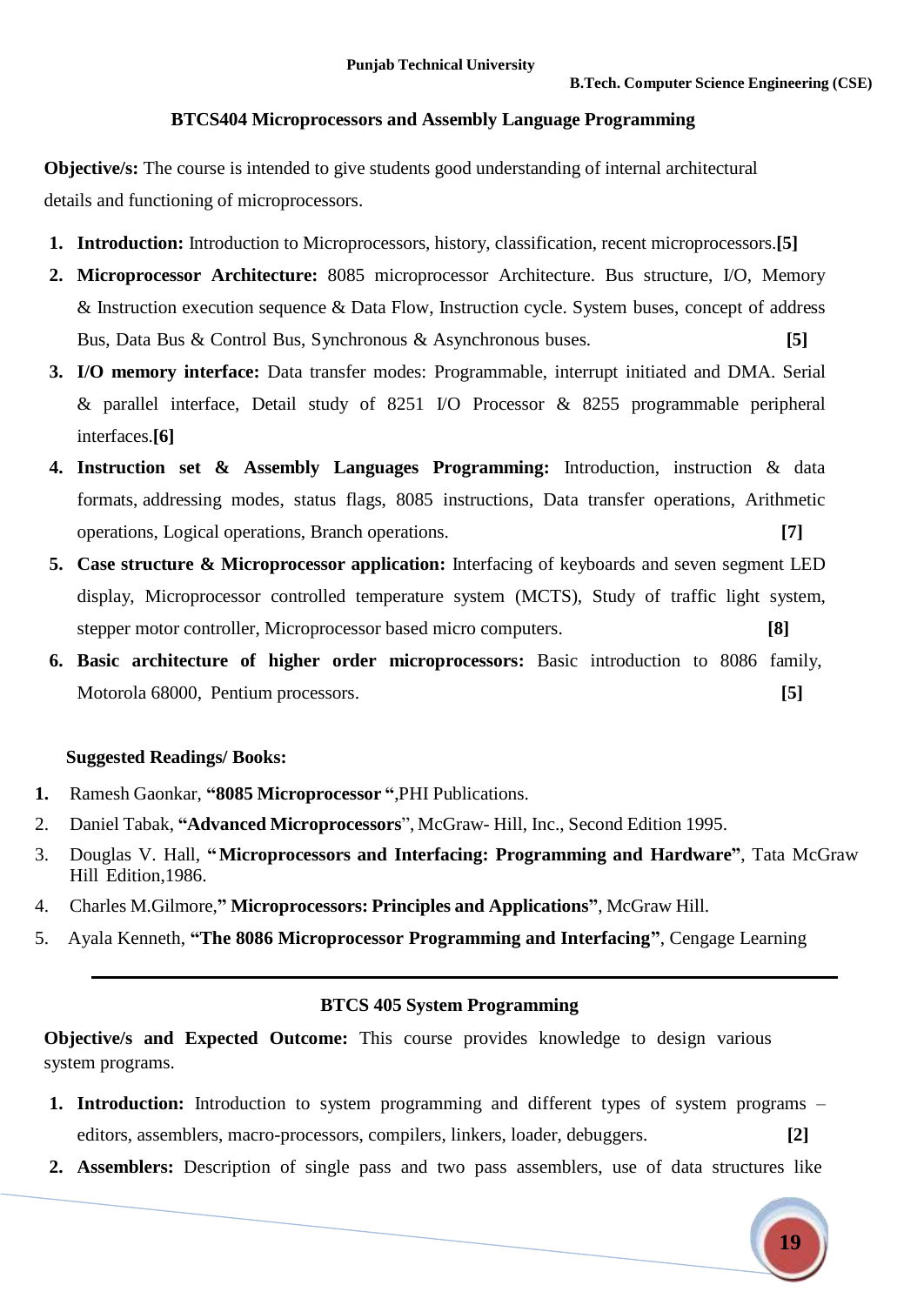OPTAB and SYMTAB, etc. **[9]**

- **3. Macroprocessors:** Description of macros, macro expansion, conditional and recursive macro expansion. **[5]**
- **4. Compilers:** Various phases of compiler lexical, syntax and semantic analysis, intermediate code generation, code optimization techniques, code generation, Case study : LEX and YACC. **[9]**
- **5. Linkers and Loaders:** Concept of linking, different linking schemes, concept of loading and various loading schemes. **[5]**
- **6. Editors:** Line editor, full screen editor and multi window editor, Case study MS-Word, DOS Editor and vi editor. **[4]**
- **7. Debuggers:** Description of various debugging techniques. **[2]**

#### **Suggested Readings/ Books:**

- **1.** Donovan J.J., **"Systems Programming"**, New York, Mc-Graw Hill, 1972.
- **2.** Dhamdhere, D.M., **"Introduction to Systems Software"**, Tata Mc-Graw Hill, 1996.
- **3.** Aho A.V. and J.D. Ullman ,**"Principles of compiler Design"** Addison Wesley/ Narosa 1985.
- 4.Kenneth C. Louden,**" Compiler Construction"**, Cengage Learning.

#### **BTCS 406 Operating System Lab**

- **1.** Installation Process of various operating systems
- **2.** Virtualization, Installation of Virtual Machine Software and installation of Operating System on Virtual Machine
- **3.** Commands for files & directories: cd, ls, cp, md, rm, mkdir, rmdir. Creating and viewing files using cat. File comparisons. Disk related commands: checking disk free spaces. Processes in linux, connecting processes with pipes, background processing, managing multiple processes. Manual help. Background process: changing process priority, scheduling of processes at command, batch commands, kill, ps, who, sleep. Printing commands, grep, fgrep, find, sort, cal, banner, touch, file. File related commands ws, sat, cut, grep.
- **4.** Shell Programming: Basic of shell programming, various types of shell, Shell Programming in bash, conditional & looping statement, case statements, parameter passing and arguments, shell variables, shell keywords, creating shell programs for automate system tasks, report printing.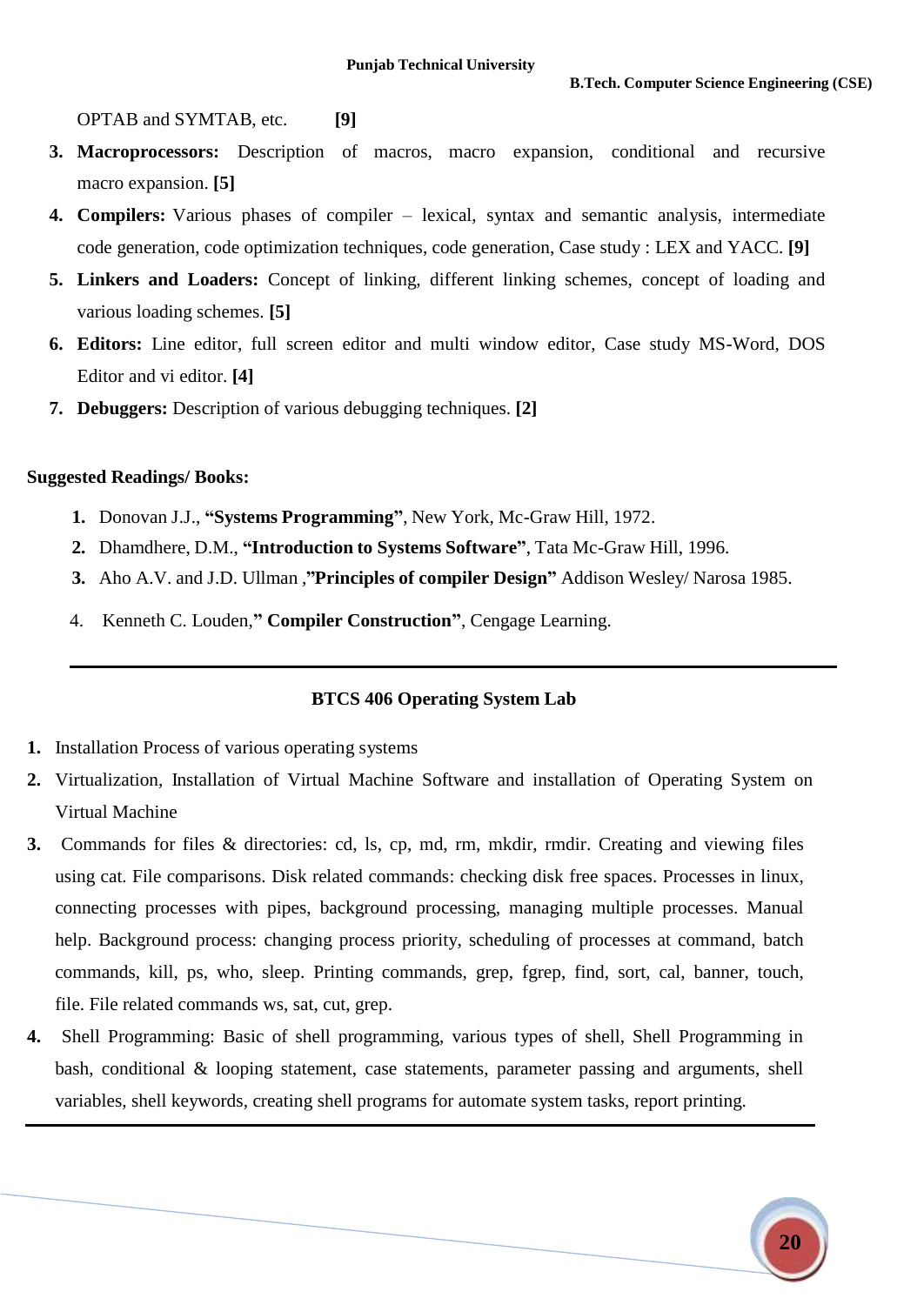#### **BTCS 407 Computer Networks-I Lab**

- 1. Write specifications of latest desktops and laptops.
- 2. Familiarization with Networking Components and devices: LAN Adapters, Hubs, Switches, Routers etc.
- 3. Familiarization with Transmission media and Tools: Co-axial cable, UTP Cable, Crimping Tool, Connectors etc.
- 4. Preparing straight and cross cables.
- 5. Study of various LAN topologies and their creation using network devices, cables and computers.
- 6. Configuration of TCP/IP Protocols in Windows and Linux.
- 7. Implementation of file and printer sharing.
- 8. Designing and implementing Class A, B, C Networks
- 9. Subnet planning and its implementation
- 10. Installation of ftp server and client

#### **BTCS408 Microprocessor and Assembly Language Programming Lab**

- **1.** Introduction to 8085 kit.
- **2.** Addition of two 8 bit numbers, sum 8 bit.
- **3.** Subtraction of two 8 bit numbers.
- **4.** Find 1's complement of 8 bit number.
- **5.** Find 2's complement of 8 bit number.
- **6.** Shift an 8 bit no. by one bit.
- **7.** Find Largest of two 8 bit numbers.
- **8.** Find Largest among an array of ten numbers (8 bit).
- **9.** Sum of series of 8 bit numbers.
- **10.** Introduction to 8086 kit.
- **11.** Addition of two 16 bit numbers, sum 16 bit.
- **12.** Subtraction of two 16 bit numbers.
- **13.** Find 1's complement of 16 bit number.
- **14.** Find 2's complement of 16 bit number.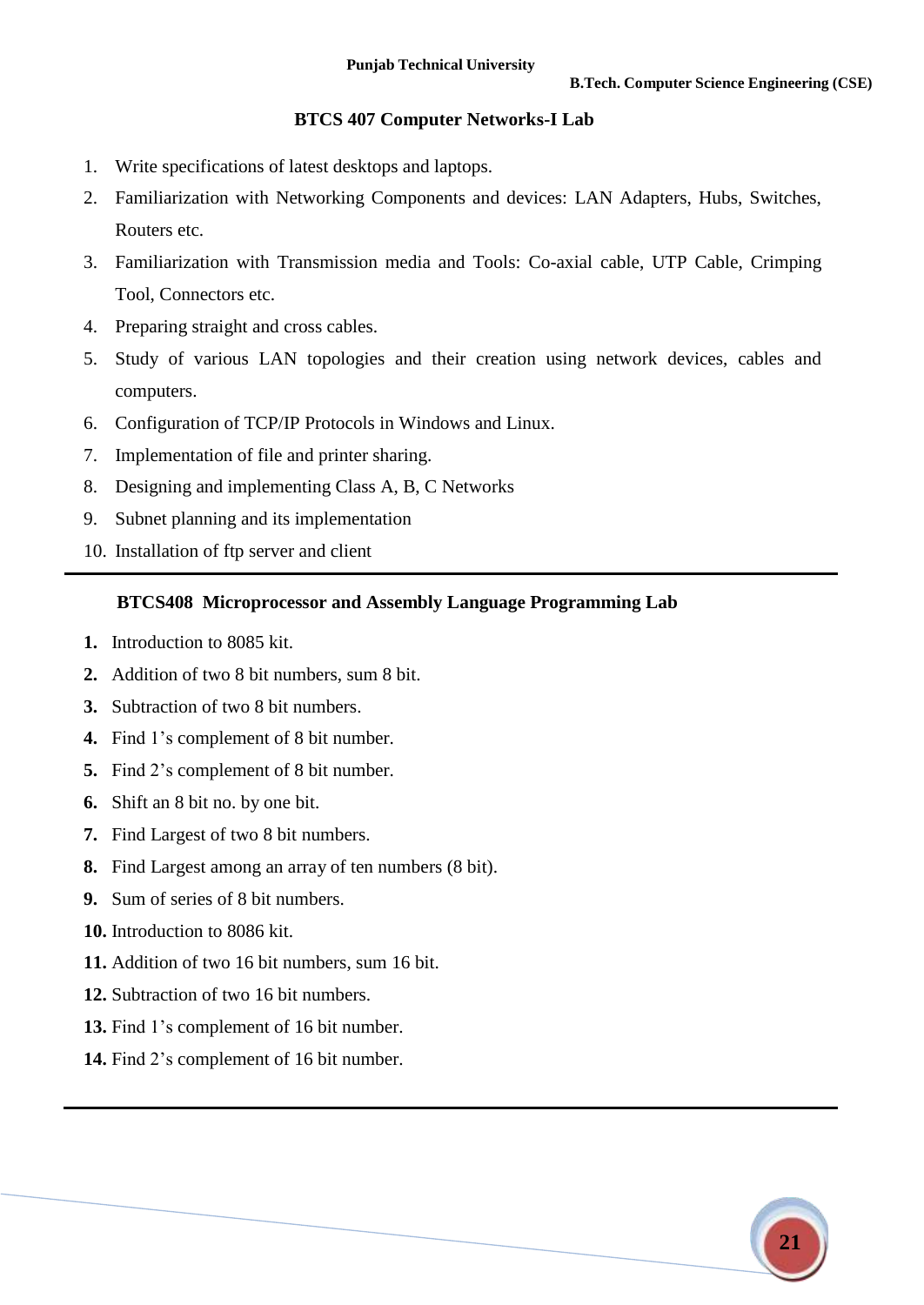#### **BTCS 409 System Programming Lab**

- **1.** Create a menu driven interface for
	- **a)** Displaying contents of a file page wise
	- **b)** Counting vowels, characters, and lines in a file.
	- **c)** Copying a file
- **2.** Write a program to check balance parenthesis of a given program. Also generate the error report.
- **3.** Write a program to create symbol table for a given assembly language program.
- **4.** Write a program to create symbol table for a given high-level language program.
- **5.** Implementation of single pass assembler on a limited set of instructions.
- **6.** Exploring various features of debug command.
- **7.** Use of LAX and YACC tools.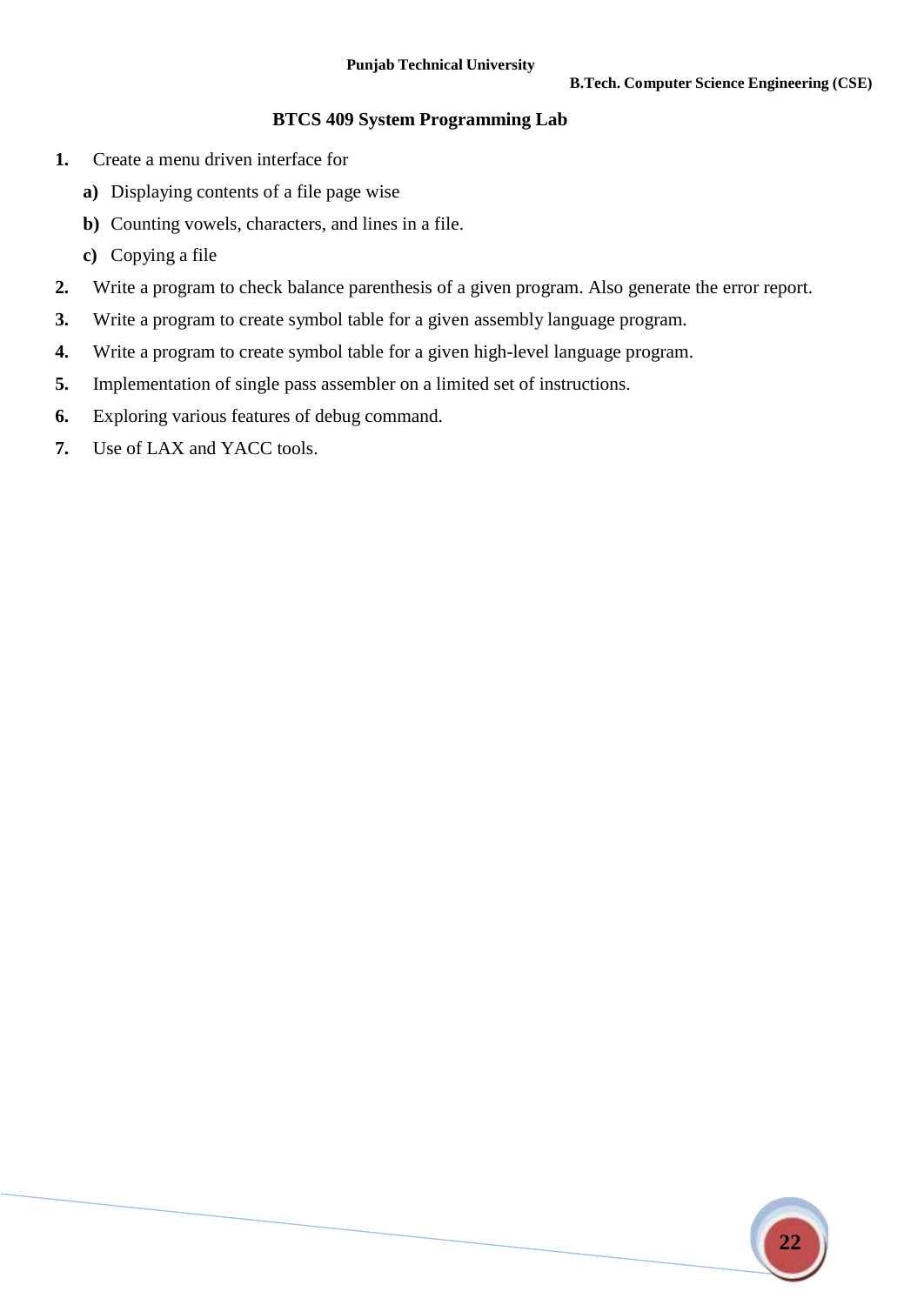# *Fifth Semester*

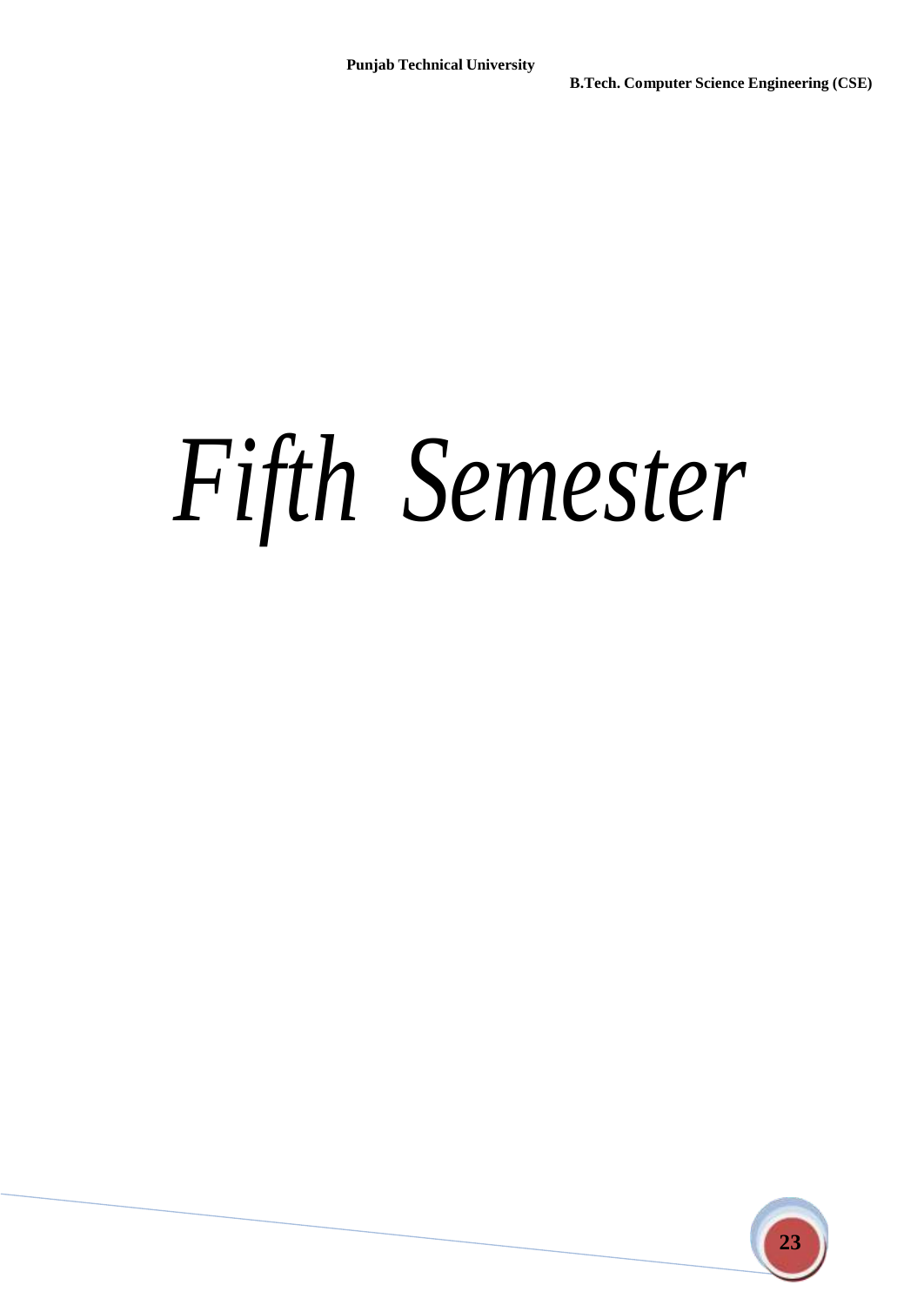#### **BTCS 501 Computer Networks –II**

*Objectives: The objective of the course is to offer good understanding of the concepts of network security, wireless, Adhoc and various emerging network technologies.*

#### **Course Contents:**

- 1. **Network Security**: Fundamentals of network security, Basics of IPv6, IPsec: overview of IPsec, IP and IPv6, Authentication header (AH), Encapsulating Security Payload (ESP). [6]
- 2. **Internet Key Exchange (IKE):** History, Photuris, Simple Key-management for Internet protocols (SKIP), IKE phases, IKE encoding. [6]
- 3. **Adhoc networks**: Features, advantages and applications, Adhoc versus Cellular networks, Network architecture, Protocols: MAC protocols, Routing protocols, Technologies. [6]
- 4. **Wireless Communication Systems**: Evolution, examples of wireless communication systems, 2G Cellular networks, Evolution for 2.5G TDMA Standards, IS-95B for 2.5G CDMA. [6]
- 5. **3G wireless networks**: wireless local loop (WLL), Local Multipoint Distribution System (LMDS), Wireless local Area Networks (WLANs), Bluetooth and Personal Area Networks. [6]
- 6. **Wireless System Design:** Introduction, Frequency reuse, channel assignment strategies, handoff strategies, interference and system capacity, improving coverage and capacity in cellular systems. [6]

#### **Suggested Readings/Books**:

- 1. Theodore S. Rappaport, Wireless Communication: Principles and Practices (2<sup>nd</sup>Edition), Pearson Education.
- 2. Charlie Kaufman, Radio Perlman, Mike Speciner, Neywork security, 2<sup>nd</sup> ed., PHI.
- 3. Sunilkumar S. Manvi, Mahabaleshwar S. Kakkasageri, Wireless and mobile networks: concepts and protocols, Wiley India.
- 4. Michael A. Gallo & William M. Hancock, "Computer Communications and Networking Technologies", Cengage Learning / Thomson Brooks / Cole
- 5. S. Keshav, "An Engineering Approach to Computer Networking", Pearson Education.

**6.** Mayank Dave, "Computer Networks", Cengage Learning

#### **BTCS 502 Relational Database Management System-I**

**Objectives:** This course offers a good understanding of database systems concepts and prepares the student to be in a position to use and design databases for different applications.

#### **Introduction to Database Systems:**

File Systems Versus a DBMS, Advantages of a DBMS, Describing and Storing Data in a DBMS, Database System Architecture, DBMS Layers, Data independence. [6]

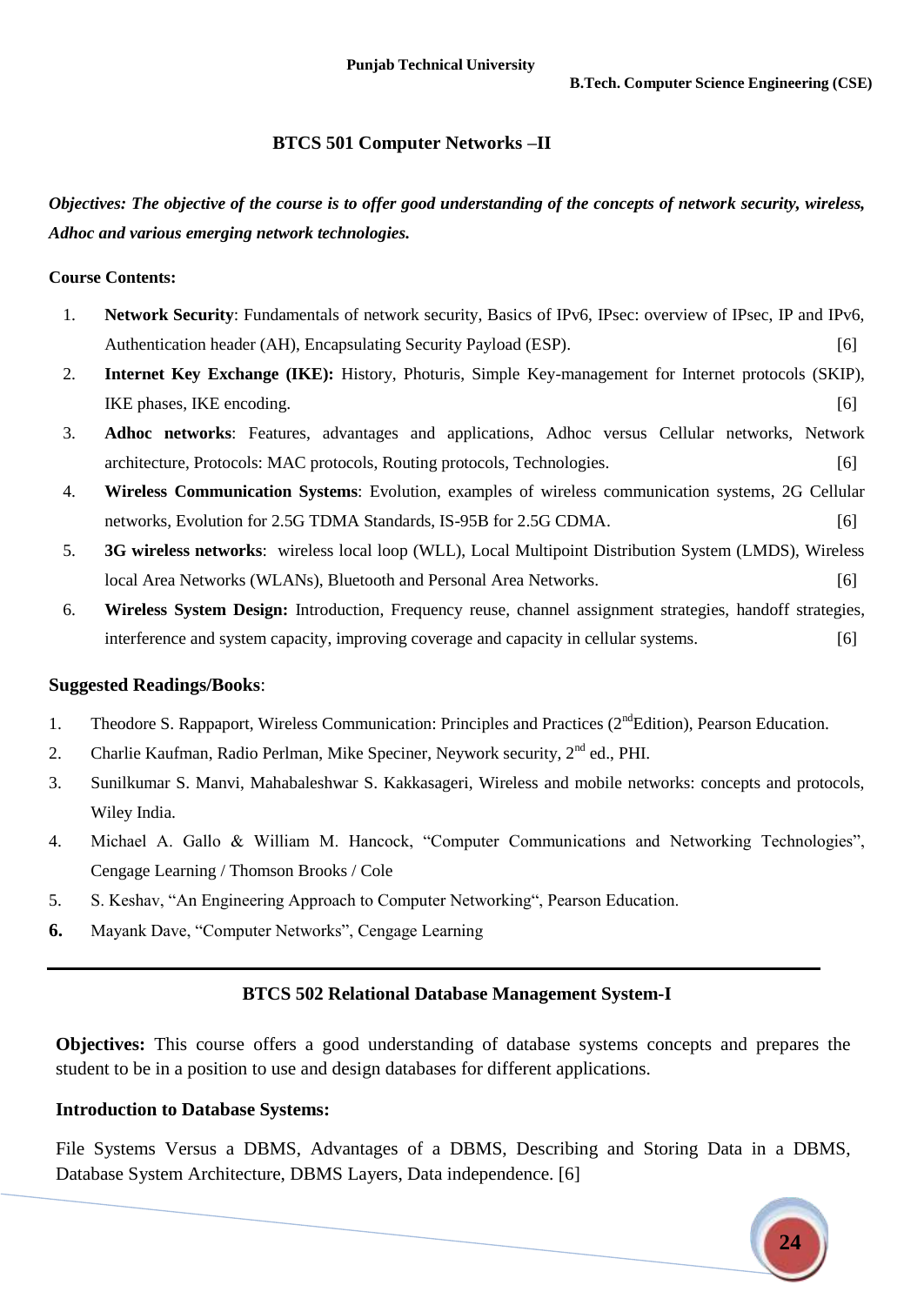#### **Physical Data Organization:**

File Organization and Indexing, Index Data Structures, Hashing, B-trees, Clustered Index, Sparse Index, Dense Index, Fixed length and Variable Length Records.[6]

#### **Data Models:**

Relational Model, Network Model, Hierarchical Model, ER Model: Entities, Attributes and Entity Sets, Relationships and Relationship Sets, Constraints, Weak Entities, Class Hierarchies, Aggregation, Conceptual Database Design with the ER Model, Comparison of Models.[5]

#### **The Relational Model:**

Introduction to the Relational Model, ER to Relational Model Conversion, Integrity Constraints over Relations, Enforcing Integrity Constraints, Relational Algebra, Relational Calculus, Querying Relational Data.<sup>[5]</sup>

#### **Relational Query Languages:**

SQL: Basic SQL Query, Creating Table and Views, SQL as DML, DDL and DCL, SQL Algebraic Operations, Nested Queries, Aggregate Operations, Cursors, Dynamic SQL, Integrity Constraints in SQL, Triggers and Active Database, Relational Completeness, Basic Query Optimization Strategies, Algebraic Manipulation and Equivalences.[7]

#### **Database Design:**

Functional Dependencies, Reasoning about Functional Dependencies, Normal Forms, Schema Refinement, First, Second and Third Normal Forms, BCNF, Multi-valued Dependency, Join Dependency, Fourth and Fifth Normal Forms, Domain Key Normal Forms, Decompositions.[5]

#### **Transaction Management:**

ACID Properties, Serializability, Two-phase Commit Protocol, Concurrency Control, Lock Management, Lost Update Problem, Inconsistent Read Problem , Read-Write Locks, Deadlocks Handling, 2PL protocol.[6]

#### **Database Protection:**

Threats, Access Control Mechanisms, Discretionary Access Control, Grant and Revoke, Mandatory Access Control, Bell LaPadula Model, Role Based Security, Firewalls, Encryption and Digital Signatures.[5]

- 1. Ramez Elmasri, Shamkant Navathe ,Fundamentals of Database Systems, Fifth Edition, Pearson Education, 2007.
- 2. C.J. Date , An Introduction to Database Systems, Eighth Edition, Pearson Education
- 3. Alexis Leon, Mathews Leon , Database Management Systems, Leon Press.
- 4. S. K. Singh, Database Systems Concepts, Design and Applications, Pearson Education.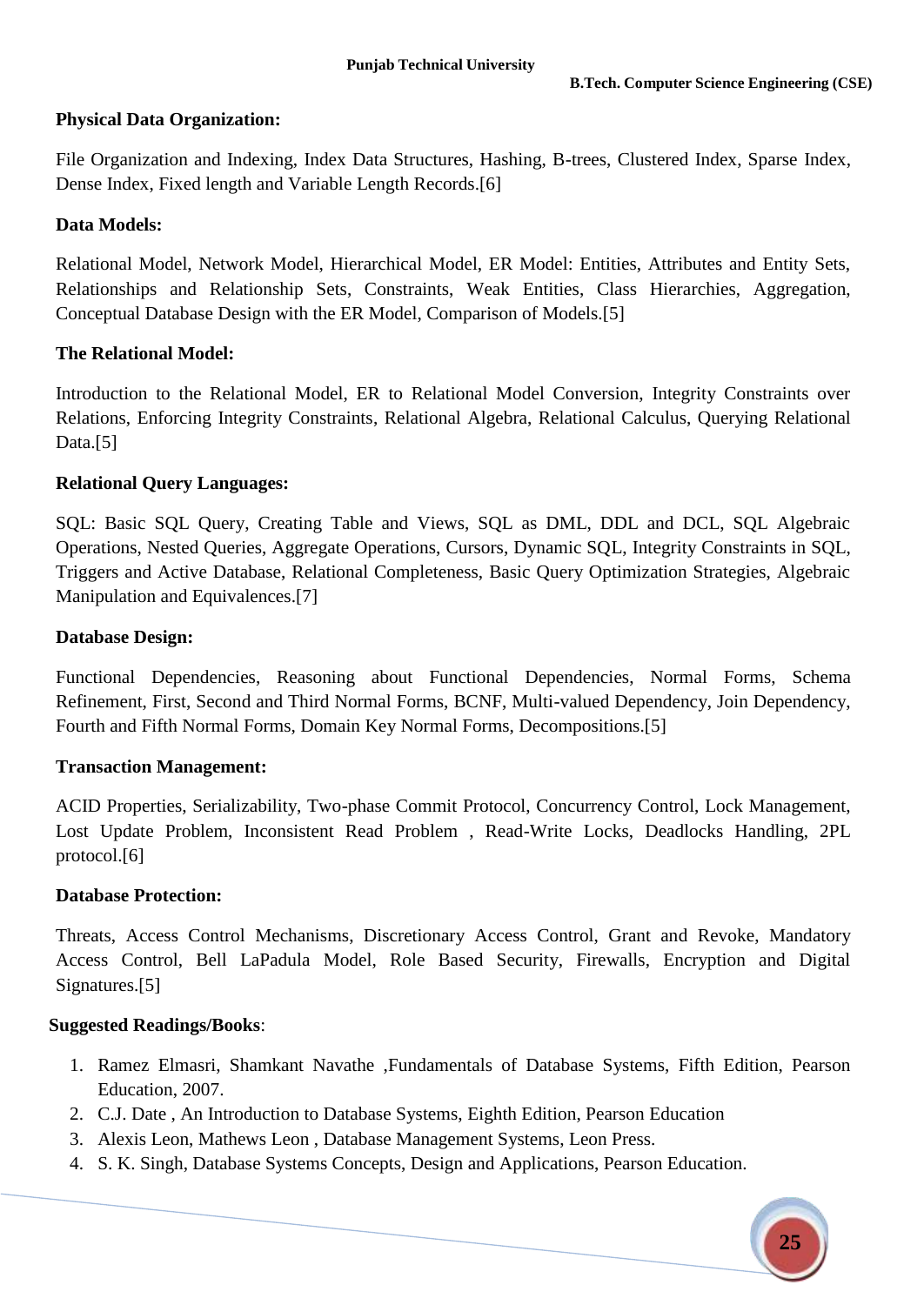- 5. Raghu Ramakrishnan, Johannes Gehrke, Database Management Systems, Tata McGraw-Hill.
- 6. Abraham Silberschatz, Henry F. Korth, S. Sudarshan, Database System Concepts, Tata McGraw-Hill.

#### **BTCS 503 Design & Analysis of Algorithms**

**Objective**: To learn the ability to distinguish between the tractability and intractability of a given computational problem. To be able to devise fast and practical algorithms for real-life problems using the algorithm design techniques and principles learned in this course.

#### **Prerequisites**: Data Structures

**Introduction**. What is an algorithm ? Time and space complexity of an algorithm. Comparing the performance of different algorithms for the same problem. Different orders of growth. Asymptotic notation. Polynomial vs. Exponential running time.

**Basic Algorithm Design Techniques.** Divide-and-conquer, greedy, randomization, and dynamic programming. Example problems and algorithms illustrating the use of these techniques.

**Graph Algorithms**. Graph traversal: breadth-first search (BFS) and depth-first search (DFS). Applications of BFS and DFS. Topological sort. Shortest paths in graphs: Dijkstra and Bellman-Ford. Minimum spanning trees.

**Sorting and searching**. Binary search in an ordered array. Sorting algorithms such as Merge sort, Quick sort, Heap sort, Radix Sort, and Bubble sort with analysis of their running times. Lower bound on sorting. Median and order statistics.

**NP-completeness**. Definition of class NP. NP-hard and NP-complete problems. 3SAT is NP-complete. Proving a problem to be NP-complete using polynomial-time reductions. Examples of NP-complete problems.

**Coping with NP-completeness.** Approximation algorithms for various NP-complete problems.

**Advanced topics**. Pattern matching algorithms : Knuth-Morris-Pratt algorithm. Algorithms in Computational Geometry : Convex hulls. Fast Fourier Transform (FFT) and its applications. Integer and polynomial arithmetic. Matrix multiplication : Strassen's algorithm.

- 1. Algorithm Design by J. Kleinberg and E. Tardos.
- 2. Introduction to Algorithms by Thomas H. Cormen, Charles E. Leiserson, Ronald L. Rivest, and Clifford Stein.
- 3. Algorithms by S. Dasgupta, C.H. Papadimitriou, and U.V. Vazirani.
- 4. Algorithm Design: Foundations, Analysis, and Internet Examples by Michael T. Goodrich and Roberto Tamassia.
- 5. The Design and Analysis of Computer Algorithms by A. V. Aho, J. E. Hopcroft, and J. D. Ullman.
- 6. The Art of Computer Programming, Volumes 1, 2, and 3, by Donald Knuth.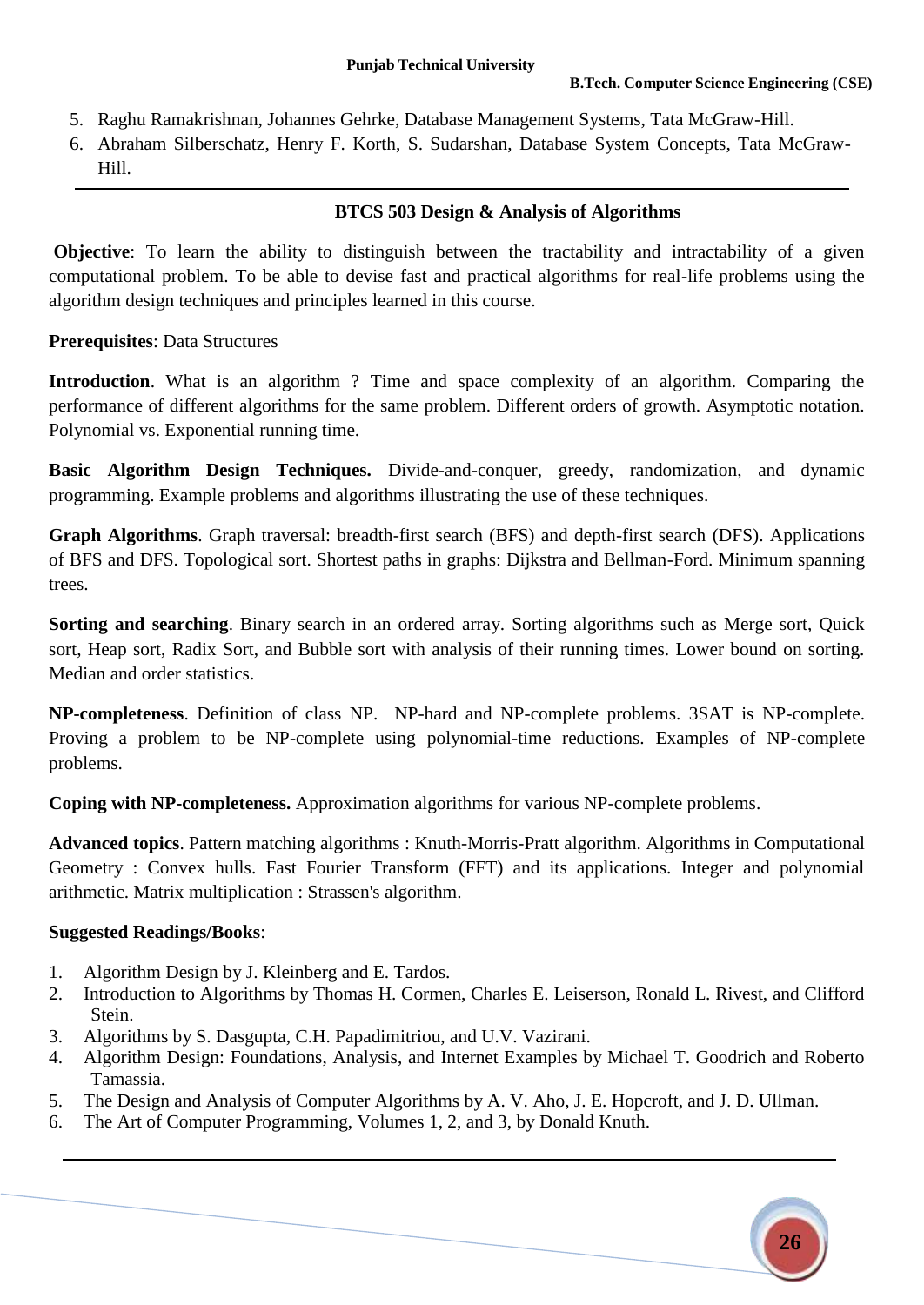#### **BTCS 504 Computer Graphics**

#### **OBJECTIVES:**

Understanding the fundamental graphical operations and the implementation on computer, Get a glimpse of recent advances in computer graphics, Understanding user interface issues that make the computer easy for the novice to use.

#### **COURSE CONTENTS:**

- 1. **Introduction**: Computer Graphics and its applications, Elements of a Graphics, Graphics Systems: Video Display Devices, Raster Scan Systems, Random Scan Systems, Input devices.
- 2. **Basic Raster Graphics**: Scan conversion- Point plot technique, Line drawing, Circle generating and Ellipse generating algorithms.
- 3. **Two-dimensional Geometric Transformations** : Basic Transformations-Translation, Rotation and Scalling, Matrix Representation and Homogeneous Coordinates, Composite Transformations, Reflection and Shearing transformations.
- 4. **Clipping:** Window to viewport transformation, Clipping Operations- Point Clipping, Line Clipping, Polygon Clipping and Text Clipping.
- 5. **Filling Techniques**: Scan line algorithms, Boundary-fill algorithm, Flood-fill algorithm, Edge fill and fence fill algorithms,
- 6. **Elementary 3D Graphics**: Plane projections and its types, Vanishing points, Specification of a 3D view.
- 7. **Visibility**: Image and object precision, Hidden edge/surface removal or visible edge/surface determination techniques; z buffer algorithms, Depth sort algorithm, Scan line algorithm and Floating horizon technique.

8. **Advance Topics**: Introduction of Rendering, Raytracing, Antialiasing, Fractals, Gourard and Phong shading.

- **1.** Donald Hearn and M.Pauline Baker, **"Computer Graphics", Second Edition,** PHI/Pearson Education.
- **2.** Zhigand xiang, Roy Plastock, Schaum's outlines, **"Computer Graphics Second Edition",** Tata Mc-Grawhill edition.
- **3.** C, Foley, VanDam, Feiner and Hughes, **"Computer Graphics Principles & Practice"**, **Second Edition**, Pearson Education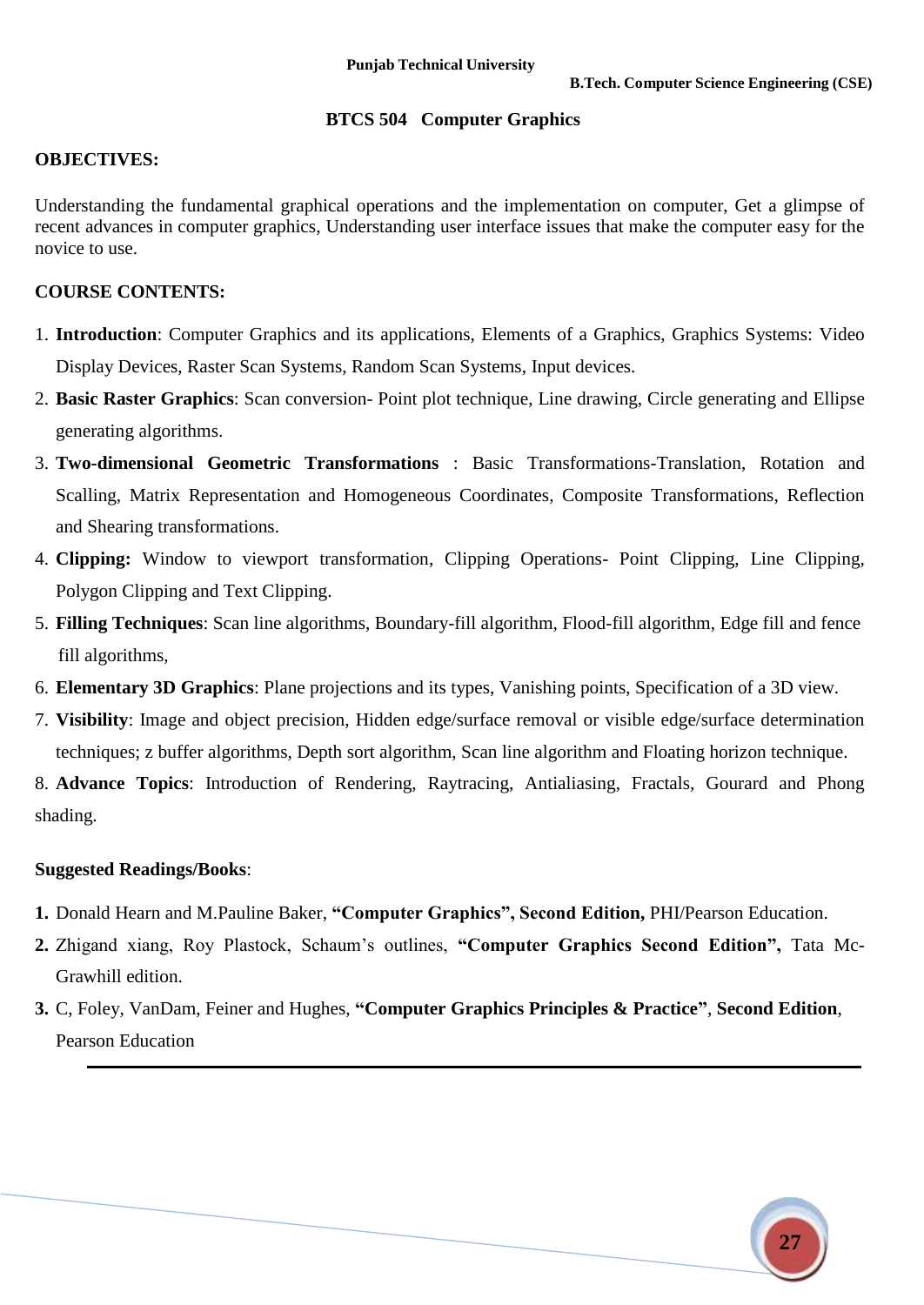#### **BTCS 505 Computer Peripherals and Interfaces**

**OBJECTIVES:** To learn the functional and operational details of various peripheral devices.

- 1. **SYSTEM RESOURCES**: Interrupt, DMA Channel, I/O Port Addresses and resolving and resolving the conflict of resources. I/O buses**-** ISA, EISA, Local bus, VESA Local bus, PCI bus, PCI Express, Accelerated graphics port bus.
- 2. **IDE & SCSI Interfaces**: IDE origin, IDE Interface ATA standards ATA1 to ATA7. ATA feature, ATA RAID and SCSI RAID, SCSI Cable and pin Connector pin outs SCSI V/s IDE Advantages and limitation.
- 3. **Video Hardware** : Video display technologies, DVI Digital signals for CRT Monitor,LCD Panels, Video adapter types, Integrated Video/ Motherboard chipset, Video RAM,Video driver and multiple Monitor, Graphic accelerators. Advanced 3D Technologies,TV Tuner and Video Capture upgrades troubleshooting Video Cards and Drivers.
- 4. **I/O Interfaces:** I/O Interfaces from USB and IEEE1394, I/O Interface from serial and Parallel to IEEE1394 and USB 961, Parallel to SCSI converter. Testing of serial andparallel port, USB Mouse/ Keyboard Interfaces.
- 5. **Input/ Output Driver software aspects:** Role of device driver DOS and UNIX/ LINUX device drivers.
- 6. Design & Integration of Peripheral devices to a computer system as a Case Study
- 7. **Future Trends:** Detailed Analysis of recent Progress in the Peripheral and Bus systems. Some aspects of cost Performance analysis while designing the system

#### **Suggested /Readings / Books**

- **1.** Douglas V. Hall ,**"Microprocessors and Interfacing",** Tata McGraw Hill 2006.
- **2.** Barry B. Brey & C.R.Sarma**" The intel microprocessors,"** Pearson 2003.
- **3.** P. Pal Chandhari , **"Computer Organization and design"** Prentice Hall of India Pvt. Ltd, 1994.
- **4.** Del Corso, H.Kirrman, JD Nicond **"Microcomputer buses & links"** Academic Press 1986.

#### **BTCS 506 RDBMS LAB**

*Note:* This practical will enable students to retrieve data from relational databases using SQL. Students will also learn about triggers, cursors, stored procedures etc.

- 1. Introduction to SQL and installation of SQL Server / Oracle.
- 2. Data Types, Creating Tables, Retrieval of Rows using Select Statement, Conditional Retrieval of Rows, Alter and Drop Statements.
- 3. Working with Null Values, Matching a Pattern from a Table, Ordering the Result of a Query, Aggregate Functions, Grouping the Result of a Query, Update and Delete Statements.
- 4. Set Operators, Nested Queries, Joins, Sequences.

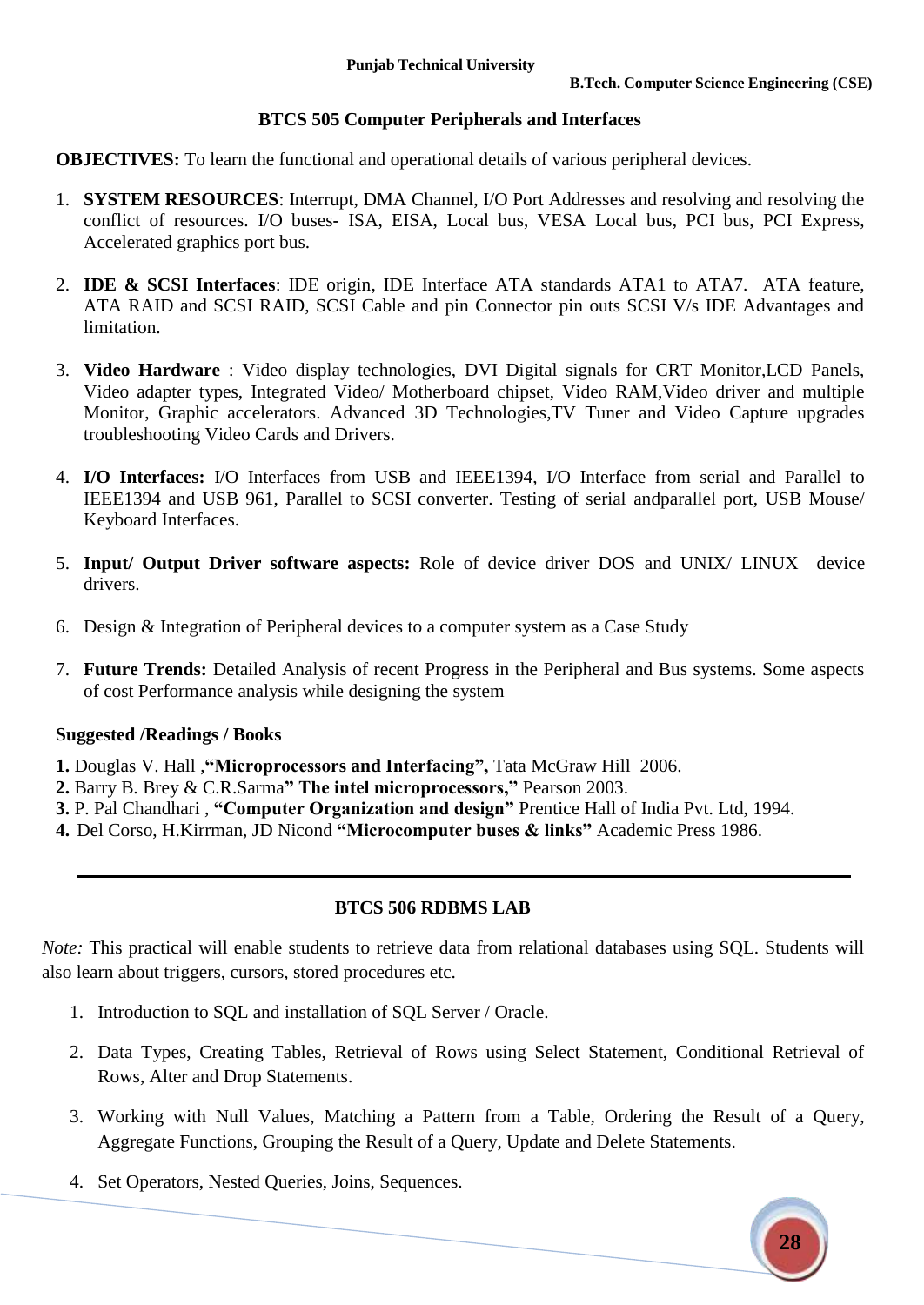- 5. Views, Indexes, Database Security and Privileges: Grant and Revoke Commands, Commit and Rollback Commands.
- 6. PL/SQL Architecture, Assignments and Expressions, Writing PL/SQL Code, Referencing Non-SQL parameters.
- 7. Stored Procedures and Exception Handling.
- 8. Triggers and Cursor Management in PL/SQL.

**Suggested Tools –** MySQL, DB2, Oracle, SQL Server 2012, Postgre SQL, SQL lite

#### **BTCS 507 Computer Networks – II LAB**

- 1. To configure the IP address for a computer connected to LAN and to configure network parameters of a web browser for the same computer.
- 2. To plan IPv6 address scheme for a local area network comprising of 'n' terminals.
- 3. To develop programs for implementing / simulating routing algorithms for Adhoc networks.
- 4. To install any one open source packet capture software like wireshark etc.
- 5. To configure Wireless Local Loop.
- 6. To plan Personal Area Network.
- 7. To configure WLAN.
- 8. To configure Adhoc networks.
- 9. To install and configure wireless access points.

#### **BTCS 508 Design & Analysis of Algorithms Lab**

**Objective:** To get a first-hand experience of implementing well-known algorithms in a high-level language.

To be able to compare the practical performance of different algorithms for the same problem.

- 1. Code and analyze to compute the greatest common divisor (GCD) of two numbers.
- 2. Code and analyze to find the median element in an array of integers.
- 3. Code and analyze to find the majority element in an array of integers.
- 4. Code and analyze to sort an array of integers using Heap sort.
- 5. Code and analyze to sort an array of integers using Merge sort.
- 6. Code and analyze to sort an array of integers using Quick sort.
- 7. Code and analyze to find the edit distance between two character strings using dynamic programming.

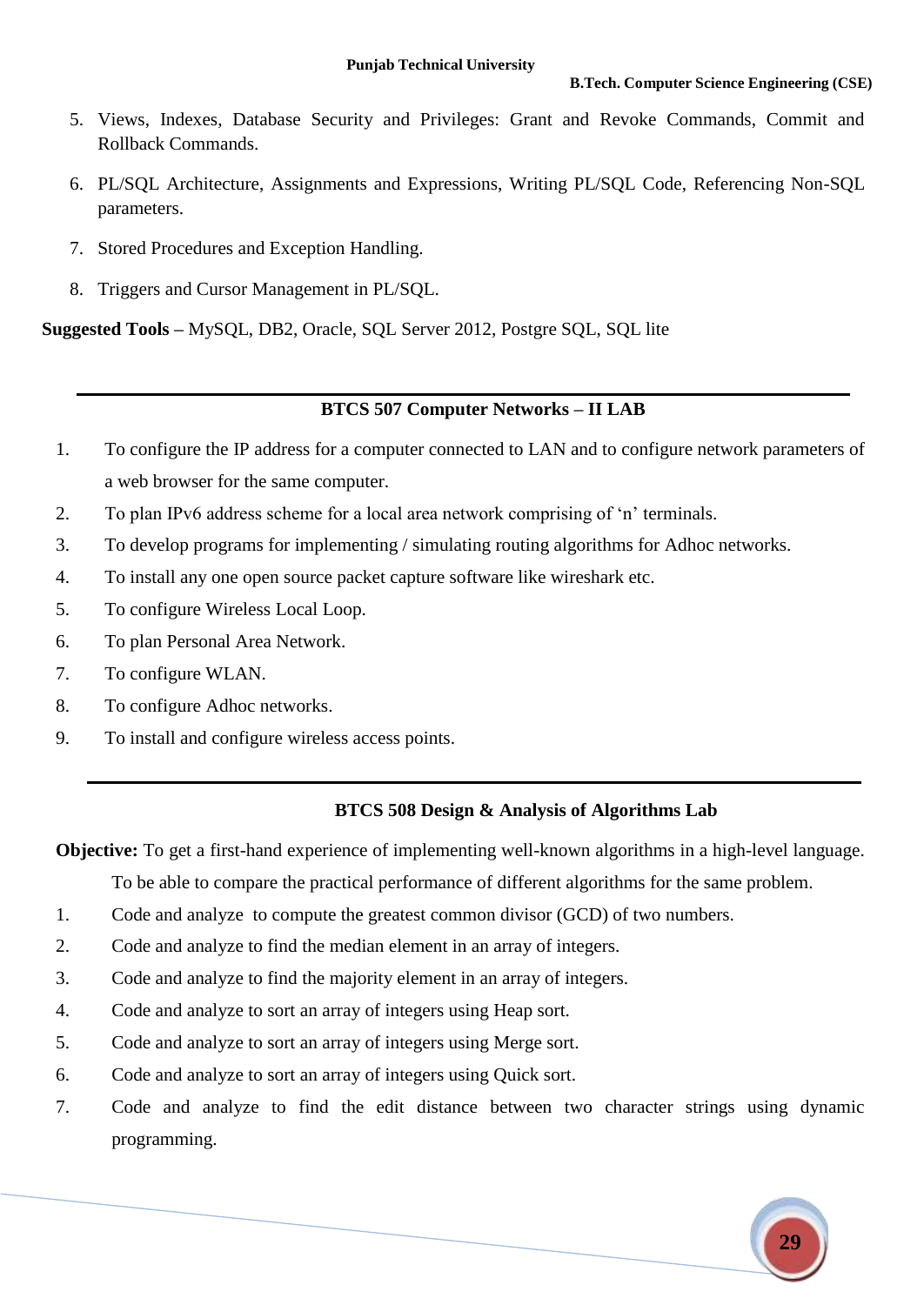- 8. Code and analyze to find an optimal solution to weighted interval scheduling using dynamic programming.
- 9. Code and analyze to find an optimal solution to matrix chain multiplication using dynamic programming.
- 10. Code and analyze to do a depth-first search (DFS) on an undirected graph. Implementing an application of DFS such as (i) to find the topological sort of a directed acyclic graph, OR (ii) to find a path from source to goal in a maze.
- 11. Code and analyze to do a breadth-first search (BFS) on an undirected graph. Implementing an application of BFS such as (i) to find connected components of an undirected graph, OR (ii) to check whether a given graph is bipartite.
- 12. Code and analyze to find shortest paths in a graph with positive edge weights using Dijkstra's algorithm.
- 13. Code and analyze to find shortest paths in a graph with arbitrary edge weights using Bellman-Ford algorithm.
- 14. Code and analyze to find the minimum spanning tree in a weighted, undirected graph.
- 15. Code and analyze to find all occurrences of a pattern P in a given string S.
- 16. Code and analyze to multiply two large integers using Karatsuba algorithm.
- 17. Code and analyze to compute the convex hull of a set of points in the plane.
- 18. (Mini-project Topic) Program to multiply two polynomials using Fast Fourier Transform (FFT).

#### **BTCS 509 Computer Graphics Lab**

- 1. To plot a point (pixel) on the screen.
- 2. To draw a straight line using DDA Algorithm.
- 3. To draw a straight line using Bresenham's Algorithm.
- 4. Implementation of mid-point circle generating Algorithm.
- 5. Implementation of ellipse generating Algorithm.
- 6. To translate an object with translation parameters in X and Y directions.
- 7. To scale an object with scaling factors along X and Y directions.
- 8. To rotate an object with a certain angle about origin.
- 9. Perform the rotation of an object with certain angle about an arbitrary point.
- 10. To perform composite transformations of an object.
- 11. To perform the reflection of an object about major axis.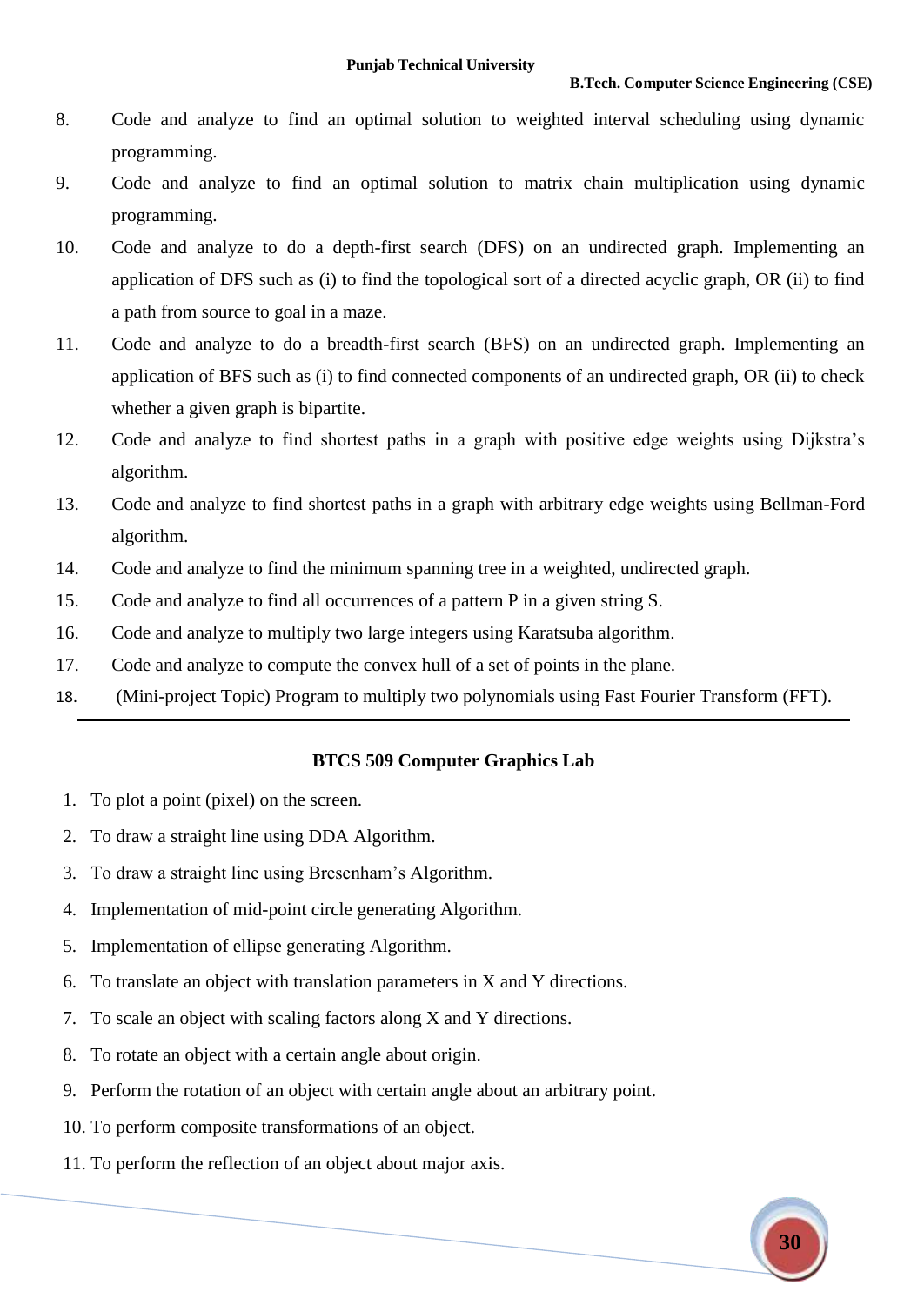- 12. To clip line segments against windows using Cohen Sutherland Algorithm.
- 13. Perform the polygon clipping against windows using Sutherland Hodgeman technique.
- 14. Fill a rectangle with a specified color using scan line algorithm.
- 15. Implementation of flood-fill and boundary-fill algorithms.

### **BTCS 510 Industrial Training**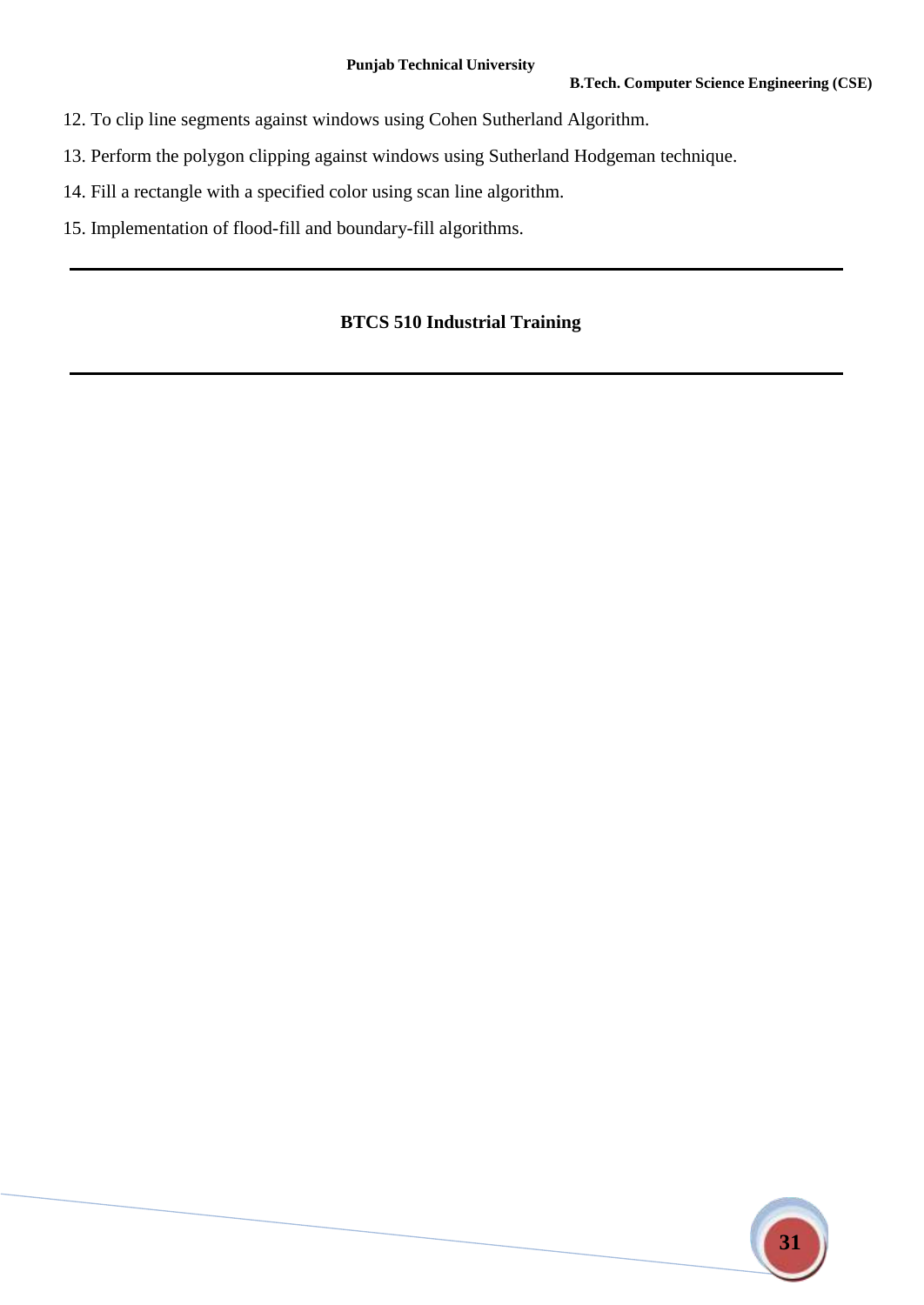## *Sixth Semester*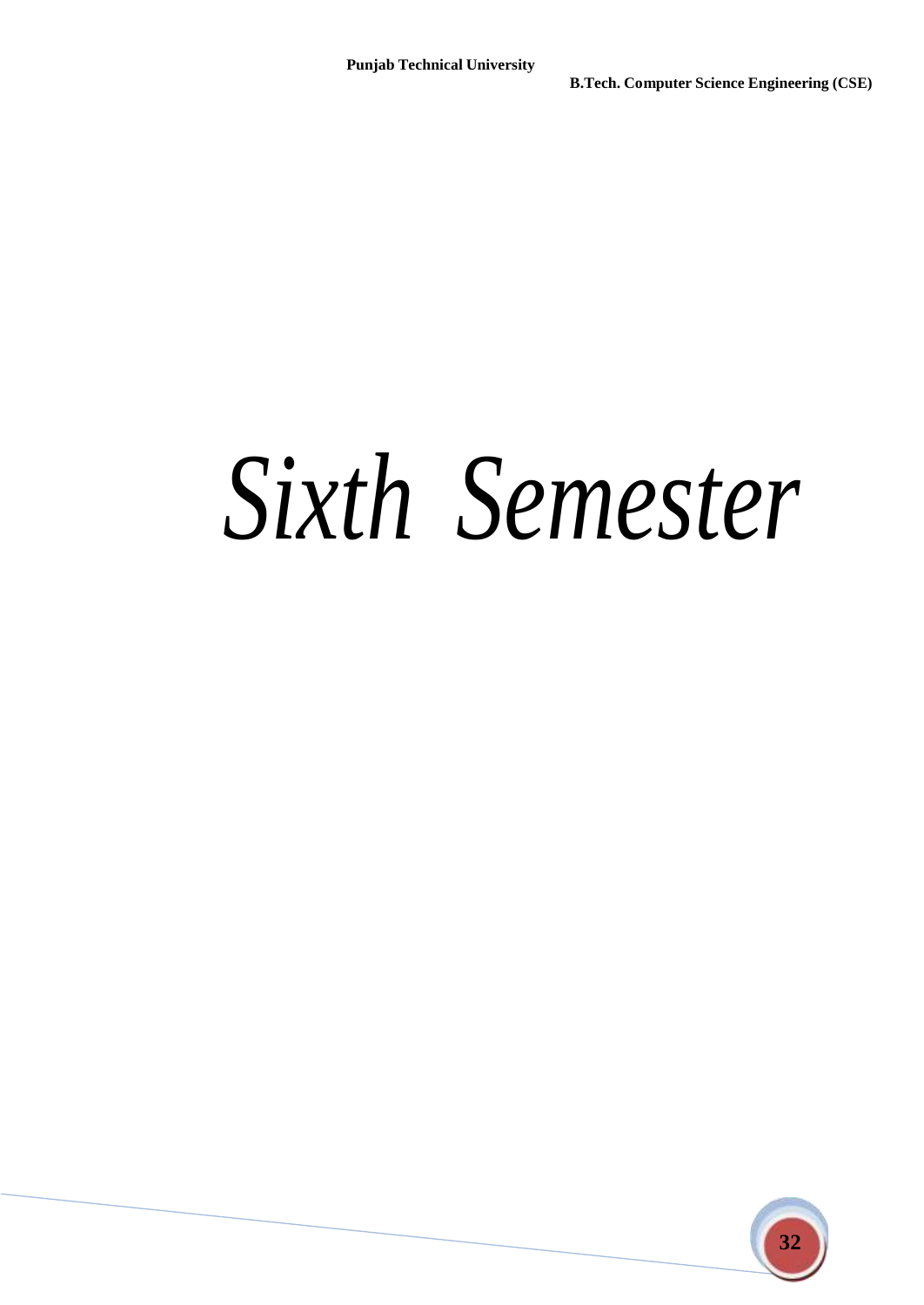#### **BTCS 601 Simulation and Modeling**

**Objectives:** This course should provide the students with good understanding of various techniques of Simulation.

*Module1:* Introduction**-** When simulation is appropriate and when not, advantages and disadvantages of simulation, application areas in communication, computer and software design, systems and systems environment, components of a system, discrete and continuous systems, model of a system, types of models, discrete-event simulation, steps in a simulation study. Simulation Examples- Simulation of queueing systems, on-demand and inventory systems, simulation for reliability analysis etc

*Module 2:* General Principles**-** Concepts in discrete event simulation: event scheduling/time advance algorithms, world views. List Processing: properties and operations, data structures and dynamic allocation, techniques;

*Module 3:* Simulation Software- Integrated environments. Examples and review of some existing software popular and useful in the industry, e.g., Arena, AutoMod, Extend, Flexsim, Micro Saint, ProModel, Quest, SIMUL8, WITNESS etc. Simulation using languages and environments like C++/Java/GPSS/SSF etc. Experimentation and Statistical-Analysis Tools: common features and relevant current products.

*Module 4:* Statistical Models in Simulation- Terms and concepts. Statistical Models. Review of discrete and continuous distributions. Review of Poisson (stationary and non-stationary) processes. Empirical Distributions; Elementary Queueing Theory- Basic Structure of Queueing Models. Input Source (Calling Population). Queue, Queue Discipline, Service Mechanisms. Notations and relationships between *L, W, Lq,*  and *Wq.* Little's Formula. Role of Exponential Distribution and Properties. Birth and Death Processes. M/M/s queues. Finite queue variation in M/M/s/K models with different s values. Finite Calling Population cases. Queueing Models involving Non-Exponential Distributions: M/G/1, M/D/s, M/Ek/s (involving Erlang distribution), Models without a Poisson Input, Models involving hyperexponential distributions, Priority Discipline Queueing Models: Preemptive and Non- Preemptive with results, properties and server number variations, Queueing Networks:Equivalence Property. Infinite Queues in Series and Product Form Solutions. Jackson Networks,

*Module 5:* Application of Queueing Models- Review of Characteristics (calling population system capacity, arrival processes, behavior and disciplines, service times and mechanisms etc) and notations, Application of Long-Run Measures of Performance: Time average in system, average time spent per customer, Little's Formula and server utilization, costs. Steady State behaviour of Infinite (M/G/1, M/M/c/infinity, M/M/c/N/infinity) and finite (M/M/c/K/K) Calling Population Models, Use of Network of Queues.

*Module 6:* Random Number Generation- Properties. Generation of Pseudo-Random Numbers, Techniques for Generation of Pseudo-Random Numbers: Linear Congruential, Combined Linear Congruential, Random Number Streams. Tests for Random Numbers: Frequency Tests and Tests for Autocorrelation. Random Variate Generation- Inverse Transform Techniques for Exponential, Uniform, Weibull, Triangular and for Empirical Continuous Distributions. Acceptance-Rejection Techniques for Poisson (Stationary and Non-Stationary) Distribution and Gamma Distribution. Special Properties like the Direct Transformation for the Normal and Lognormal Distributions, Convolution Method and others.

*Module 7:* Input Modeling- Data collection, Identifying the Distribution with Data: Histograms, Selection of the Appropriate Family of Distributions, Quantile-Quantile Plots.100 Parameter Estimation: Sample Mean and Sample Variance and various biased and unbiased Estimators. Goodness of Fit Tests applied to

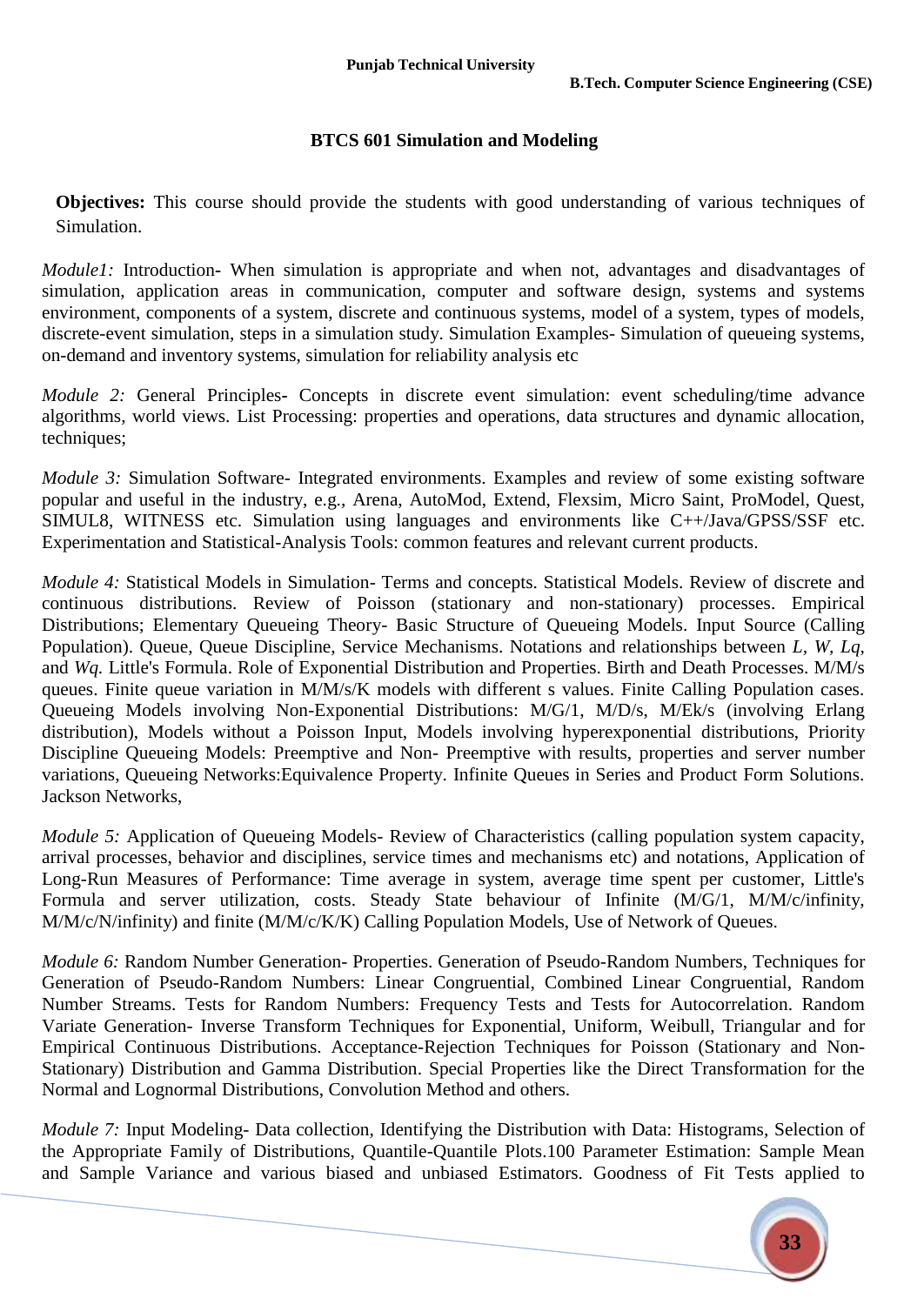Simulation inputs: Chi-Square and Chi-Square with Equal Probabilities, Kolmogorov-Smirnov Tests, p-Values and Best Fits.Verification and Validation of Simulation Models- Verification and Validation of Simulation Models. Calibration and Validation: Face Validity, Validation of Assumptions, Input-Out Transformation Validation.

*Module 8:* Output Analysis of a Single Model- Output analysis and types of simulation. Stochastic Nature of the Output Data. Measures of Performance and Estimation: Point Estimation and Confidence-Interval Estimation. Output Analysis for Terminating Simulations and Estimation of Probabilities. Output Analysis of Steady State Simulations: Initialization Bias, Error Estimation, Replications, Sample Size and Batch Means for Interval Estimation.

*Module 9:* Comparison and Evaluation of Alternative System Designs- Comparison of Two System Designs.; Sampling with Equal and Unequal Variances. Common Random Numbers. Confidence Intervals with Specified Precision. Comparison of Several System Designs: Bonferroni Approaches to Multiple Comparisons and to Screening and to Selection of the Best. MetamodelingL Sample Linear Regression, Testing for Significance, Multiple Linear Regression. Random Number Assignment for Regression. Optimization via Simulation: Robust Heuristics.

*Module10:* Simulation of Computer Systems- Simulation Tools: Process Orientation and Event Orientation. Model Input: Modulated Poisson Process and Virtual-Memory Referencing. High-Level Simulation. CPU and Memory Simulations. Simulation of Computer Networks- Traffic Modeling, Media Access Control: Token-Passing Protocols and Ethernet, Data Link Layer, TCP, Model Construction.

**Simulation Languages:** Basic Introduction to Special Simulation Languages:-GPSS/ MATLAB/ Network Simulators.

- 1. 1.Jerry Banks, John S. Carson II, Barry L. Nelson and David M. Nicol, *Discrete-Event System and Simulation,* Prentice Hall of India, New Delhi, 2005
- 2. Averill M. Law, *Simulation modeling and analysis (SIE),* Tata McGraw Hill India, 2007
- 3. David Cloud, Larry Rainey, A*pplied Modeling and Simulation,* Tata McGraw Hill, India.
- 4. Gabriel A. Wainer, *Discrete-event modeling and simulation: a practitioner's approach,* CRC Press, 2009.
- *5.* Bernard P. Zeigler, Herbert Praehofer, Tag Gon Kim, *Theory of modeling and simulation: integrating discrete event and continuous complex dynamic systems,* Academic Press, 2000.
- 6. Walter J. Karplus, George A. Bekey, Boris Yakob Kogan, *Modeling and simulation: theory and practice*, Springer, 2003.
- 7. Stanislaw Raczynski, *Modeling and simulation: the computer science of illusion,* Wiley, 2006.
- *8.* Mohammad Salameh Obaidat, Georgios I. Papadimitriou, *Applied system simulation: methodologies and application,* Springer, 2003.
- 9. van Dijk, Nico M.; Boucherie, Richard J. (Eds.) 2011. *Queueing Networks: A Fundemental Approach*. 798 p. 148 illus. Springer.
- 10. Bhat, U. Narayan, *An Introduction to Queueing Theory: Modeling and Analysis in Applications,*  Springer 2008 (Birkhäuser Boston).
- 11. James J. Nutaro, *Building software for simulation: theory and algorithms, with applications in C++*. Wiley, 2010.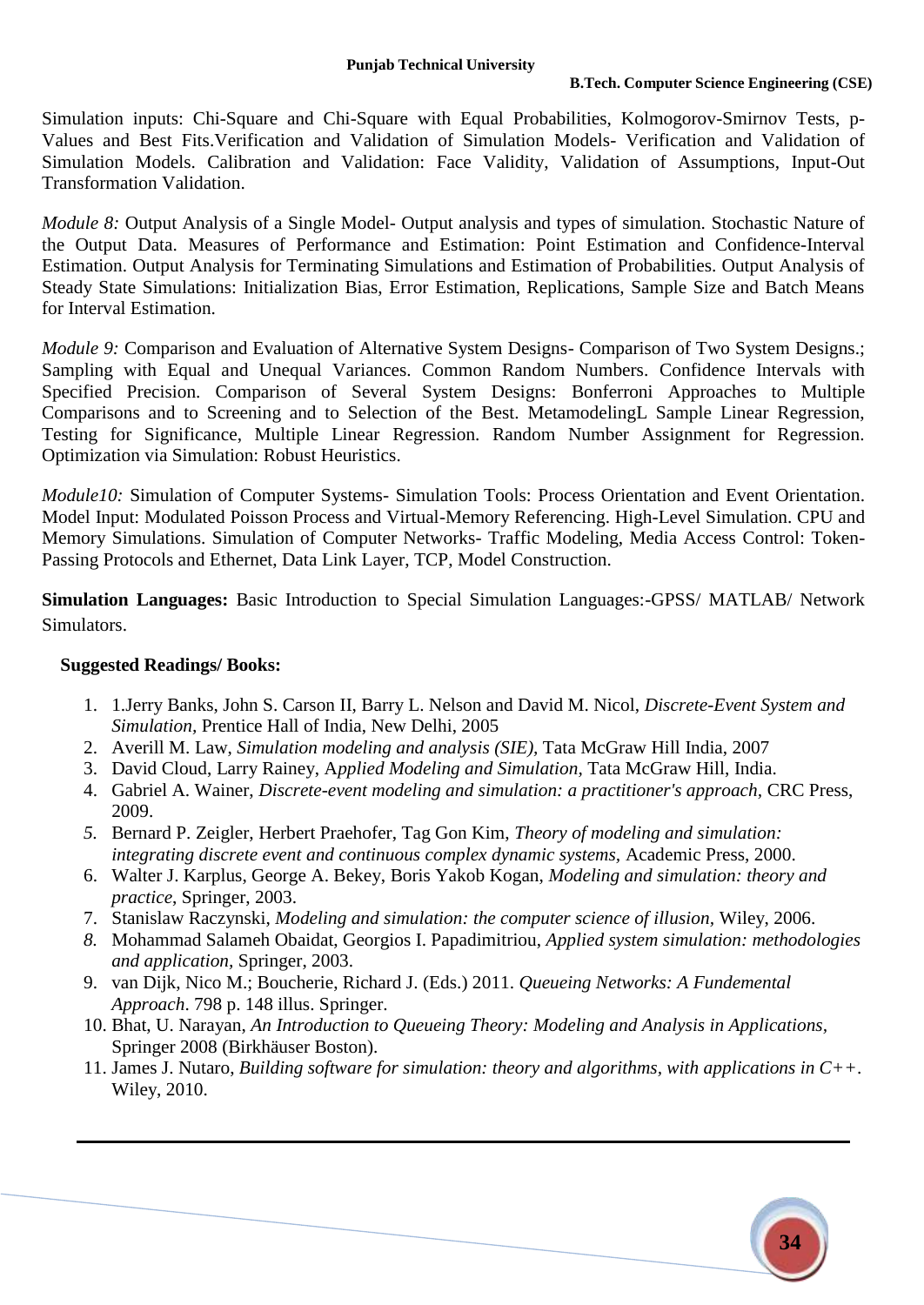#### **BTCS 602 RDBMS–II**

**Objectives:** This course offers a good understanding of advanced database concepts and technologies. It prepares the student to be in a position to use and design databases for a variety of applications.

**Introduction to Database Systems:** Database System Concepts and Architecture, Data Models, Data Independence, SQL: DDL, DML, DCL, Normalization: 1NF, 2NF, 3NF, BCNF, 4NF, 5NF. (6)

#### **Query Processing and Optimization:**

Query Processing, Syntax Analyzer, Query Decomposition, Query Optimization, Heuristic Query Optimization, Cost Estimation, Cost Functions for Select, Join, Query Evaluation Plans. (6)

#### **Transaction Processing and Concurrency Control:**

Transaction Processing Concepts, Concurrency Control Techniques: Two-phase Locking, Timestamp Ordering, Multiversion, Validation, Multiple Granularity Locking. (5)

#### **Object Oriented and Object Relational Databases:**

Object Oriented Concepts, Object Oriented Data Model, Object Definition Language, Object Query Language, Object Relational Systems, SQL3, ORDBMS Design. (5)

#### **Distributed Databases:**

Distributed Database Concepts, Advantages and Disadvantages, Types of Distributed Database Systems, Data Fragmentation, Replication and Allocation Techniques for Distributed Database Design, Five Level Schema Architecture, Query Processing, Concurrency Control and Recovery in Distributed Databases. (6)

#### **Backup and Recovery:**

Types of Database Failures, Types of Database Recovery, Recovery Techniques: Deferred Update, Immediate Update, Shadow Paging, Checkpoints, Buffer Management. (5)

#### **Introduction to Data Warehousing and Data Mining:**

Introduction to OLAP, OLTP, Data Warehouse, Data Marts, Data Mining, Data Mining Process, Big Data.

**Enterprise Database Products:**

Enterprise Database Products, Familiarity with IBM DB2 Universal Database, Oracle, Microsoft SQL Server, MySQL, their features. (7)

#### **Suggested Readings/ Books:**

1. Ramez Elmasri, Shamkant Navathe, Fundamentals of Database Systems, Fifth Edition, Pearson



(5)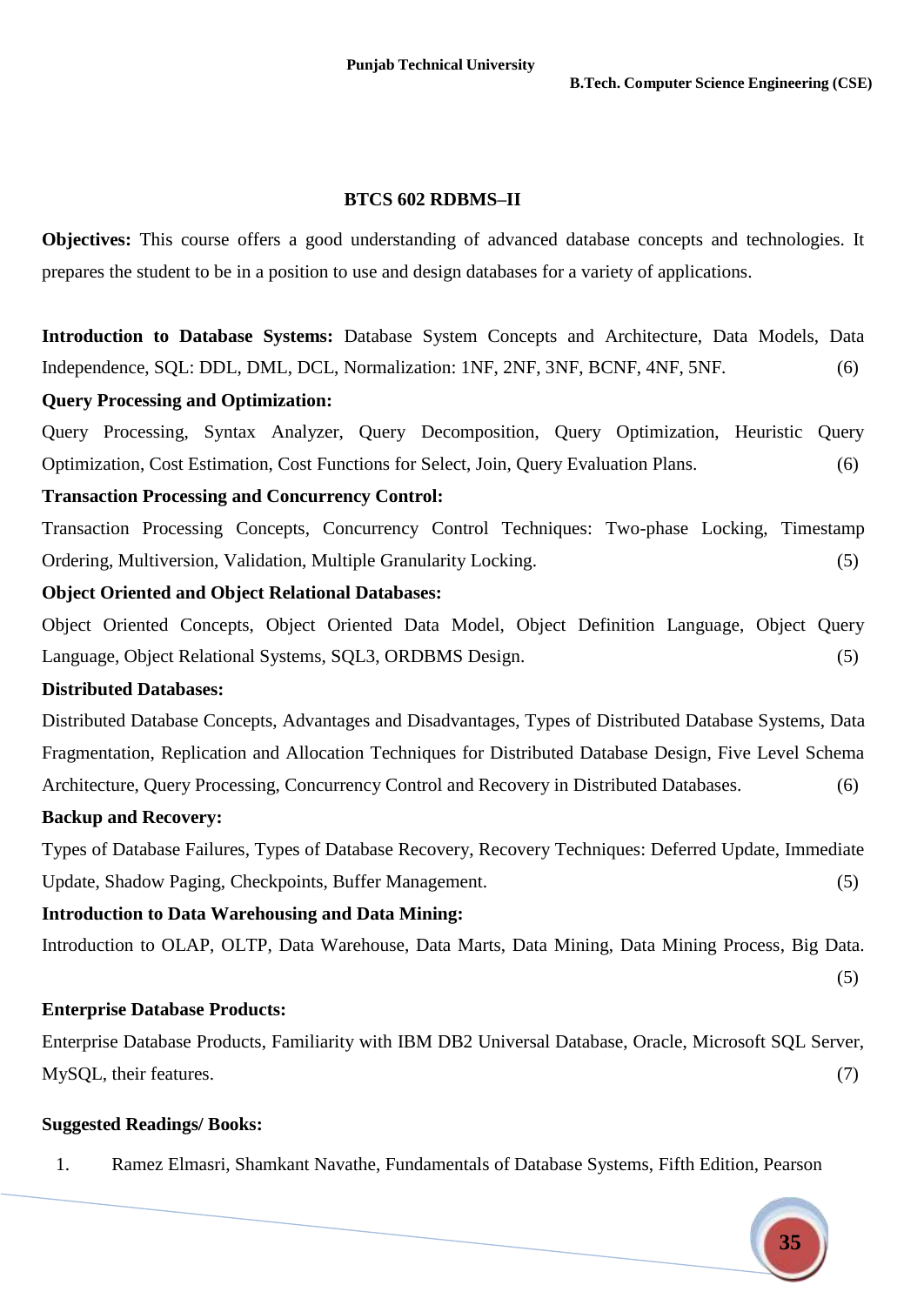Education, 2007.

- 2. Raghu Ramakrishnan, Johannes Gehrke, Database Management Systems, Tata McGraw-Hill.
- 3. C.J. Date, An Introduction to Database Systems, Eighth Edition, Pearson Education.
- 4. Alexis Leon, Mathews Leon, Database Management Systems, Leon Press.
- 5. Abraham Silberschatz, Henry F. Korth, S. Sudarshan, Database System Concepts, Tata McGraw-Hill.
- 6. S. K. Singh, Database Systems Concepts, Design and Applications, Pearson Education.
- 7. Chris Eaton, Paul Zikopoulos, Understanding Big Data: Analytics for Enterprise Class Hadoop and Streaming Data

#### **BTCS 603 Software Engineering**

*Module1*: Evolution and impact of Software engineering, software life cycle models: Waterfall, prototyping, Evolutionary, and Spiral models. Feasibility study, Functional and Non-functional requirements, Requirements gathering, Requirements analysis and specification.

*Module2*: Basic issues in software design, modularity, cohesion, coupling and layering, function-oriented software design: DFD and Structure chart, object modeling using UML, Object-oriented software development, user interface design. Coding standards and Code review techniques.

*Module3*: Fundamentals of testing, White-box, and black-box testing, Test coverage analysis and test case design techniques, mutation testing, Static and dynamic analysis, Software reliability metrics, reliability growth modeling.

*Module4:* Software project management, Project planning and control, cost estimation, project scheduling using PERT and GANTT charts, cost-time relations: Rayleigh-Norden results, quality management, ISO and SEI CMMI, PSP and Six Sigma. Computer aided software engineering, software maintenance, software reuse, Component-based software development.

- 1. Roger Pressman, **"Software Engineering: A Practitioners Approach,**(6th Edition), McGraw Hill, 1997.
- 2. Sommerville,"**Software Engineering, 7th edition**", Adison Wesley, 1996.
- 3. Watts Humphrey,**" Managing software process**", Pearson education, 2003.
- 4. James F. Peters and Witold Pedrycz, **" Software Engineering – An Engineering Approach"**, Wiley.
- 5. Mouratidis and Giorgini. **"Integrating Security and Software Engineering–Advances and Future"**, IGP. ISBN – 1-59904-148-0.
- 6. Pankaj Jalote, **"An integrated approach to Software Engineering"**, Springer/Narosa.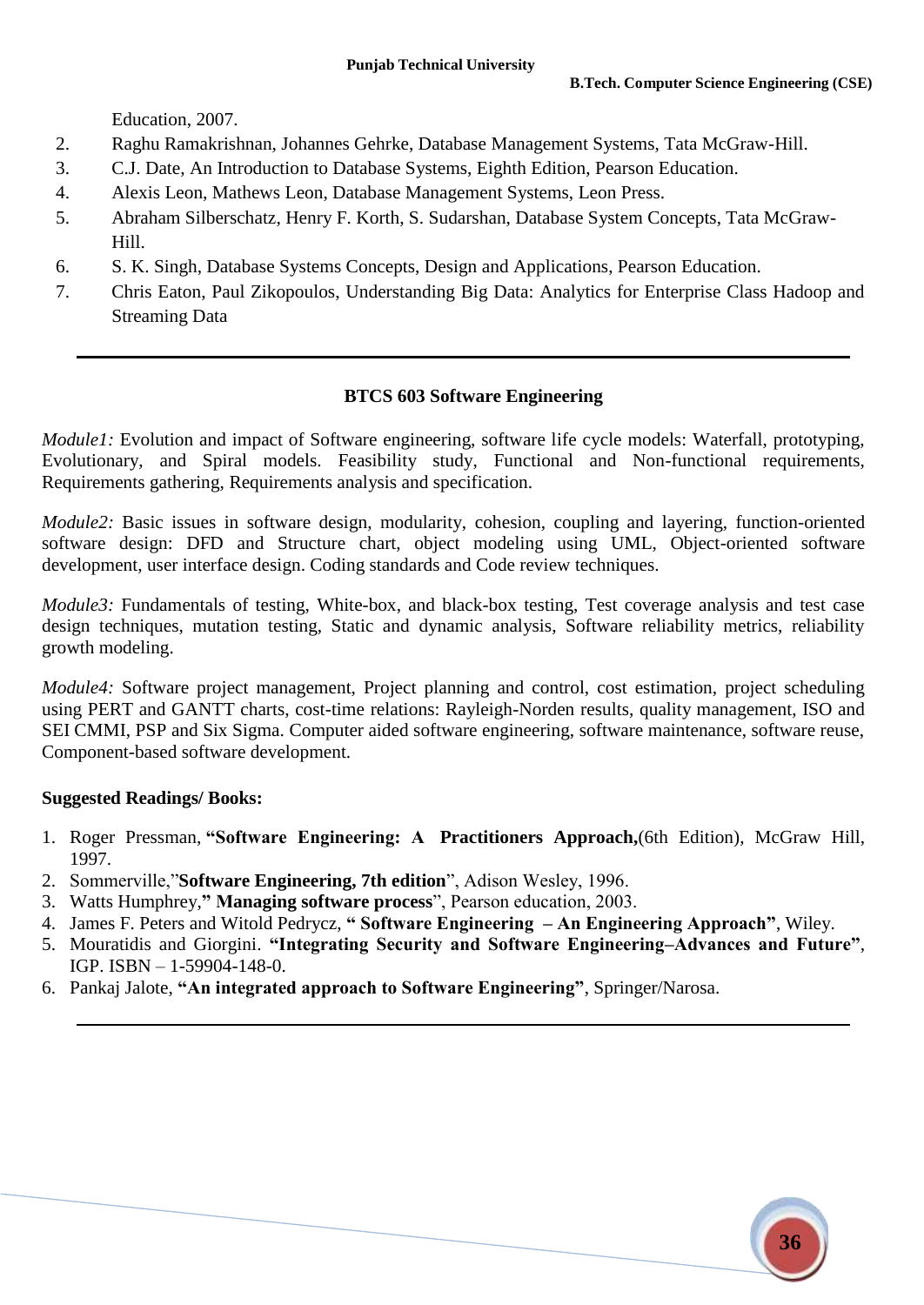*Elective-I*

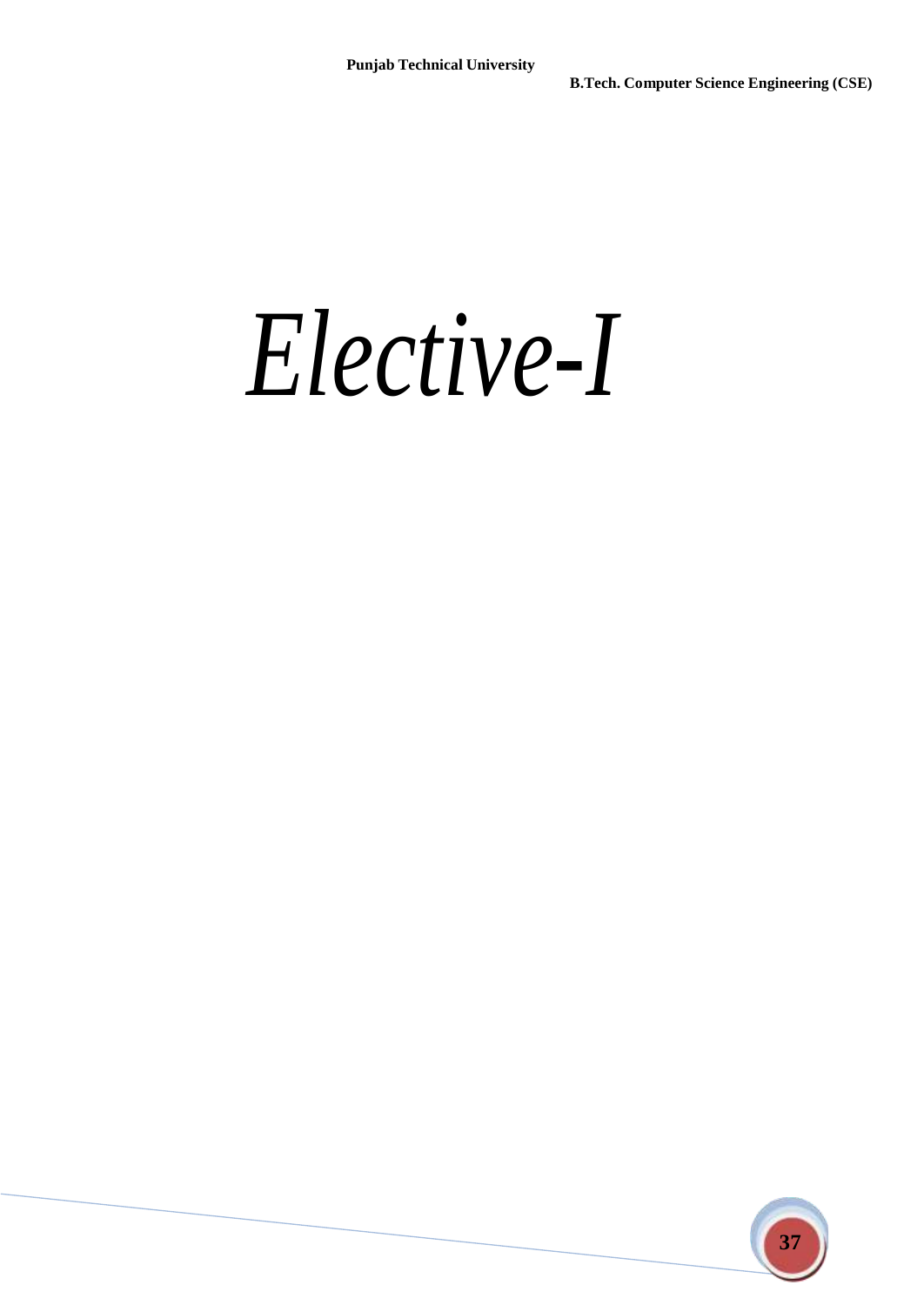#### **BTCS 901 Web Technologies (Elective-I)**

**INTERNET AND WORLD WIDE WEB:** Introduction, Internet Addressing, ISP, types of Internet Connections, Introduction to WWW, WEB Browsers, WEB Servers, URLS, http, WEB applications, Tools for WEB site creation. (4) **HTML:** Introduction to HTML, Lists, adding graphics to HTML page, creating tables, linking documents, frames, DHTML and Style sheets. (6) **Java Script:** Introduction, programming constructs: variables, operators and expressions, conditional checking, functions and dialog boxes, JavaScript DOM, creating forms, introduction to Cookies JAVA: Introduction to java objects and classes, control statements, arrays, inheritance, polymorphism, Exception handling. (6) **XML:** Why XML, XML syntax rules, XML elements, XML attributes, XML DTD displaying XML with

 $CSS.$  (6) **AJAX :** Introduction, HTTP request, XMHttpRequest, AJAX Server Script, AJAX Database. (6)

**PHP:** Introduction, syntax, statements, operators, sessions, E-mail, PHP and MySQL, PHP and AJAX.

#### **Suggested Readings/Books:**

- 1. Deitel,Deitel, Nieto, and Sandhu: XML How to Program, Pearson Education.
- **2.** Herbert Schildt: Java 2: The Complete Reference, Fifth Edition, TMH
- 3. Ivan Bayross: Web Enabled Commercial Application
- 4. Schafer: Development, BPB
- 5. HTML,CSS, JavaScript,Perl, Python and PHP, Wiley India Textbooks.

#### **BTCS 902 Mobile Applications Development (Elective-I)**

#### **Unit I:**

**Introduction:** Mobile operating system, Operating system structure, Constraints and Restrictions, Hardware configuration with mobile operating system, Features: Multitasking Scheduling, Memory Allocation, File System Interface, Keypad Interface, I/O Interface, Protection and Security, Multimedia features. **Unit II:**

Introduction to Mobile development IDE's, Introduction to Worklight basics, Optimization, pages and fragments , Writing a basic program- in Worklight Studio, Client technologies, Client side debugging, Creating adapters, Invoking adapters from Worklight Client application, Common Controls, Using Java in adapters, Programming exercise with Skins, Understanding Apache Cordova, Offline access, Encrypted cache deprecated, Using JSONStore

#### **Unit III:**

Understanding Apple iOS development, Android development, Shell Development, Creating Java ME application, Exploring the Worklight Server, Working with UI frameworks, Authentication, Push notification, SMS Notifications, Globalization, WebView overlay , Creating Authentication application: development for Apple iOS by using a login module, Device Analytics, Worklight Server Administration

#### **Unit IV:**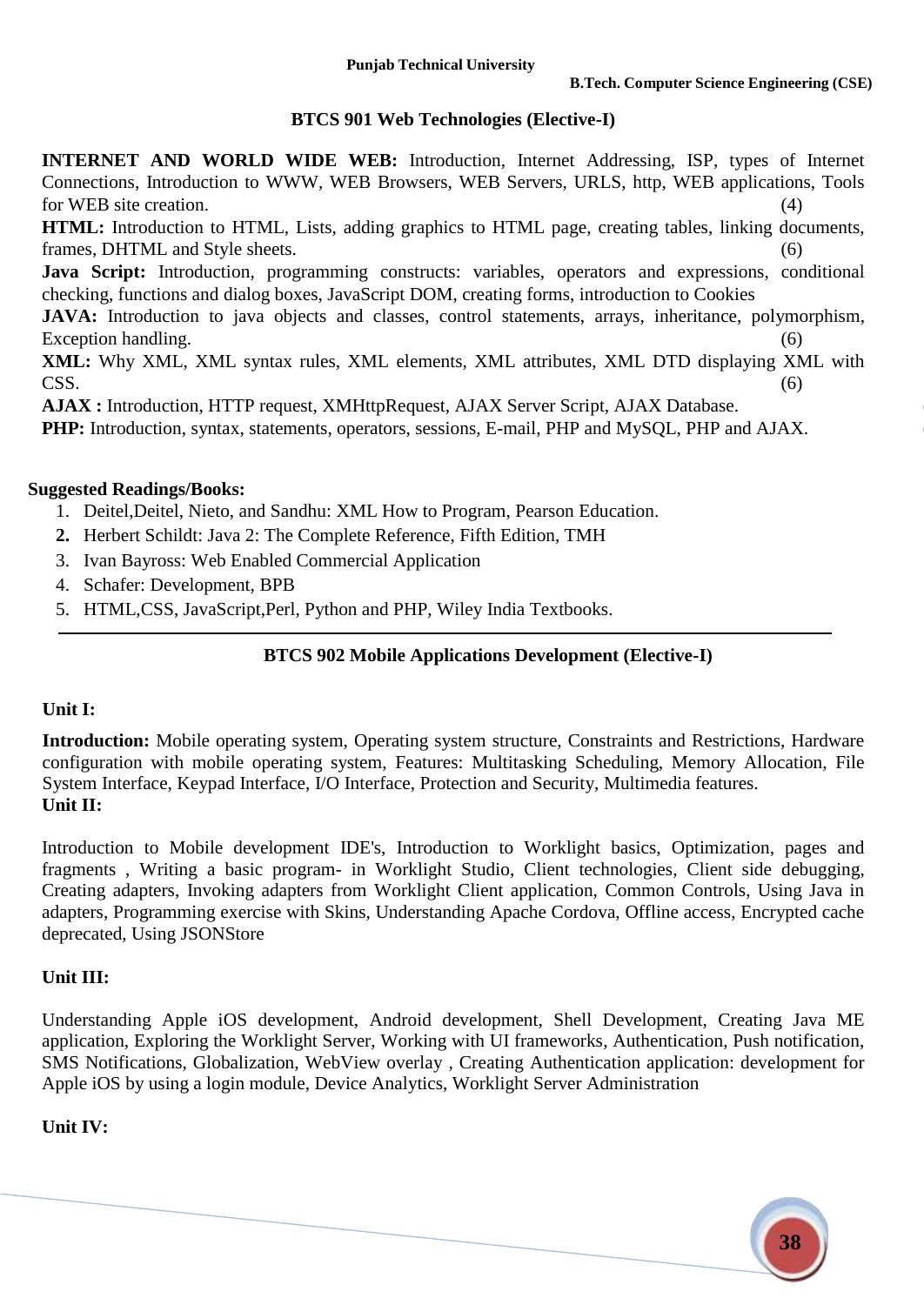**Windows Phone:** Introduction to Windows Phone, Architecture, memory management, communication protocols, application development methods, deployment.

**Case Study:** Design and development of Application using mobile application development platforms e.g. WorkLight, Kendo, Appcon, Xcode, Xpages

#### **Unit V:**

**Android:** Introduction to Android, Architecture, memory management, communication protocols, application development methods, deployment.

**Case Study:** Design and development of Application using mobile application development platforms e.g. WorkLight, Kendo, Appcon, Xcode, Xpages

#### **Unit VI:**

**iOS:** Introduction to iOS, Architecture, memory management, communication protocols, application development methods, deployment.

**Case Study:** Design and development of Application using mobile application development platforms e.g. WorkLight, Kendo, Appcon, Xcode, Xpages

#### **Suggested Readings/Books:**

- 1. Anubhav Pradhan, Anil V Deshpande, " Mobile Apps Development" Edition: I
- 2. Jeff McWherter, Scott Gowell "Professional Mobile Application Development", John Wiley & Sons, 2012.
- 3. Barry Burd, "Android Application Development All in one for Dummies", Edition: I
- 4. Teach Yourself Android Application Development In 24 Hours, Edition: I, Publication: SAMS
- 5. Neal Goldstein, Tony Bove, "iPhone Application Development All-In-One For Dummies", John Wiley & Sons
- 6. Henry Lee, Eugene Chuvyrov, "Beginning Windows Phone App Development", Apress, 2012.
- 7. Jochen Schiller, "Mobile Communications", Addison-Wesley, 2<sup>nd</sup> edition, 2004.
- 8. Stojmenovic and Cacute, "Handbook of Wireless Networks and Mobile Computing", Wiley, 2002, ISBN 0471419028.
- 9. Worklight resources

#### **BTCS 903 Ethical Hacking (Elective-I)**

Introduction: Understanding the importance of security, Concept of ethical hacking and essential Terminologies-Threat, Attack, Vulnerabilities, Target of Evaluation, Exploit. Phases involved in hacking

Foot printing: Authoritative, Non -Auth reply by DNS, Introduction to foot printing, Understanding the information gathering methodology of the hackers, Tools used for the reconnaissance phase.

Scanning: Detecting live systems on the target network, Discovering services running /listening on target systems, Understanding port scanning techniques, Identifying TCP and UDP services running on the target network, Understanding active and passive fingerprinting.

System Hacking: Aspect of remote password guessing, Role of eavesdropping ,Various methods of password cracking, Keystroke Loggers, Understanding Sniffers ,Comprehending Active and Passive Sniffing, ARP Spoofing and Redirection, DNS and IP Sniffing, HTTPS Sniffing.

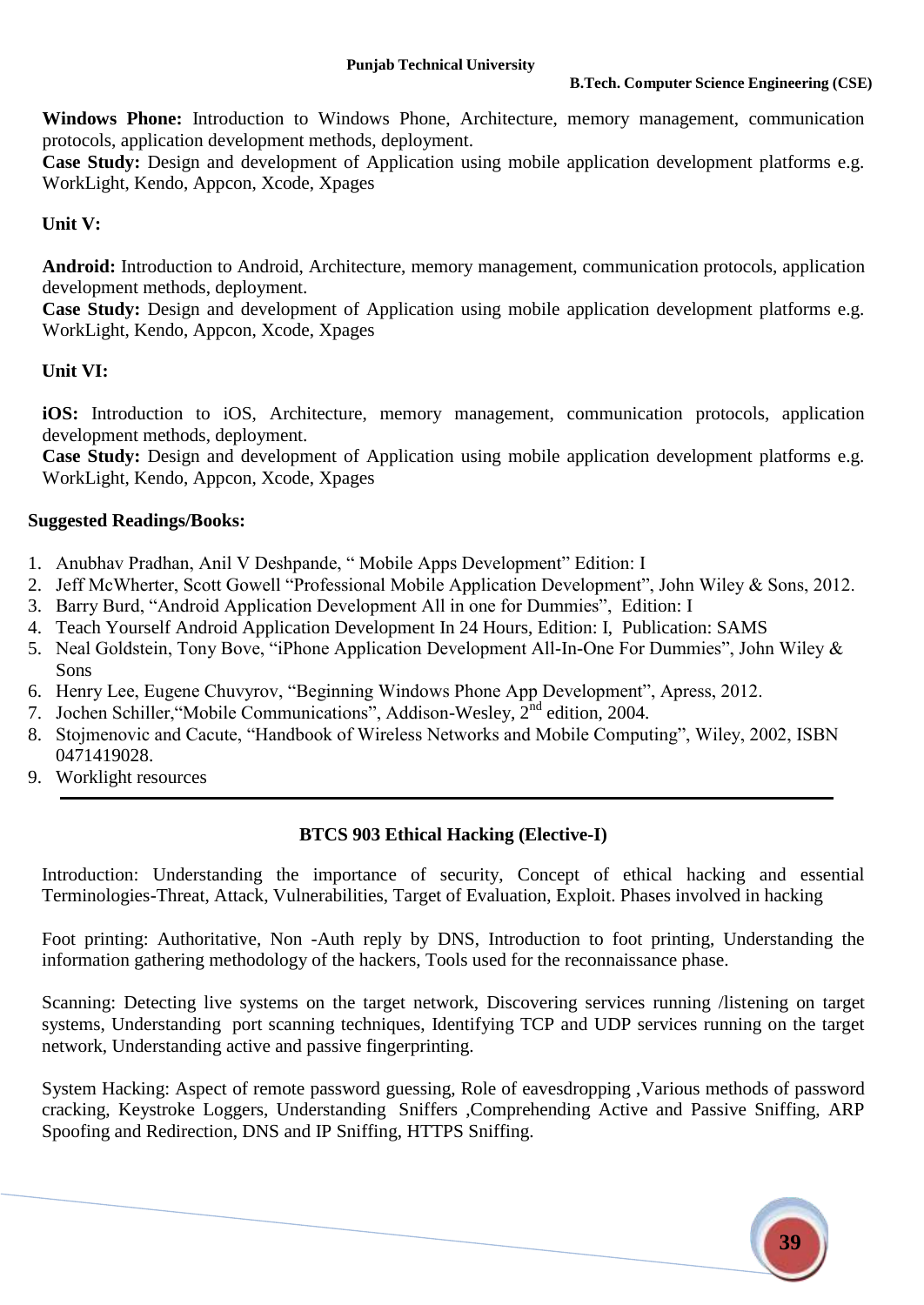Hacking Wireless Networks: Introduction to 802.11,Role of WEP, Cracking WEP Keys, Sniffing Traffic, Securing Wireless Networks.

Cryptography: Understand the use of Cryptography over the Internet through PKI, RSA, MD-5, Secure Hash Algorithm and Secure Socket Layer.

#### **Suggested Readings/Books:**

- 1. Network Security and Ethical Hacking, Rajat Khare , Luniver Press
- 2. Ethical Hacking, Thomas Mathew ,OSB Publisher
- 3. Hacking Exposed: Network Security Secrets & Solutions, Stuart McClure, Joel Scambray and George Kurtz, McGraw-Hill

#### **BTCS 904 Information Security (Elective-I)**

**Objectives:** Upon completion of this course, students will have gained knowledge of information security concepts and understanding of Information Security principles and approaches.

*Module1:* Symmetric Ciphers **-** Overview: Services, Mechanisms and Attacks, The OSI Security Architecture, A Model of Network Security. Classicial Encryption Techniques: Symmetric Cipher Model, Substitution Techniques, Transposition Techniques, Rotor Machines, Steganography. Block Cipher and the Data Encryption Standard: Simplified DES, Block Cipher Principles, The DES, The Strength of DES, Differential and Linear Cryptanalysis. Symmetric Ciphers: Triple DES, Blowfish. Confidentiality using Conventional Encryption: Placement of Encryption Function, Traffic Confidentiality, Key Distribution, Random Number Generation.

*Module2:* Public Key Encryption, Digital Signatures **-** Number Theory, Prime Numbers Format"s and Euler"s Theorems, Testing for Primality. Public Key Cryptography and RSA: Principles of Public Key Cryptosystems, The RSA Algorithms, Key Management, Diffie Hellman Key Exchange.

*Module3:* Authentication Protocols **-** Message Authentication: Authentication Requirements, Authentication Functions, Message Authentication Codes, MD5 Message Digest Algorithms, Digital Signatures and Authentication Protocols: Digital Signatures, Authentication Protocols, Digital Signature Standards.

*Module4:* Network Security **-** Authentication Applications: Kerberos, X.509 Directory Authentication Service. Electronic Mail Security: Pretty Good Privacy. IP Security: Overview, IP Security Architecture, Authentication Header, Encapsulation Security Payload. Web Security: Web Security Requirements, Secure Sockets Layer and Transport Layer Security, Secure Electronic Transaction.

*Module5:* System Security**-** Intruders, Malicious Software, Viruses and Related Threats, Counter Measures, Firewalls and its Design Principles.

#### **Suggested / Readings & Books**

- 1. William Stallings, Network Security Essentials, Applications and Standards Pearson Education.
- 2. William Stallings, Cryptography and Network Security Principles and practice. 2/e,Pearson Education.
- 3. Bishop, Matt, Introduction to Computer Security*.* Addison-Wesley, Pearson Education, Inc. ISBN: 0- 321-24744-2. (2005)
- 4. Michael. E. Whitman and Herbert J. Mattord Principles of Information Security, Cengage Learning

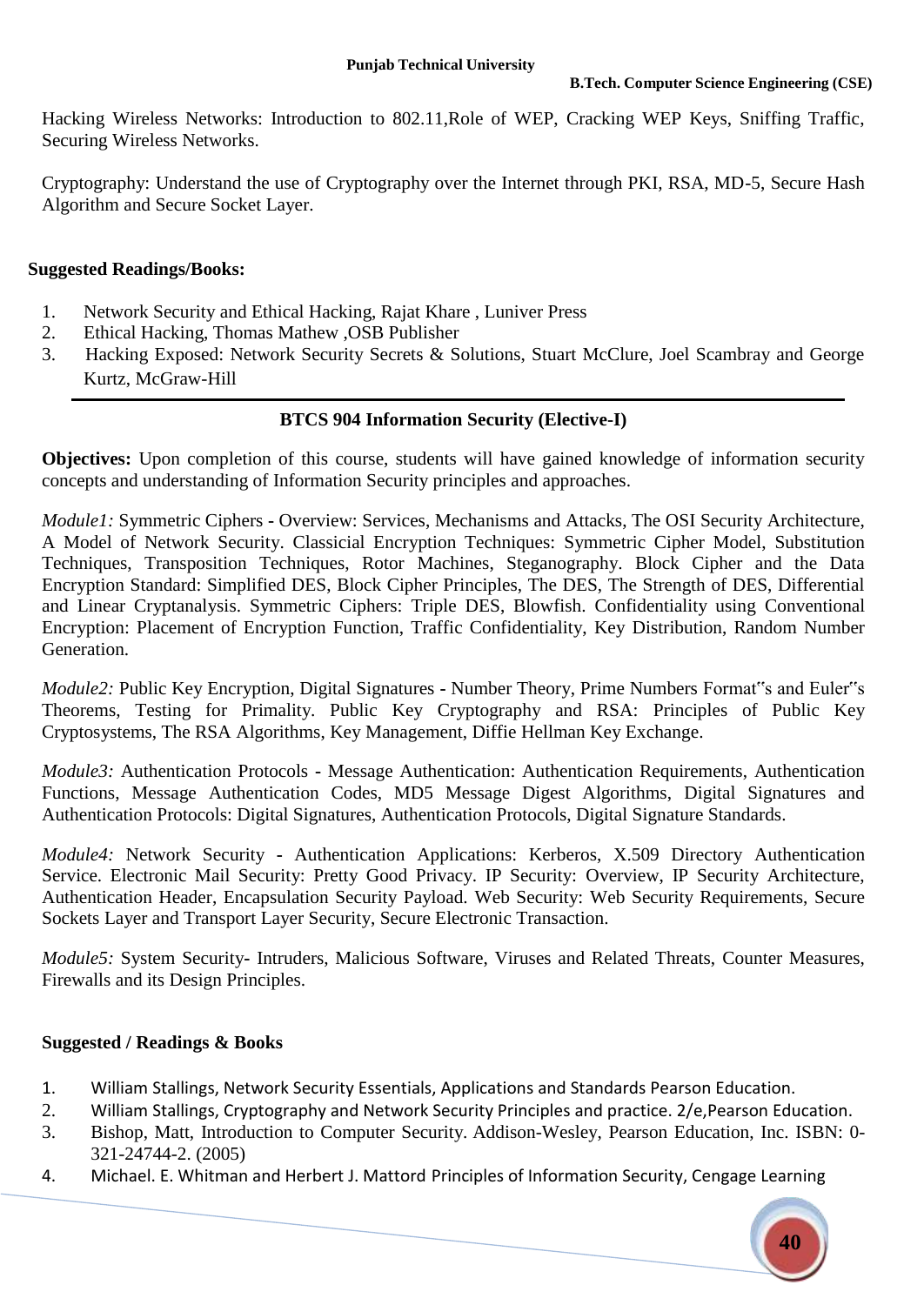- 5. Atul Kahate Cryptography & Network Security, TMH, 2<sup>nd</sup> Edition
- 6. Charlie Kaufman, Radia Perlman, Mike Speciner, Network Security: Private Communication in Public World, 2nd Edition, 2011, Pearson Education.

#### **BT\*\*\* Open Elective**

#### **BTCS 604 RDBMS-II Lab**

- 1. Case studies on normalization
- 2. Study and usage of query optimization techniques
- 3. Study and usage of backup and recovery features of database management software
- 4. Server administration of any database management software
- 5. Study and usage of any object oriented or object relational database management software
- 6. Study and usage of open source data mining tool: Weka
- 7. Study of web databases
- 8. Development of a project by making use of tools studied above

#### **BTCS 605 Free/Open Source Software Lab**

Students will be doing the practicals related to the **Elective-I** opted by them by using open source technologies available in the area of the subject.

#### **BTCS 606 Software Engineering Lab**

- 1. Study and usage of OpenProj or similar software to draft a project plan
- 2. Study and usage of OpenProj or similar software to track the progress of a project
- 3. Preparation of Software Requirement Specification Document, Design Documents and Testing Phase related documents for some problems
- 4. Preparation of Software Configuration Management and Risk Management related documents
- 5. Study and usage of any Design phase CASE tool
- 6. To perform unit testing and integration testing
- 7. To perform various white box and black box testing techniques
- 8. Testing of a web site

**Suggested Tools -** Visual Paradigm, Rational Software Architect. Visio, Argo UML, Rational Application Developer etc. platforms.

#### **BTCS 607 Simulation and Modeling Lab**

- 1. **Programming in MATLAB:** Introduction, Branching statements, loops, functions, additional data types, plots, arrays, inputs/outputs etc.
- 2. Introduction regarding usage of any Network Simulator.
- 3. Practical Implementation of Queuing Models using C/C++.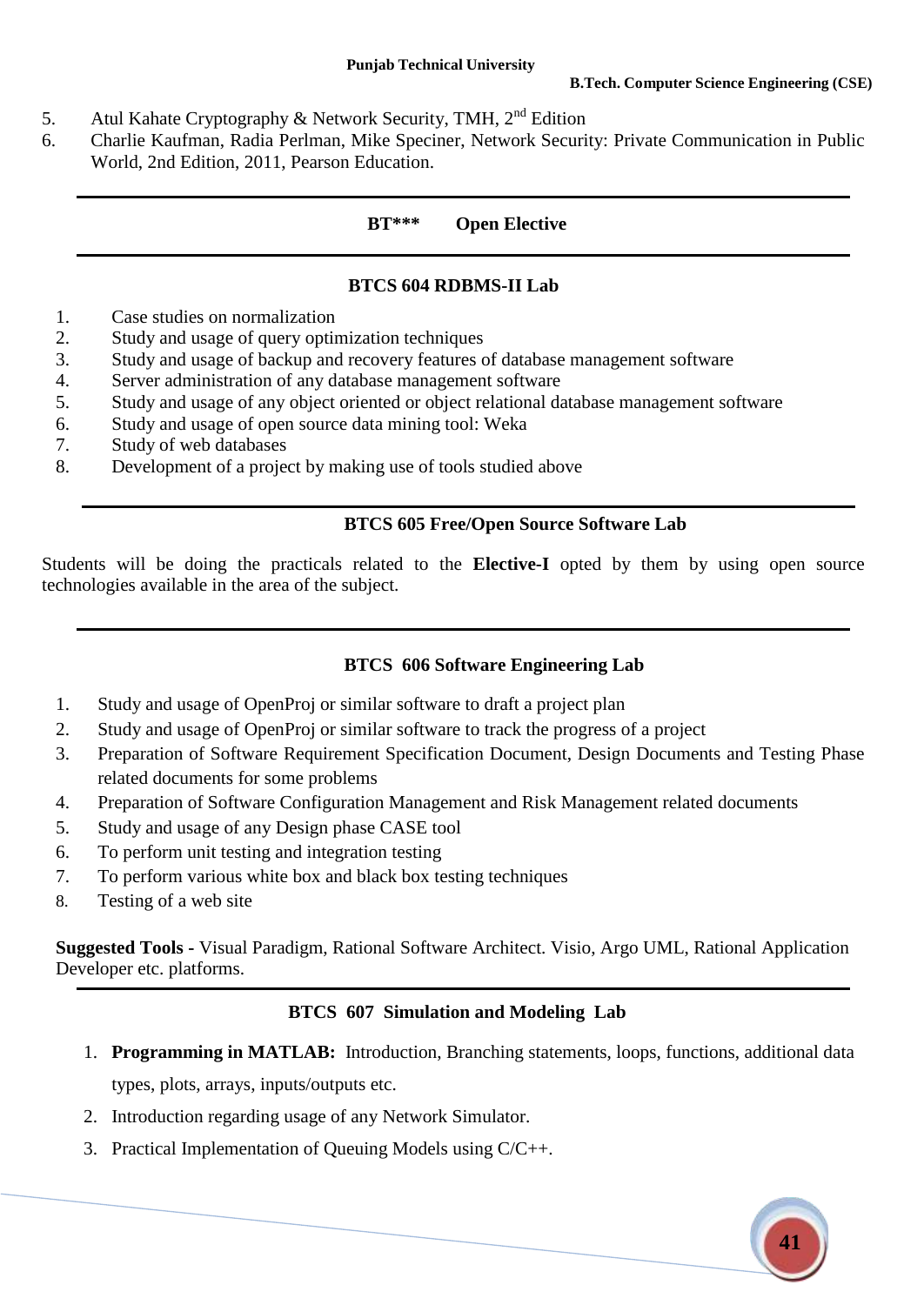# *Seventh/Eighth Semester*

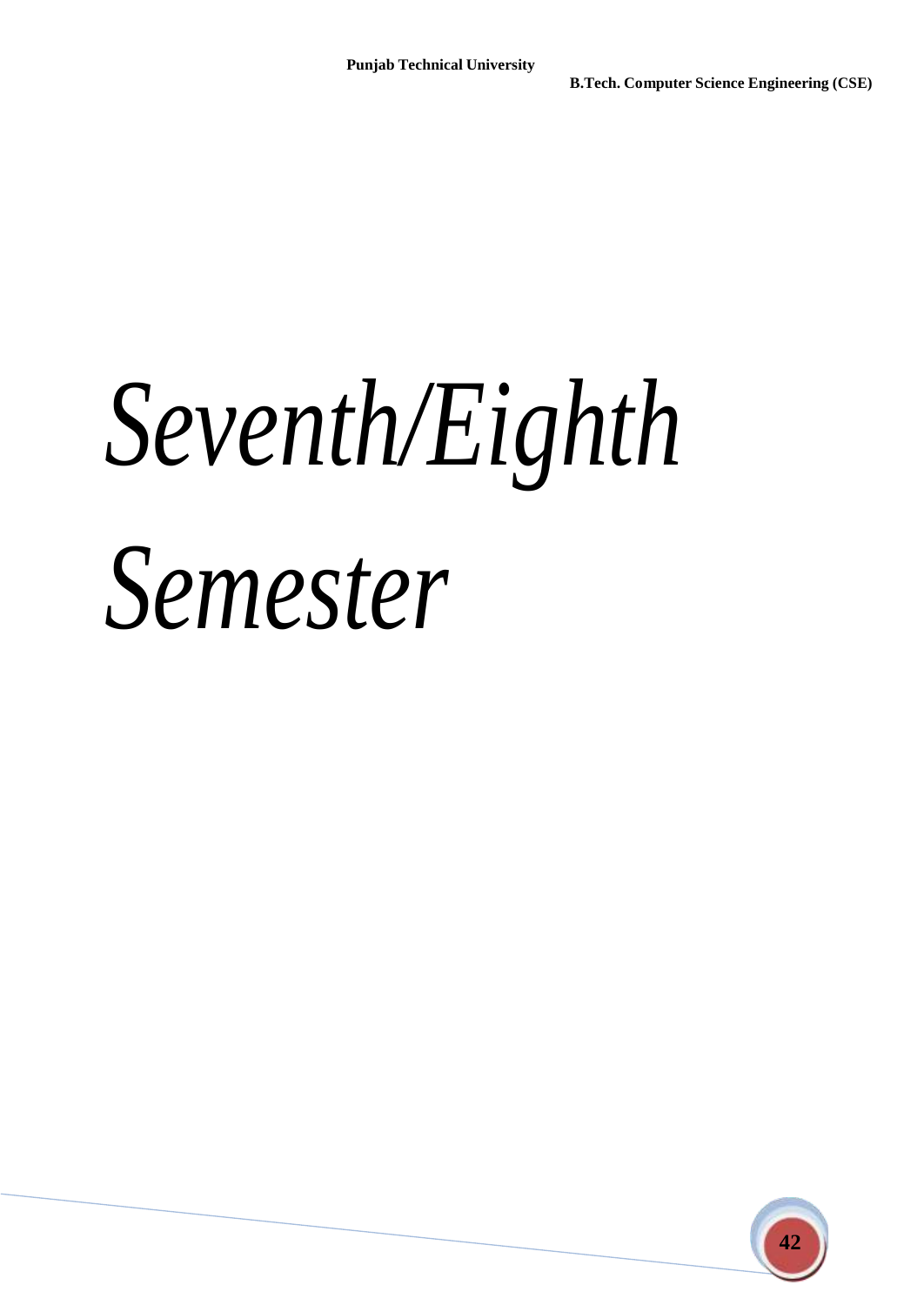#### **BTCS 701 Artificial Intelligence**

*Module1:* Introduction- What is intelligence? Foundations of artificial intelligence (AI). History of AI; Problem Solving- Formulating problems, problem types, states and operators, state space, search strategies.

*Module2:* Informed Search Strategies- Best first search, A\* algorithm, heuristic functions, Iterative deepening A\*(IDA), small memory A\*(SMA); Game playing - Perfect decision game, imperfect decision game, evaluation function, alpha-beta pruning

*Module3:* Reasoning-Representation, Inference, Propositional Logic, predicate logic (first order logic), logical reasoning, forward chaining, backward chaining; AI languages and tools **-** Lisp, Prolog, CLIPS

*Module4:* Planning- Basic representation of plans, partial order planning, planning in the blocks world, heirarchical planning, conditional planning, representation of resource constraints, measures, temporal constraints

*Module5:* Uncertainty **-** Basic probability, Bayes rule, Belief networks, Default reasoning, Fuzzy sets and fuzzy logic; Decision making**-** Utility theory, utility functions, Decisiontheoretic expert systems.

*Module 6:* Inductive learning **-** decision trees, rule based learning, current-best-hypothesis search, leastcommitment search , neural networks, reinforcement learning, genetic algorithms; Other learning methods neural networks, reinforcement learning, genetic algorithms.

*Module7:* Communication **-** Communication among agents, natural language processing, formal grammar, parsing, grammar

#### **Suggested / Readings & Books**

- 1. Stuart Russell and Peter Norvig. *Artificial Intelligence – A Modern Approach,* Pearson Education Press, 2001.
- *2.* Kevin Knight, Elaine Rich, B. Nair, *Artificial Intelligence, McGraw Hill, 2008.*
- 3. George F. Luger, *Artificial Intelligence,* Pearson Education, 2001.
- 4. Nils J. Nilsson, *Artificial Intelligence: A New Synthesis,* Morgan Kauffman, 2002.

#### **BTCS 702 Theory of Computation**

**Objectives:** To give the students knowledge of number of areas in theoretical computer science and their interconnections.

*Module 1*: Basics of Strings and Alphabets

*Module2*: Finite Automata – DFA, transition graphs, regular languages, non-deterministic FA, equivalence of DFA and NDFA

*Module3*: Regular grammars, regular expressions, equivalence between regular languages, properties of regular languages, pumping lemma.

*Module4*: Context Free Languages – Leftmost and rightmost derivation, parsing and ambiguity, ambiguity in grammar and languages, normal forms

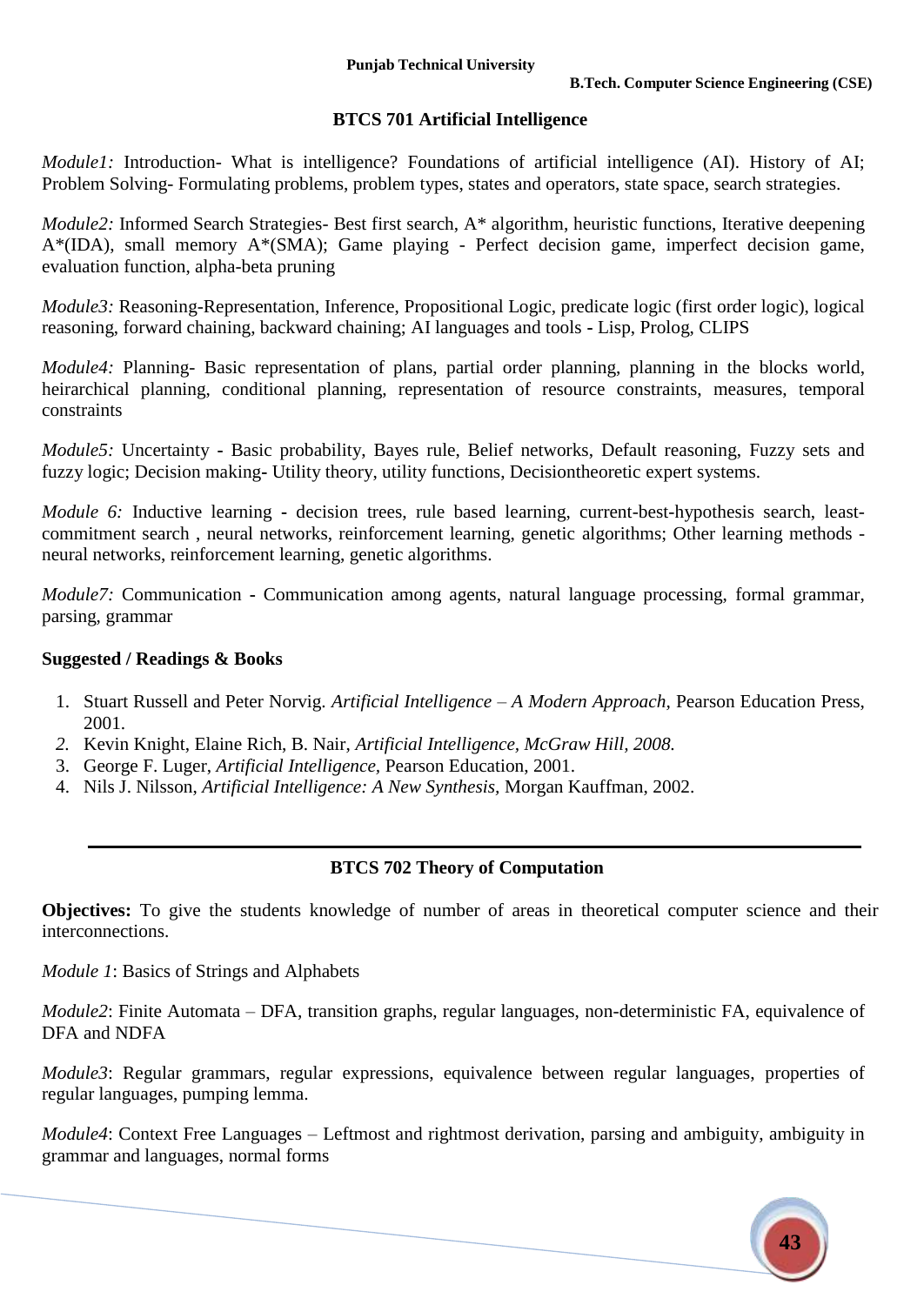*Module5*: Pushdown Automata – NDPDA, DPDA, context free languages and PDA, comparison of deterministic and non-deterministic versions, closure properties, pumping lemma for CFL

*Module6*: Turing Machines, variations, halting problem, PCP

*Module7*: Chomsky Hierarchy, LR(k) Grammars, properties of LR(k) grammars, Decidability and Recursively Enumerable Languages

#### **Suggested Readings/Books**

- 1. K.L.P. Mishra and N. Chandrasekaran, **"Theory of Computer Science, Third Edition"**, PHI Learning Private Limited, 2011.
- 2. John E. Hopcroft, Rajeev Motwani, Jeffrey D. Ullman, **"Introduction to Automata Theory**", Languages and Computation, Pearson Education.
- 3. M. Sipser, **"Introduction to the Theory of Computation"**, Second Edition, Cengage Learning.
- 4. K. V. N. Sunitha , N. Kalyani, **"Formal Languages and Automata Theory"**, McGraw-Hill, 2010.
- 5. Stephen Wolfram, **"Theory and Applications of Cellular Automata"**, World Scientific, 1986.
- 6. G.E. Revesz, **"Introduction to Formal Languages"**, Dover Publications, 1991.
- 7. M. A. Harrison, **"Introduction to Formal Language Theory"**, Addison-Wesley, 1978.
- 8. R.K. Shukla,**" Theory of Computation"**, Cengage Learning.
- 9. An Introduction to Formal Languages and Automata, by Peter Linz, Third Edition, Narosa Publishers (1998)

#### **BTCS 703 Project**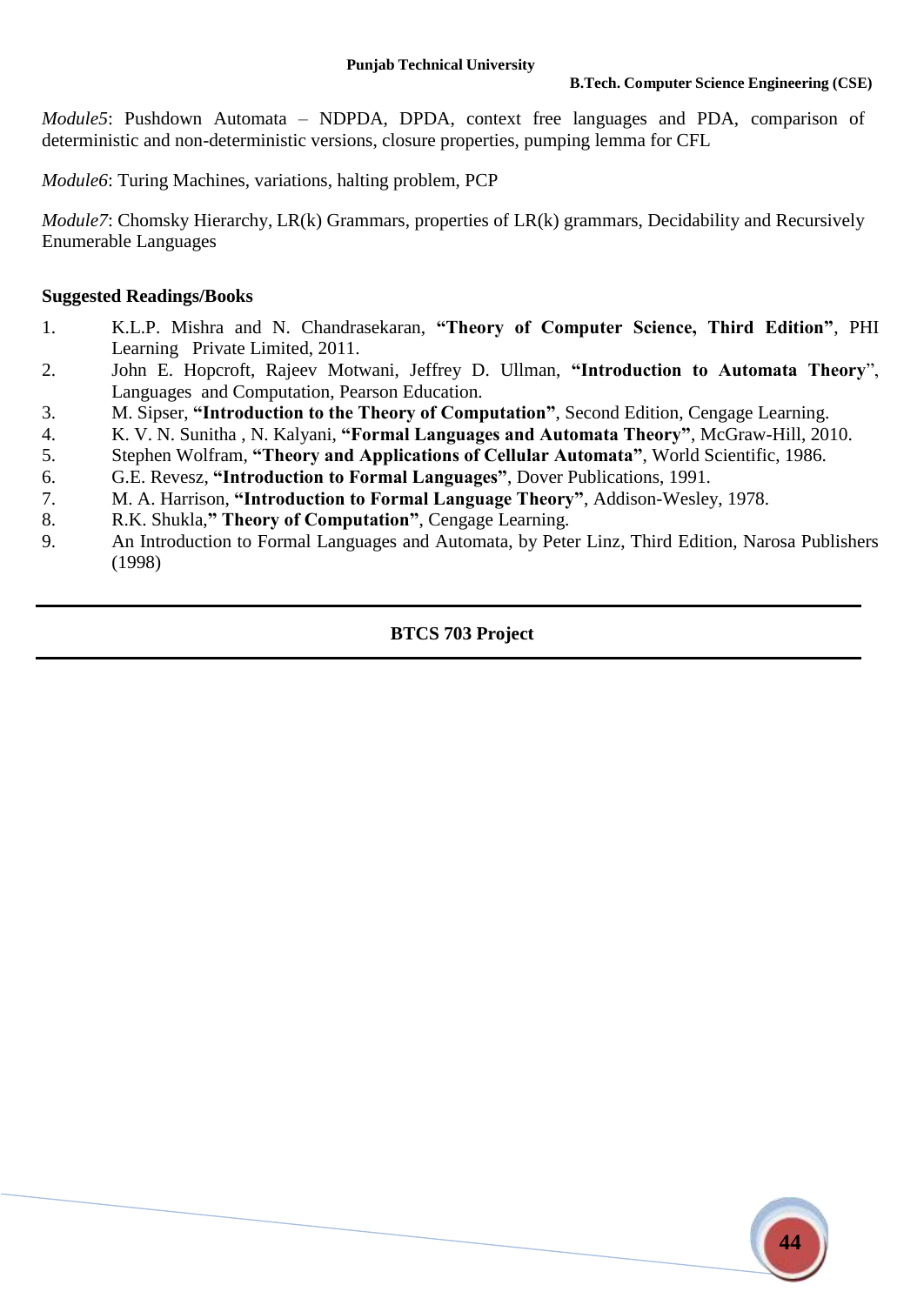## *Elective-II*

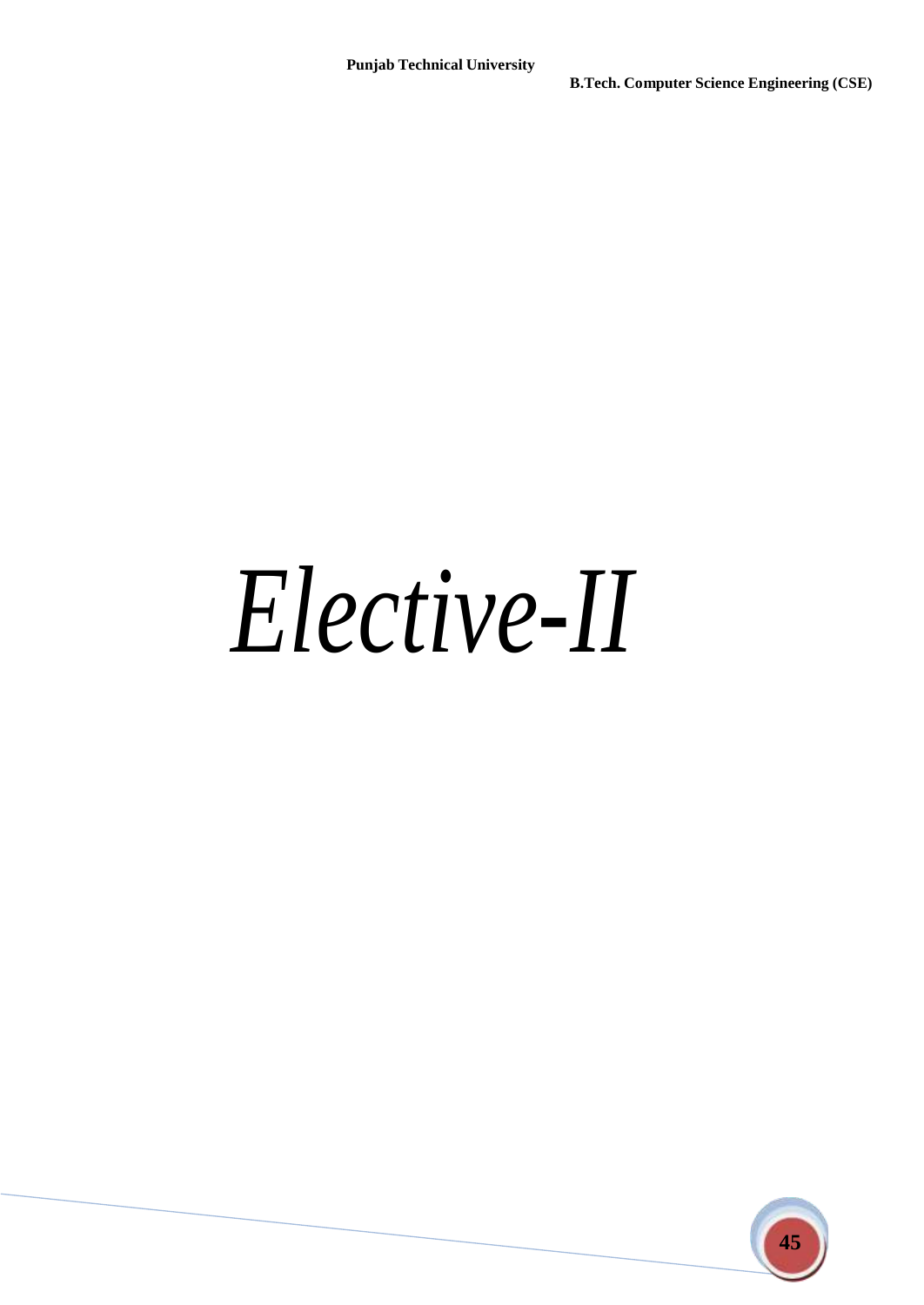#### **BTCS 905 Software Testing and Quality Assurance (Elective–II)**

**Objectives:** This course offers a good understanding of the concepts, methods and techniques of software testing and quality assurance and prepares students to be in a position to develop error free and quality software.

**Introduction:** Overview of Software Engineering, Software Process, Process Models, Overview of Project Management Process and its Phases. (7)

**Software Quality Assurance Concepts and Standards: Quality Concepts, Quality Control, Quality** Assurance, SQA Activities, Software Reviews, Formal Technical Reviews, Review Guidelines, Software Reliability, Software Safety, Quality Assurance Standards, ISO 9000, ISO 9001:2000, ISO 9126 Quality Factors, CMM, TQM, Six Sigma, SPICE, Software Quality Assurance Metrics. (8)

**Risk Management and Change Management:** Software Risks, Risk Identification, Risk Projection, Risk Refinement, The RMMM Plan, Software Configuration Management, Baselines, Software Configuration Items, SCM Process: Version Control, Change Control, Configuration Audit, Configuration Management for Web Engineering. (7)

**Software Testing:** Testing, Verification and Validation, Test Strategies for Conventional and Object Oriented Software, Unit Testing, Integration Testing, Validation Testing, Alpha and Beta Testing, System Testing, Recovery Testing, Security Testing, Stress Testing, Performance Testing, Metrics for Source Code, Metrics for Testing, Debugging Process, Debugging Strategies. (7)

**Testing Techniques:** Software Testing Fundamentals, Black Box and White Box Testing, Basis Path Testing, Flow Graph Notation, Independent Program Paths, Graph Matrices, Control Structure Testing, Condition Testing, Data Flow Testing, Loop Testing, Graph Based Testing Methods, Equivalence Partitioning, Boundary Value Analysis. (8)

**Object Oriented Testing Methods:** Applicability of Conventional Test Case Design Methods, Issues in Object Oriented Testing, Fault-Based Testing, Scenario-Based Testing, Random Testing and Partition Testing for Classes, InterClass Test Case Design. (8)

**Testing Process and Specialized Systems Testing:** Test Plan Development, Requirement Phase, Design Phase and Program Phase Testing, Testing Client/Server Systems, Testing Web based Systems, Testing Offthe-Shelf Software, Testing in Multiplatform Environment, Testing for Real Time Systems, Testing Security.

**(8)**

**Case studies:** Design test cases for: ERP, Traffic controller, University Management system etc.

- 1. Ian Sommerville, Software Engineering, Seventh Edition, Pearson Education.
- 2. R.S. Pressman, Software Engineering: A Practitioner's Approach, Sixth Edition, Tata McGraw-Hill.
- 3. William E. Perry, Effective Methods for Software Testing, Second Edition, John Wiley & Sons.
- 4. Paul C. Jorgensen, Software Testing: A Craftsman's Approach, Third Edition, Auerbach Publications, Taylor and Francis Group, 2010.
- 5. Yogesh Singh, Software Testing, Cambridge University Press.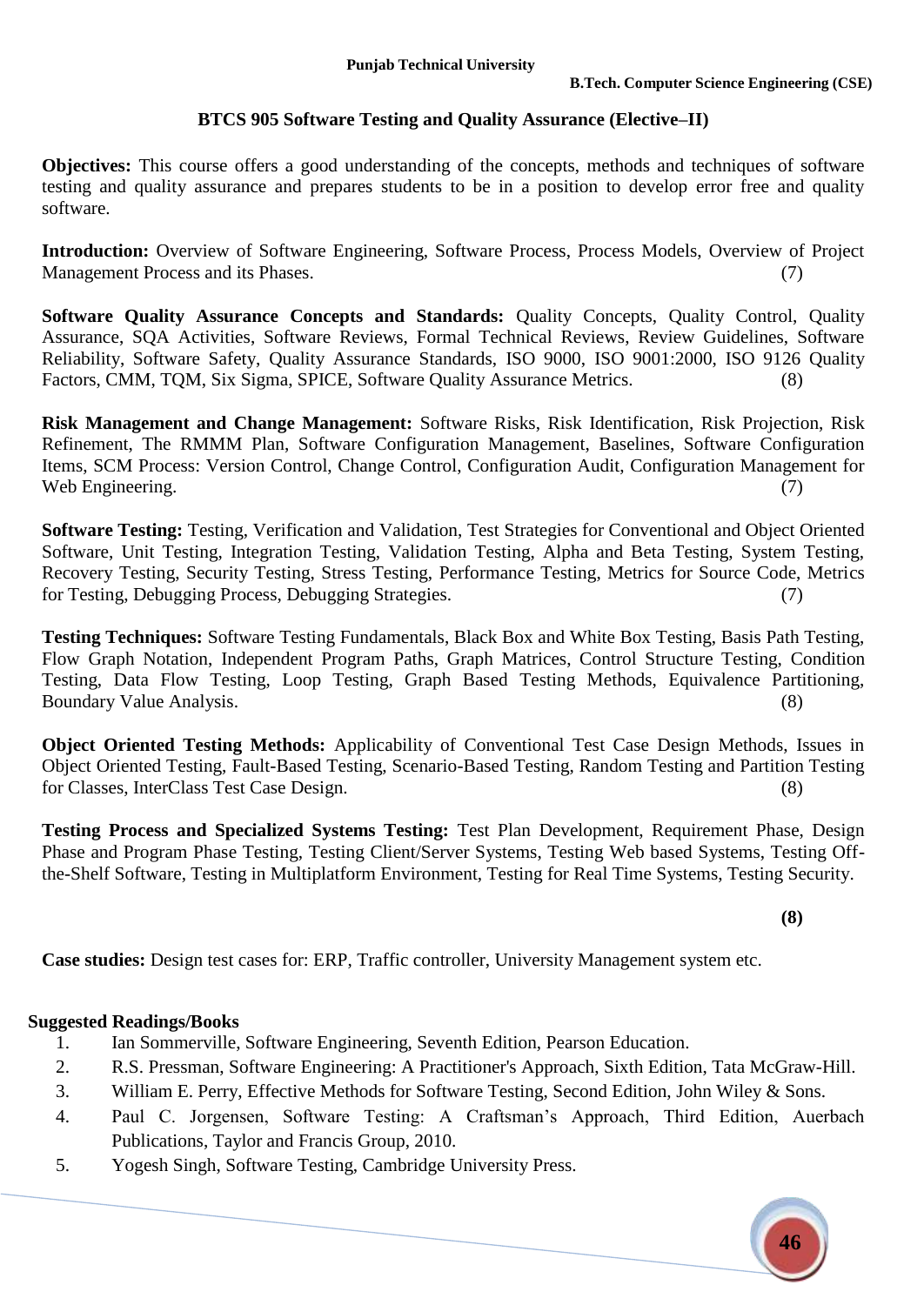- 6. K.K. Aggarwal, Yogesh Singh, Software Engineering, Second Edition, New Age International.
- 7. Pankaj Jalote, An Integrated Approach to Software Engineering, Second Edition, Narosa.
- 8. S. Limaye, Software Testing, McGraw-Hill.
- 9. A. C. Gillies, Software Quality: Theory & Practice, Cengage Learning.
- 10. Graham, Foundations of Software Testing: ISTQB Certification, Cengage Learning.
- 11. R. Shende, Software Automation Testing Tools for Beginners, Shroff Publishers.
- **12.** A. P. Mathur, Foundations of Software Testing, Pearson Education.

**Suggested tools:** XUnit/ rational functional tester.

#### **BTCS 906 Object Oriented Analysis and Design (Elective–II)**

*Module1:* Introduction to object oriented systems, Classes, Objects, Abstraction, Inheritance, Polymorphism, Encapsulation, Message Sending, Association, Aggregation, Iterative development and the Unified Process (UP), UP phases: Inception, Elaboration, Construction and Transition, Object-oriented metrics

*Module2:* Introduction to UML, Use Cases and functional requirements, Identifying and writing Use Cases, Decomposition of use cases, Modeling System Workflows using Activity Diagrams, Modeling a System's Logical Structure using Classes and Class Diagrams, Modeling Interactions using Sequence Diagrams and Communication Diagrams, Timing Diagrams, Interaction Overview Diagrams, Component Diagram, Package diagram, State Machine Diagrams, Deployment Diagrams.

*Module3:* Introduction to Patterns, GoF Patterns, Creational Patterns, Structural Patterns, Behavioral Patterns, Software Architectural patterns, The Observer Pattern, The Template Method Pattern , Factory Patterns: Factory Method and Abstract Factory, The Singleton Pattern, The Iterator Pattern, The Composite Pattern, The Facade Pattern , The State and Strategy patterns , Command Pattern , The Adapter Pattern , The Proxy Pattern , The Decorator Pattern, The Visitor Pattern , AntiPatterns, Patterns for Assigning Responsibilities: GRASP Patterns

*Module4:* Domain modeling, assigning responsibility using sequence diagrams, mapping design to code, CASE tools, Unit, Cluster, and System-level testing of Object-oriented programs, Aspect- oriented and Service-oriented software.

- 1. Grady Booch, James Rumbaugh, Ivar Jacobson ,"The Unified Modeling Language User Guide", Pearson Education.
- 2. Hans-Erik Eriksson, Magnus Penker, Brian Lyons, David Fado, "UML 2 Toolkit", WILEY-Dreamtech India Pvt. Ltd.
- 3. Meilir Page-Jones,"Fundamentals of Object Oriented Design in UML", Pearson Education.
- 4. Pascal Roques, "Modeling Software Systems Using UML2", WILEY- Dreamtech India Pvt. Ltd
- 5. Atul Kahate, "Object Oriented Analysis & Design", The McGraw-Hill Companies.
- 6. John W. Satzinger, Robert B Jackson and Stephen D Burd, "Object-Oriented Analysis and Design with the Unified Process", Cengage Learning
- 7. Gamma, et. al., Design Patterns Elements of Reusable Object-Oriented Software, , Addison-Wesley. (1994)
- 8. Craig Larman, Applying UML and Patterns: An Introduction to object-oriented Analysis and Design and iterative development, Pearson Education. (1998)

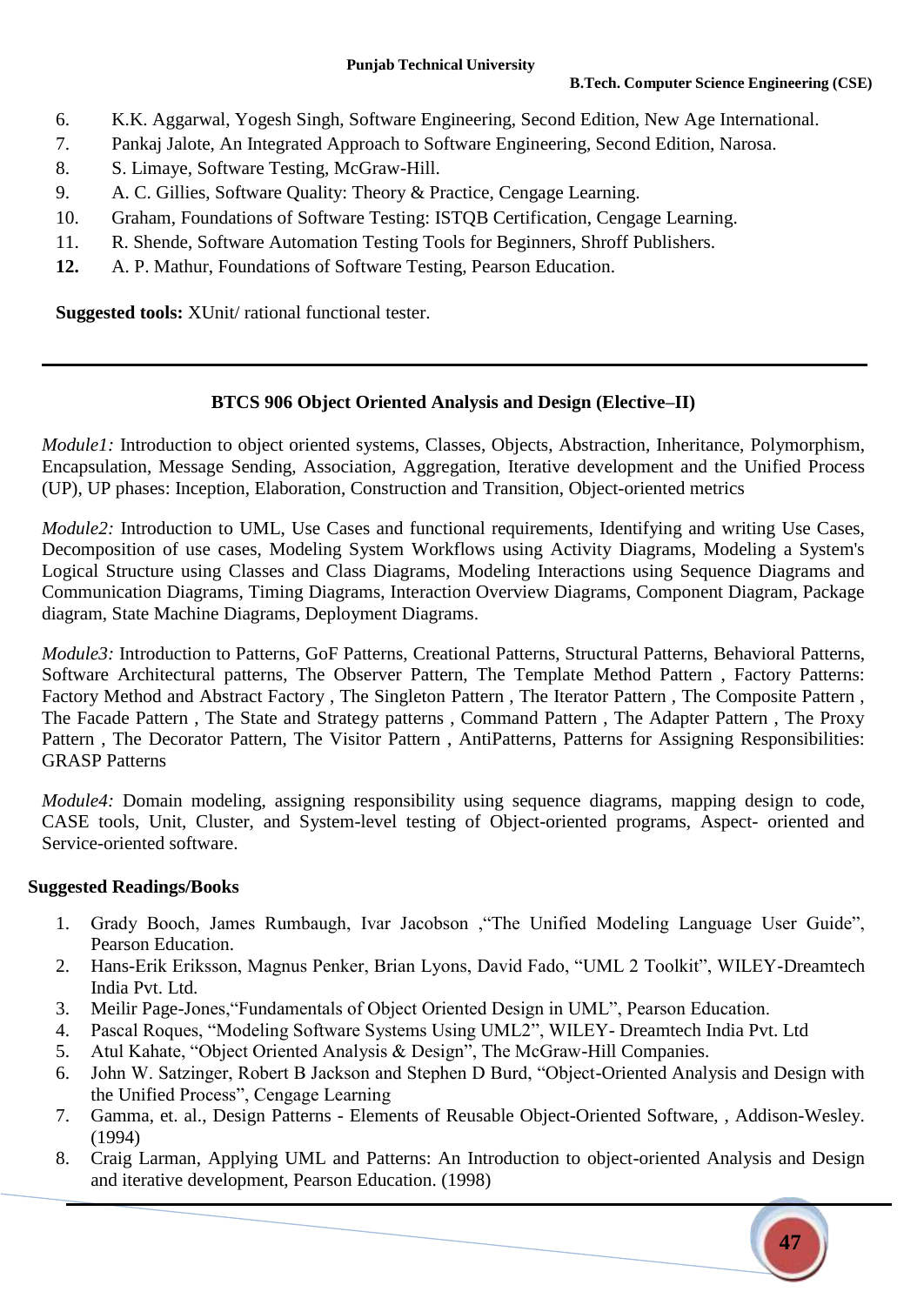#### **BTCS 907 Software Project Management**

**Objective-** Software development is a complex process involving such activities as domain analysis, requirements specification, communication with the customers and end-users, designing and producing different artifacts, adopting new paradigms and technologies, evaluating and testing software products, installing and maintaining the application at the end-user's site, providing customer support, organizing enduser's training, envisioning potential upgrades and negotiating about them with the customers, and many more. The proposed subject will take students through the various processes involved in project management.

*Module1:* Project Evaluation and Planning - Activities in Software Project Management, Overview Of Project Planning, Stepwise planning, contract management, Software processes and process models. Cost Benefit Analysis, Cash Flow Forecasting, Cost-Benefit Evaluation Techniques, Risk Evaluation. Project costing, COCOMO 2, Staffing pattern, Effect of schedule compression, Putnam"s equation, Capers Jones estimating rules of thumb, Project Sequencing and Scheduling Activities, Scheduling resources, Critical path analysis, Network Planning, Risk Management, Nature and Types of Risks, Managing Risks, Hazard Identification, Hazard Analysis, Risk Planning and Control, PERT and Monte Carlo Simulation techniques.

*Module2:* Monitoring And Control- Collecting Data, Visualizing Progress, Cost Monitoring, review techniques, project termination review, Earned Value analysis, Change Control, Software Configuration Management (SCM), Managing Contracts, Types Of Contracts, Stages In Contract Placement, Typical Terms of A Contract, Contract Management and Acceptance.

*Module3*: Quality Management and People Management- Introduction, Understanding Behavior, Organizational Behaviour, Selecting The Right Person For The Job, Motivation, The Oldman – Hackman Job Characteristics Model , Working in Groups, Organization and team structures, Decision Making, Leadership, Organizational Structures, Stress, Health And Safety. ISO and CMMI models, Testing, and Software reliability, test automation, Overview of project management tools.

#### **Suggested Readings/Books**

- 1. Bob Hughes, Mike Cotterell, "Software Project Management", Tata McGraw Hill. (2009)
- 2. Royce, "Software Project Management", Pearson Education. (2005).
- 3. Robert K. Wysocki, "Effective Software Project Management", Wiley.(2006)
- 4. Ian Sommerville, Software Engineering, Seventh Edition, Pearson Education.
- 5. R.S. Pressman, Software Engineering: A Practitioner's Approach, Sixth Edition, Tata McGraw-Hill.
- 6. Kassem, Software Engineering, Cengage Learning.

#### **Suggested Tools –** Rational Team Concert, MS Project

#### **BTCS 908 Business Intelligence**

**Introduction to Business Intelligence:** Introduction to OLTP and OLAP, BI Definitions & Concepts, Business Applications of BI, BI Framework, Role of Data Warehousing in BI, BI Infrastructure Components – BI Process, BI Technology, BI Roles & Responsibilities. (8)

**Basics of Data Integration (Extraction Transformation Loading):** Concepts of data integration need and advantages of using data integration, introduction to common data integration approaches, introduction to ETL, Introduction to data quality, data profiling concepts and applications. (8)

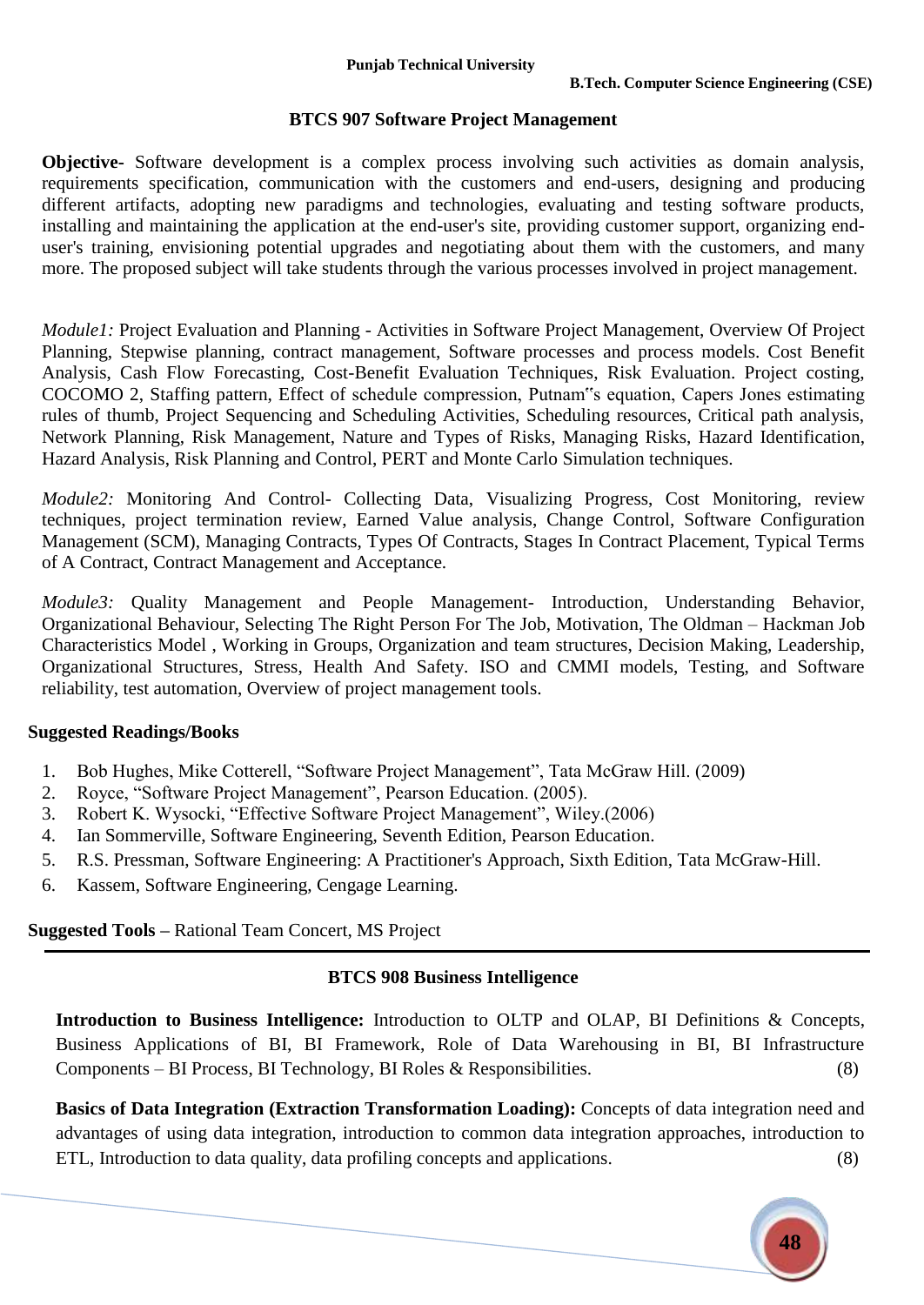**Introduction to Multi-Dimensional Data Modeling:** Introduction to data and dimension modeling, multidimensional data model, ER Modeling vs. multi dimensional modeling, concepts of dimensions, facts, cubes, attribute, hierarchies, star and snowflake schema, introduction to business metrics and KPIs, creating cubes using SSAS.  $(8)$ 

**Basics of Enterprise Reporting:** Introduction to enterprise reporting, concepts of dashboards, balanced scorecards, and overall architecture. (6) (6)

**Data Mining Functionalities:** Association rules mining, Mining Association rules from single level, multilevel transaction databases, Classification and prediction, Decision tree induction, Bayesian classification, k-nearest neighbor classification, Cluster analysis, Types of data in clustering, categorization of clustering methods. (15)

#### **Suggested Readings/Books**

- 1. R N Prasad, Seema Acharya: Fundamentals of Business Analytics, Wiley India, First Edition, 2011
- 2. J.Han and M. Kamber: Data Mining: Concepts and Techniques By Morgan Kaufman publishers, Harcourt India pvt. Ltd. Latest Edition
- 3. David Loshin: Business Intelligence: The Savvy Manager's Guide., Latest Edition By Knowledge Enterprise.
- 4. Larissa Terpeluk Moss, Shaku Atre: Business Intelligence roadmap by Addison Weseley
- 5. Cindi Howson: Successful Business Intelligence: Secrets to making Killer BI Applications by Tata McGraw Hill
- 6. Mike Biere: Business intelligence for the enterprise by Addison Weseley, Ausgust 2010

#### **BTCS-909 Agile Software Development**

**Fundamentals of Agile:** The Genesis of Agile, Introduction and background, Agile Manifesto and Principles, Overview of Scrum, Extreme Programming, Feature Driven development, Lean Software Development, Agile project management, Design and development practices in Agile projects, Test Driven Development, Continuous Integration, Refactoring, Pair Programming, Simple Design, User Stories, Agile Testing, Agile Tools (6)

**Agile Scrum Framework:** Introduction to Scrum, Project phases, Agile Estimation, Planning game, Product backlog, Sprint backlog, Iteration planning, User story definition, Characteristics and content of user stories, Acceptance tests and Verifying stories, Project velocity, Burn down chart, Sprint planning and retrospective, Daily scrum, Scrum roles – Product Owner, Scrum Master, Scrum Team, Scrum case study, Tools for Agile project management . (8)

**Agile Testing:** The Agile lifecycle and its impact on testing, Test-Driven Development (TDD), xUnit framework and tools for TDD, Testing user stories - acceptance tests and scenarios, Planning and managing testing cycle, Exploratory testing, Risk based testing, Regression tests, Test Automation, Tools to support the Agile tester.  $(8)$ 

**Agile Software Design and Development:** Agile design practices, Role of design Principles including Single Responsibility Principle, Open Closed Principle, Liskov Substitution Principle, Interface Segregation

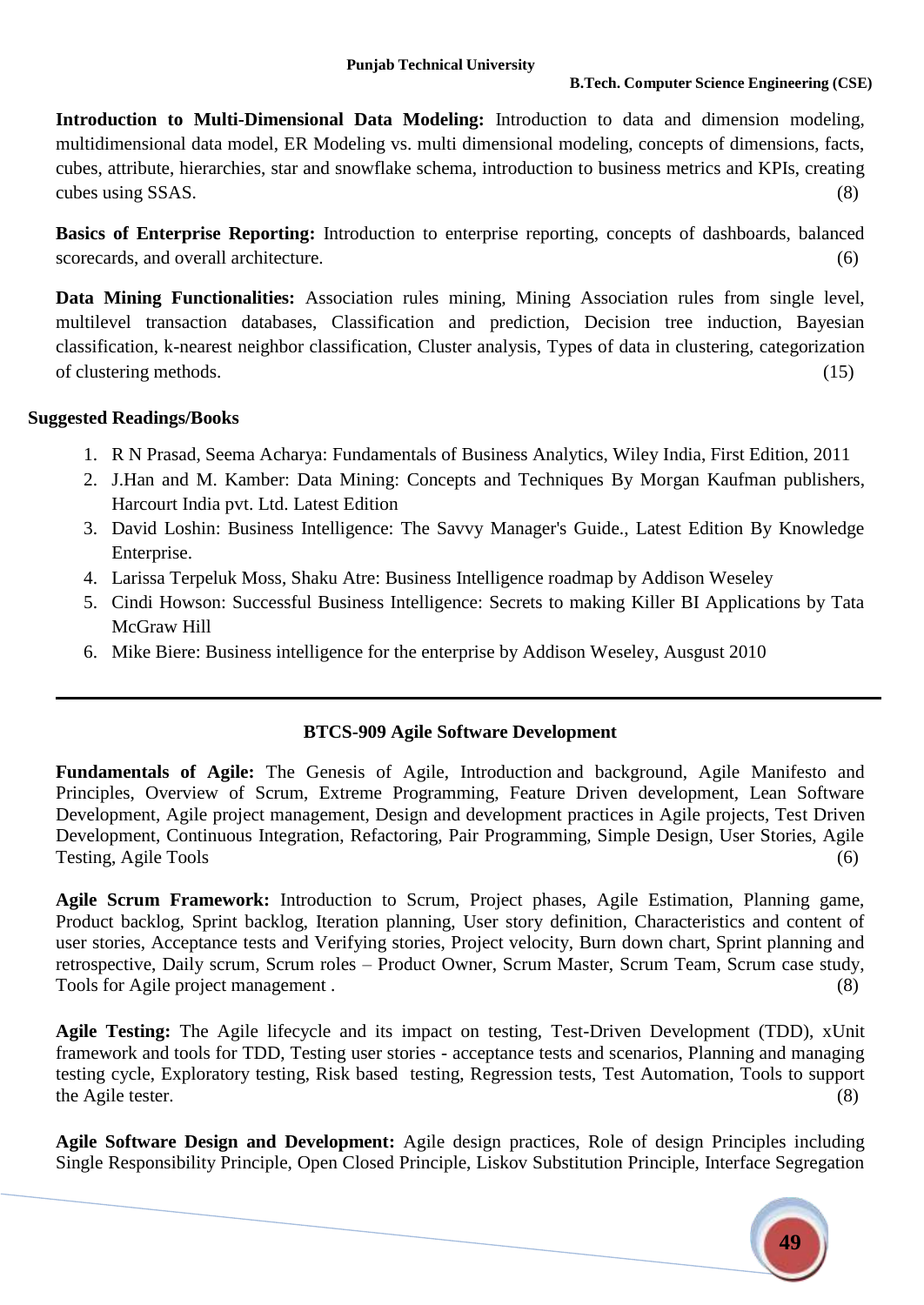Principles, Dependency Inversion Principle in Agile Design, Need and significance of Refactoring, Refactoring Techniques, Continuous Integration, Automated build tools, Version control. (10)

**Industry Trends** Market scenario and adoption of Agile, Agile ALM, Roles in an Agile project, Agile applicability, Agile in Distributed teams, Business benefits, Challenges in Agile, Risks and Mitigation, Agile projects on Cloud, Balancing Agility with Discipline, Agile rapid development technologies. (4)

- 1. Agile Software Development with Scrum By Ken Schawber, Mike Beedle Publisher: Pearson
- 2. Agile Software Development, Principles, Patterns and Practices By Robert C. Martin Publisher: Prentice Hall
- 3. Agile Testing: A Practical Guide for Testers and Agile Teams By [Lisa Crispin,](http://www.amazon.co.uk/s/ref=rdr_ext_aut?_encoding=UTF8&index=books&field-author=Lisa%20Crispin) [Janet Gregory](http://www.amazon.co.uk/s/ref=rdr_ext_aut?_encoding=UTF8&index=books&field-author=Janet%20Gregory) Publisher: Addison Wesley
- 4. Agile Software Development: The Cooperative Game By Alistair Cockburn Publisher: Addison Wesley
- 5. User Stories Applied: For Agile Software By Mike Cohn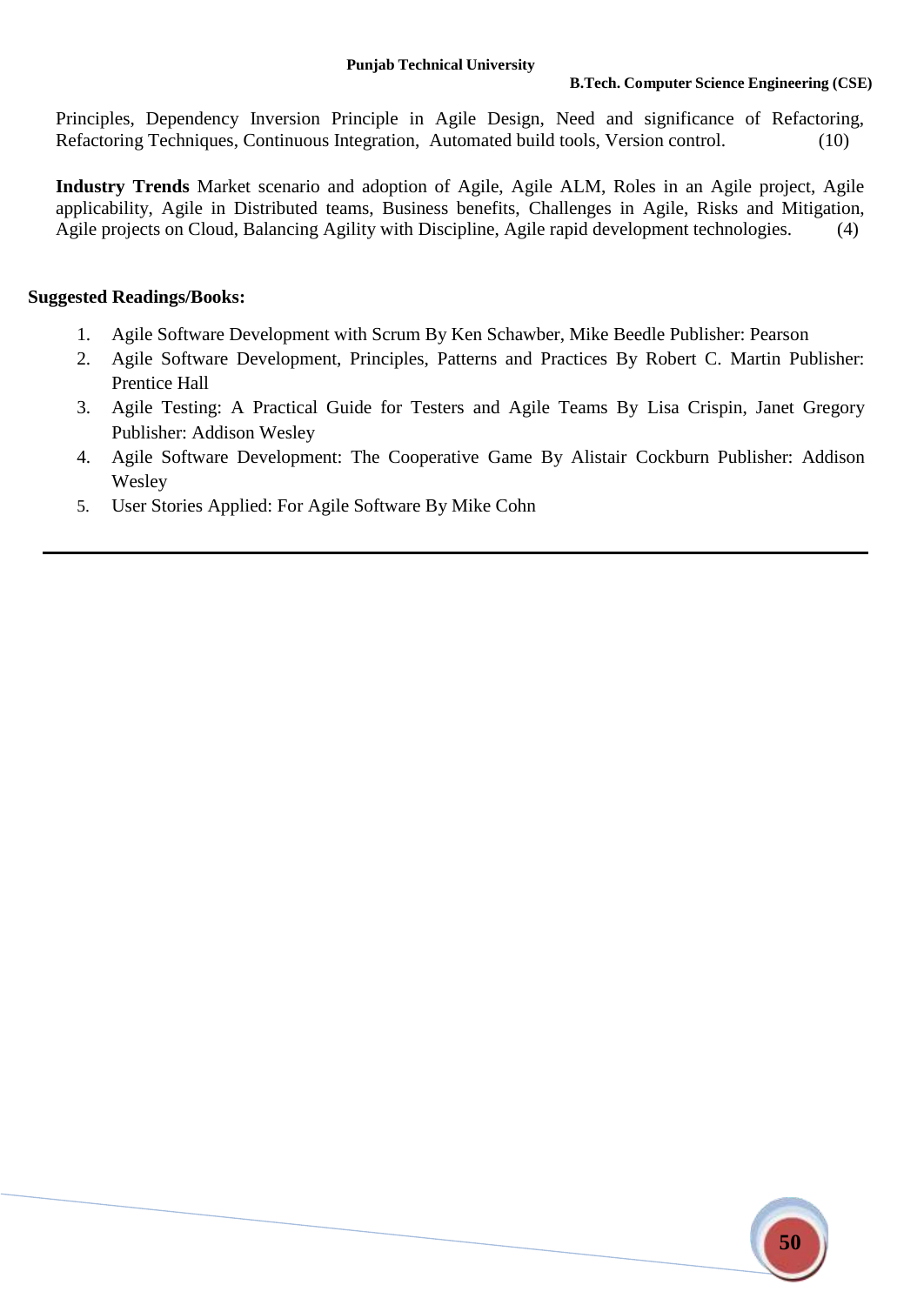## *Elective-III*

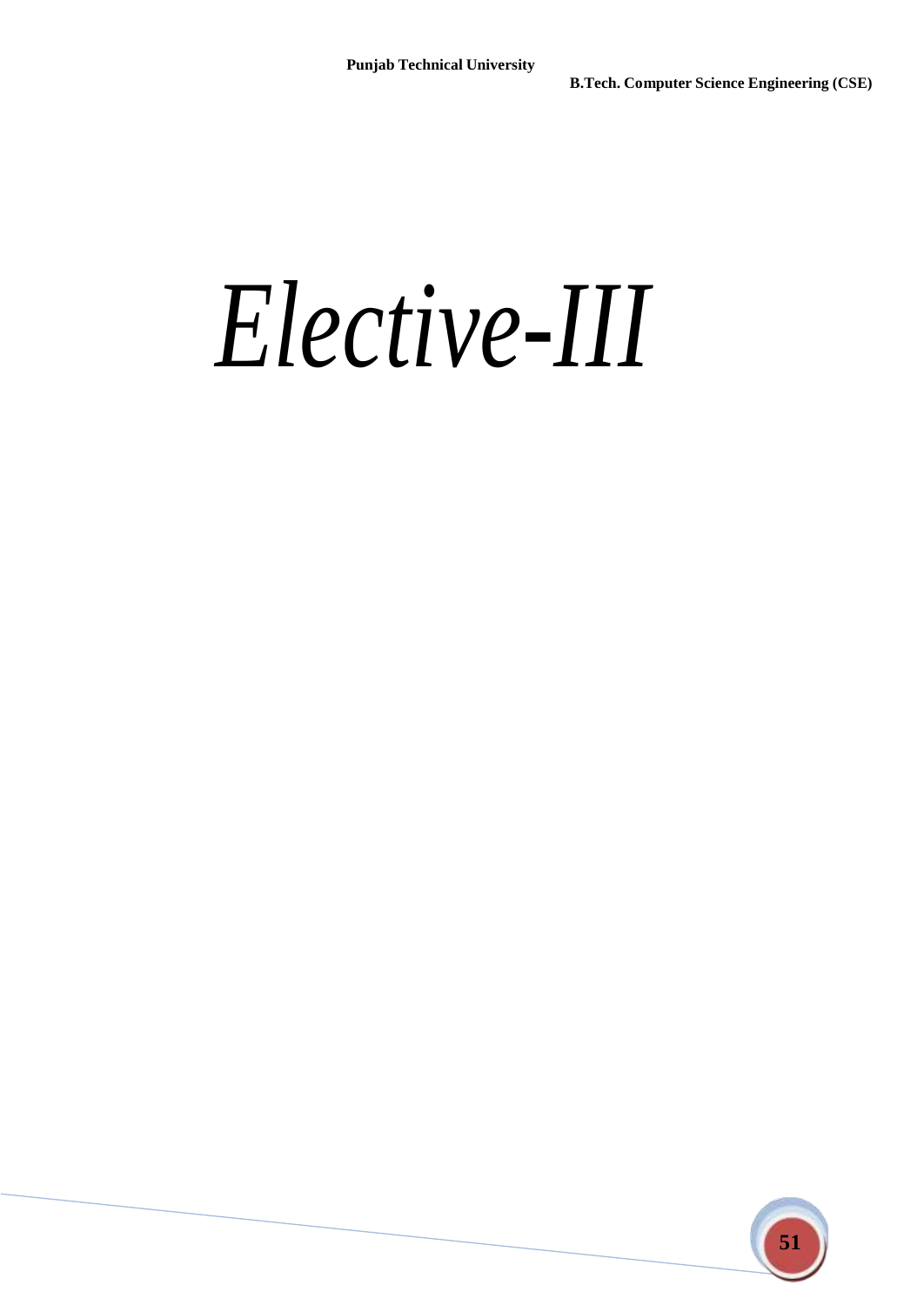#### **BTCS 910 Multimedia and Application (Elective-III)**

**Objectives:** This Course introduces the multimedia systems and their applications to students. This course covers the different compression standards used in multimedia, some current technology and related issues.

**Introduction:** Multimedia and its types, Introduction to Hypermedia, Hyper Text, Multimedia Systems and their Characteristics, Challenges, Desirable Features, Components and Applications, Trends in Multimedia. (4)

**Multimedia Technology:** Multimedia Systems Technology , Multimedia Hardware devices, Multimedia software development tools, Multimedia Authoring Tools, Multimedia Standards for Document Architecture, SGML, ODA, Multimedia Standards for Document interchange, MHEG, Multimedia Software for different media. (6)

**Storage Media:** Magnetic and Optical Media, RAID and its levels, Compact Disc and its standards, DVD and its standards, Multimedia Servers. (4)

**Audio:** Basics of Digital Audio, Application of Digital Audio, Digitization of Sound, Sample Rates and Bit Size, Nyquist's Sampling Theorem Typical Audio Formats Delivering Audio over a Network , Introduction to MIDI (Musical Instrument Digital Interface), Components of a MIDI System Hardware Aspects of MIDI, MIDI Messages. Audio Compression, Simple Audio Compression Methods, Psychoacoustics, MPEG Audio Compression. (8)

**Basics of Compression:** Classifying Compression Algorithms, Lossless Compression Algorithms, Entropy Encoding, Run-length Encoding, Pattern Substitution, Basics of Information theory, Huffman Coding, Adaptive Huffman Coding, Arithmetic Coding, Lempel-Ziv-Welch (LZW) Algorithm, Source Coding Techniques: Transform Coding, Frequency Domain Methods, Differential Encoding. (6)

**Image and Graphics Compression:** Colour in Images, Types of Colour Models, Graphic/Image File Formats: TIFF, RIFF, BMP, PNG, PDF, Graphic/Image Data, and JPEG Compression, GIF Compression. (6)

**Video Compression:** Basics of Video , Video Signals, Analog Video, Digital Video, TV standards, H. 261 Compression, Intra Frame Coding, Inter-frame (P-frame) Coding, MPEG Compression, MPEG Video, The MPEG Video Bitstream , Decoding MPEG Video in Software. (6)

**Multimedia Communication:** Building Communication network, Application Subsystem, Transport Subsystem, QOS, Resource Management, Distributed Multimedia Systems. (5)

- 1. Ralf Steinmetz amd Klara Nahrstedt,**" Multimedia Computing Communications and Applications"** Pearson Educations.
- 2. Parag Havaldar, Gerard Medioni,**"Multimedia Systems Design"**, PHI, Latest Edition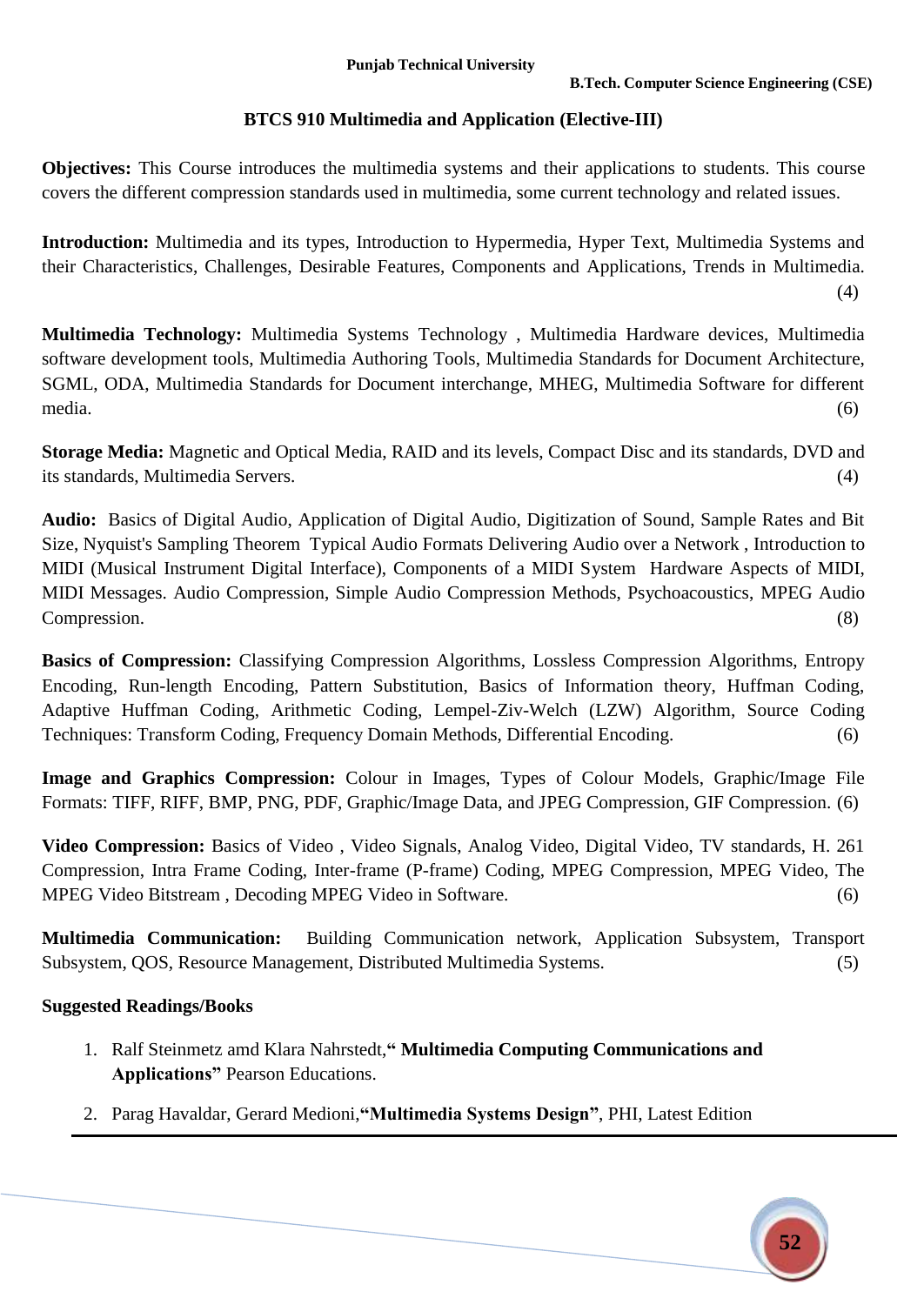#### **BTCS-911 Soft Computing (Elective-III)**

*Module1:* Introduction - What is soft computing? Differences between soft computing and hard computing, Soft Computing constituents, Methods in soft computing, Applications of Soft Computing.

*Module2:* Introduction to Genetic Algorithms- Introduction to Genetic Algorithms (GA), Representation, Operators in GA, Fitness function, population, building block hypothesis and schema theorem.; Genetic algorithms operators- methods of selection, crossover and mutation, simple GA(SGA), other types of GA, generation gap, steady state GA, Applications of GA

*Module 3:* Neural Networks- Concept, biological neural system,. Evolution of neural network, McCulloch-Pitts neuron model, activation functions, feedforward networks, feedback networks, learning rules – Hebbian, Delta, Perceptron learning and Windrow-Hoff,winner-take-all.

*Module 4:* Supervised learning- Perceptron learning, single layer/multilayer perceptron, linear separability, hidden layers, back propagation algorithm, Radial Basis Function network; Unsupervised learning - Kohonen, SOM, Counter-propagation, ART, Reinforcement learning, adaptive resonance architecture, applications of neural networks to pattern recognition systems such as character recognition, face recognition, application of neural networks in image processing.

*Module 5:* Fuzzy systems **-** Basic definition and terminology, set-theoretic operations, Fuzzy Sets, Operations on Fuzzy Sets, Fuzzy Relations, Membership Functions, Fuzzy Rules & Fuzzy Reasoning, Fuzzy Inference Systems, Fuzzy Expert Systems, Fuzzy Decision Making; Neuro-fuzzy modeling- Adaptive Neuro-Fuzzy Inference Systems, Coactive Neuro-Fuzzy Modeling, Classification and Regression Trees, Data Clustering Algorithms, Rulebase Structure Identification and Neuro-Fuzzy Control , Applications of neuro-fuzzy modeling.

*Module 6:* Swarm Intelligence- What is swarm intelligence? Various animal behavior which have been used as examples, ant colony optimization, swarm intelligence in bees, flocks of birds, shoals of fish, ant-based routing, particle swarm optimization

#### **Suggested Readings/Books**

- 1. S.N. Shivanandam, *Principle of soft computing*, Wiley. ISBN13: 9788126527410 (2011)
- 2. Jyh-Shing Roger Jang, Chuen-Tsai Sun, Eiji Mizutani, "Neuro-Fuzzy and Soft Computing", Prentice-Hall of India, 2003.
- 3. George J. Klir and Bo Yuan, "Fuzzy Sets and Fuzzy Logic-Theory and Applications", Prentice Hall, 1995.
- 4. James A. Freeman and David M. Skapura, "Neural Networks Algorithms, Applications, and Programming Techniques", Pearson Edn., 2003.
- 5. Mitchell Melanie, "An Introduction to Genetic Algorithm", Prentice Hall, 1998.
- 6. David E. Goldberg, Genetic Algorithms in Search, Optimization & Machine Learning, Addison Wesley, 1997.

#### **BTCS 912 – Cloud Computing (Elective-III)**

**Overview of cloud computing** : What is a cloud, Definition of cloud, Definition of cloud ,characteristics of cloud ,Why use clouds, How clouds are changing , How clouds are changing , Driving factors towards cloud, Comparing grid with cloud and other computing systems, workload patterns for the cloud, "Big Data", IT as a service.

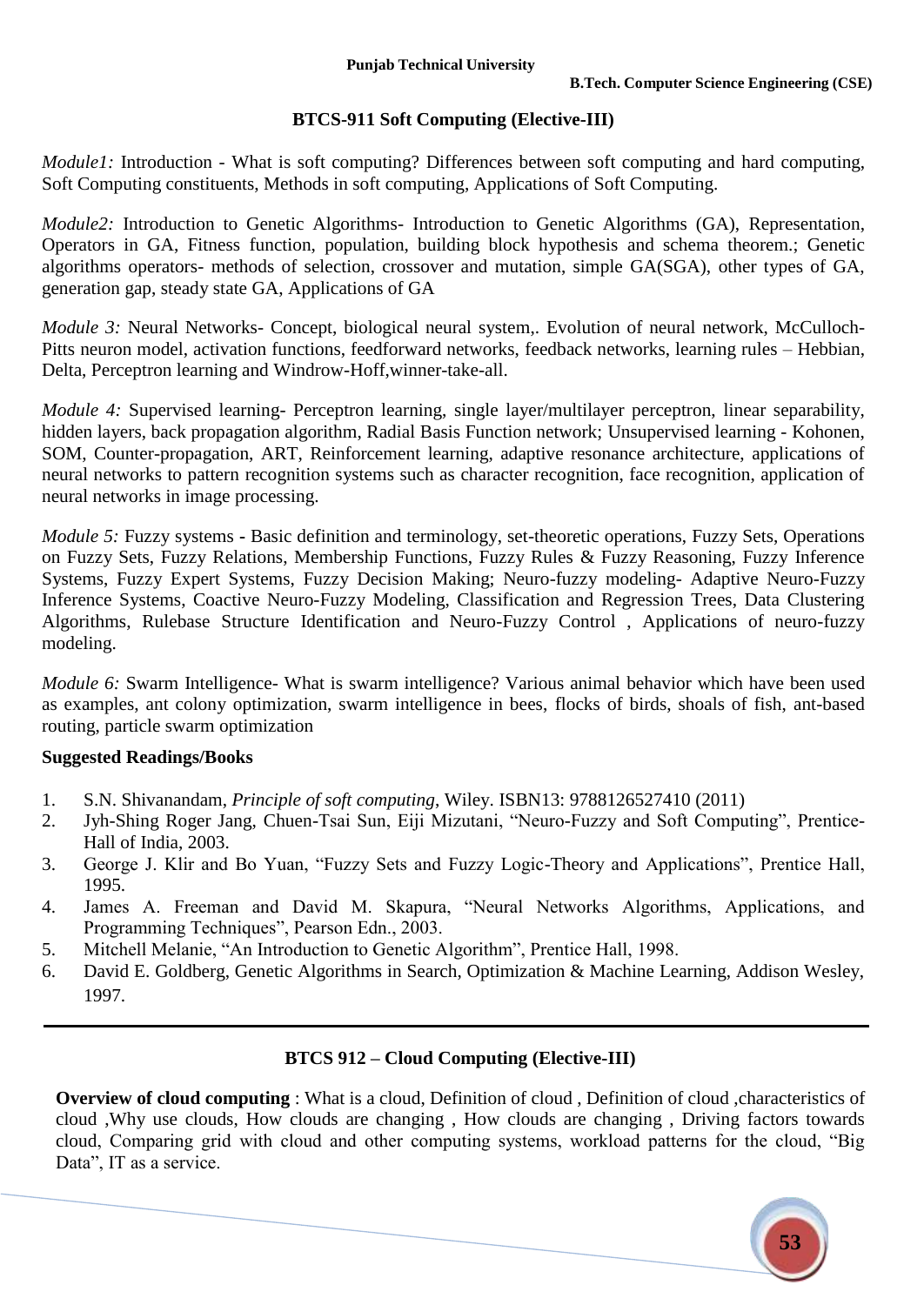**54**

**Cloud computing concepts:** Concepts of cloud computing, Cloud computing leverages the Internet, Positioning cloud to a grid infrastructure, Elasticity and scalability, Virtualization, Characteristics of virtualization, Benefits of virtualization, Virtualization in cloud computing, Hypervisors, Multitenancy, Types of tenancy, Application programming interfaces (API), Billing and metering of services , Economies of scale, Management, tooling, and automation in cloud computing, Management: Desktops in the Cloud, Security.

**Cloud service delivery:** Cloud service , Cloud service model architectures, Infrastructure as a service (IaaS) architecture, Infrastructure as a service (IaaS) details, Platform as a service (PaaS) architecture, Platform as a service (PaaS) details, Platform as a service (PaaS) , Examples of PaaS software, Software as a service (SaaS) architecture, Software as a service (SaaS) details, Examples of SaaS applications, Trade-off in cost to install versus , Common cloud management platform reference architecture: Architecture overview diagram, Common cloud management platform.

**Cloud deployment scenarios**: Cloud deployment models, Public clouds, Hybrid clouds, Community, Virtual private clouds, Vertical and special purpose, Migration paths for cloud, Selection criteria for cloud deployment.

**Security in cloud computing** : Cloud security reference model, How security gets integrated , Cloud security , Understanding security risks, Principal security dangers to cloud computing, Virtualization and multitenancy, Internal security breaches, Data corruption or loss, User account and service hijacking, Steps to reduce cloud security breaches, Steps to reduce cloud security breaches, Reducing cloud security, Identity management: Detection and forensics, Identity management: Detection and Identity management, Benefits of identity, Encryption techniques, Encryption & Encrypting data , Symmetric key encryption, Asymmetric key encryption, Digital signature, What is SSL?

IBM Smart Cloud, Amazon Web Services, Google Cloud platform, Windows Azure platform, A comparison of Cloud Computing Platforms, Common building Blocks.

#### **Suggested Readings/Books**

- 1. Raj Kumar Buyya, James Broberg, Andrezei M.Goscinski, Cloud Computing: Principles and paradigms, 2011
- 2. Michael Miller, Cloud Computing, 2008.
- 3. Judith Hurwitz, Robin Bllor, Marcia Kaufman, Fern Halper, Cloud Computing for dummies, 2009.
- 4. Anthony T. Velte, Toby J. Velte and Robert Elsenpeter, Cloud Computing: A practical Approach, McGraw Hill, 2010.
- 5. Barrie Sosinsky, Cloud Computing Bible, Wiley, 2011.
- 6. Borko Furht, Armando Escalante (Editors), Handbook of Cloud Computing, Springer, 2010.

### **BTCS 913 Compiler Design (Elective-III)**

**Objectives:** This course will provide the in-depth knowledge of different concepts involved while designing a compiler.

*Module1:* Overview of compilation- The structure of a compiler and applications of compiler technology; Lexical analysis - The role of a lexical analyzer, specification of tokens, recognition of tokens, hand-written lexical analyzers, LEX, examples of LEX programs.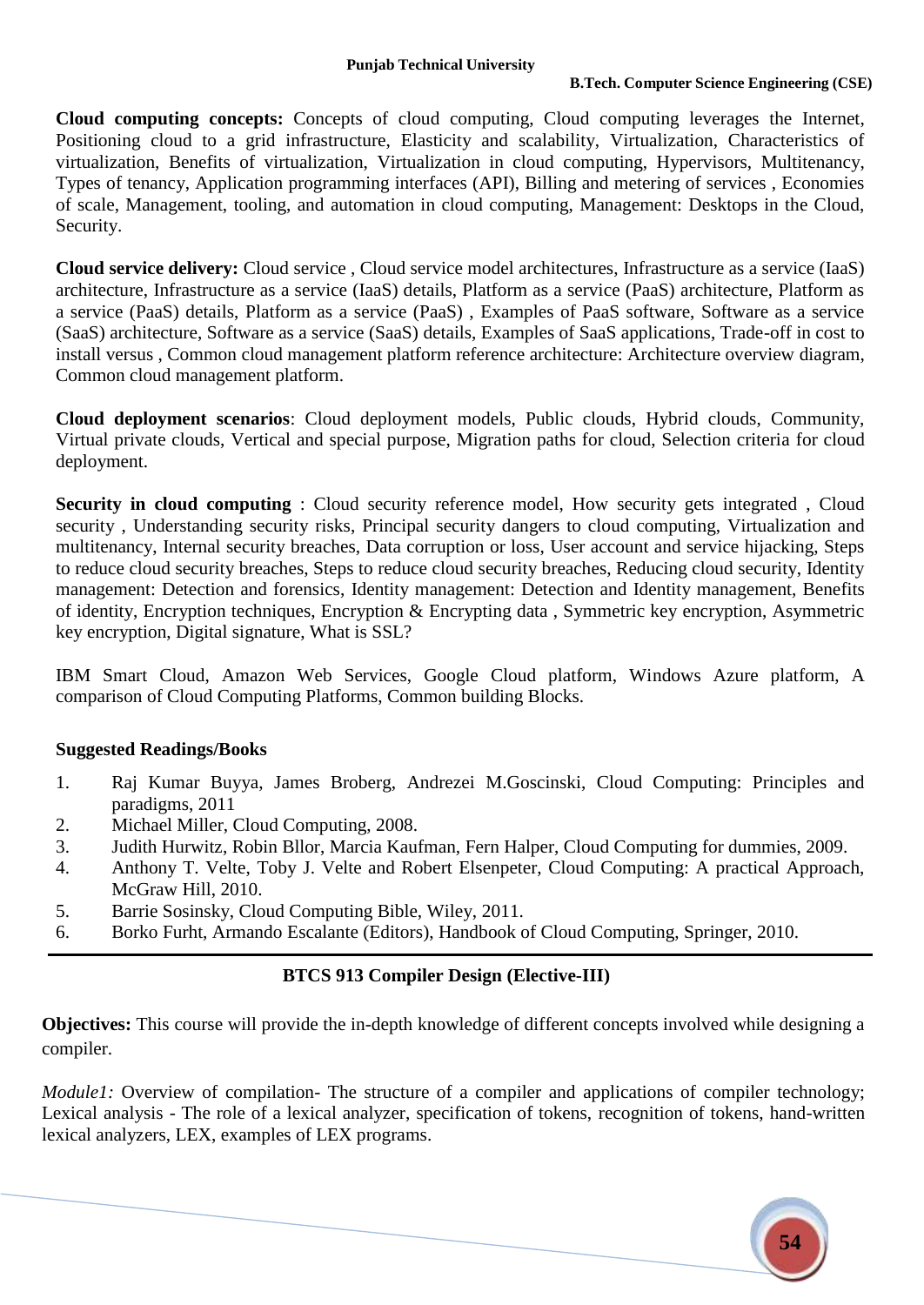*Module2*: Introduction to syntax analysis -Role of a parser, use of context-free grammars (CFG) in the specification of the syntax of programming languages, techniques for writing grammars for programming languages (removal left recursion, etc.), non- context-free constructs in programming languages, parse trees and ambiguity, examples of programming language grammars.

*Module3*: Top-down parsing- FIRST & FOLLOW sets, LL(1) conditions, predictive parsing, recursive descent parsing, error recovery. LR-parsing - Handle pruning, shift-reduce parsing, viable prefixes, valid items, LR(0) automaton, LR-parsing algorithm, SLR(1), LR(1), and LALR(1) parsing. YACC, error recovery with YACC and examples of YACC specifications.

*Module 4:* Syntax-directed definitions (attribute grammars)-Synthesized and inherited attributes, examples of SDDs, evaluation orders for attributes of an SDD, dependency graphs. S-attributed and L-attributed SDDs and their implementation using LR-parsers and recursive descent parsers respectively.

*Module5*: Semantic analysis- Symbol tables and their data structures. Representation of "scope". Semantic analysis of expressions, assignment, and control-flow statements, declarations of variables and functions, function calls, etc., using S- and L-attributed SDDs (treatment of arrays and structures included). Semantic error recovery.

*Module6:* Intermediate code generation - Different intermediate representations –quadruples, triples, trees, flow graphs, SSA forms, and their uses. Translation of expressions (including array references with subscripts) and assignment statements. Translation of control-flow statements – it- then-else, while-do, and switch. Short-circuit code and control-flow translation of Boolean expressions. Back patching. Examples to illustrate intermediate code generation for all constructs.

*Module 7*: Run-time environments:- Stack allocation of space and activation records. Access to non-local data on the stack in the case of procedures with and without nesting of procedures.

*Module 8:* Introduction to machine code generation and optimization- Simple machine code generation, examples of machine-independent code optimizations.

#### **Suggested Readings/Books**

- 1. Aho, Ullman:Principles of Compiler Design. Narosa Publication.
- 2. Dhamdhere:Compiler Construction- Principles and Practice ,Macmillan, India
- 3. K.D. Cooper, and Linda Torczon, Engineering a Compiler, Morgan Kaufmann, 2004.
- 4. Holub:Compiler Design in C, PHI.
- 5. K.C. Louden, Compiler Construction: Principles and Practice, Cengage Learning, 1997.
- 6. D. Brown, J. Levine, and T. Mason, LEX and YACC, O"Reilly Media, 1992.

#### **BTCS-914 Big Data (Elective-III)**

#### **BigData Overview**

**Analysis of data at Rest- Hadoop analytics:** Limitations of existing distributing systems, Hadoop Approach, Hadoop Architecture, Distributed file system: HDFS and GPFS, Internals of Hadoop MR engine, Need for High level language- JAQL and PIG

**Introduction to Text Analytics:** Using Regular expressions, Using AQL, Sentiment analysis

**No SQL:** JSON store, MongoDB, RDF, HBASE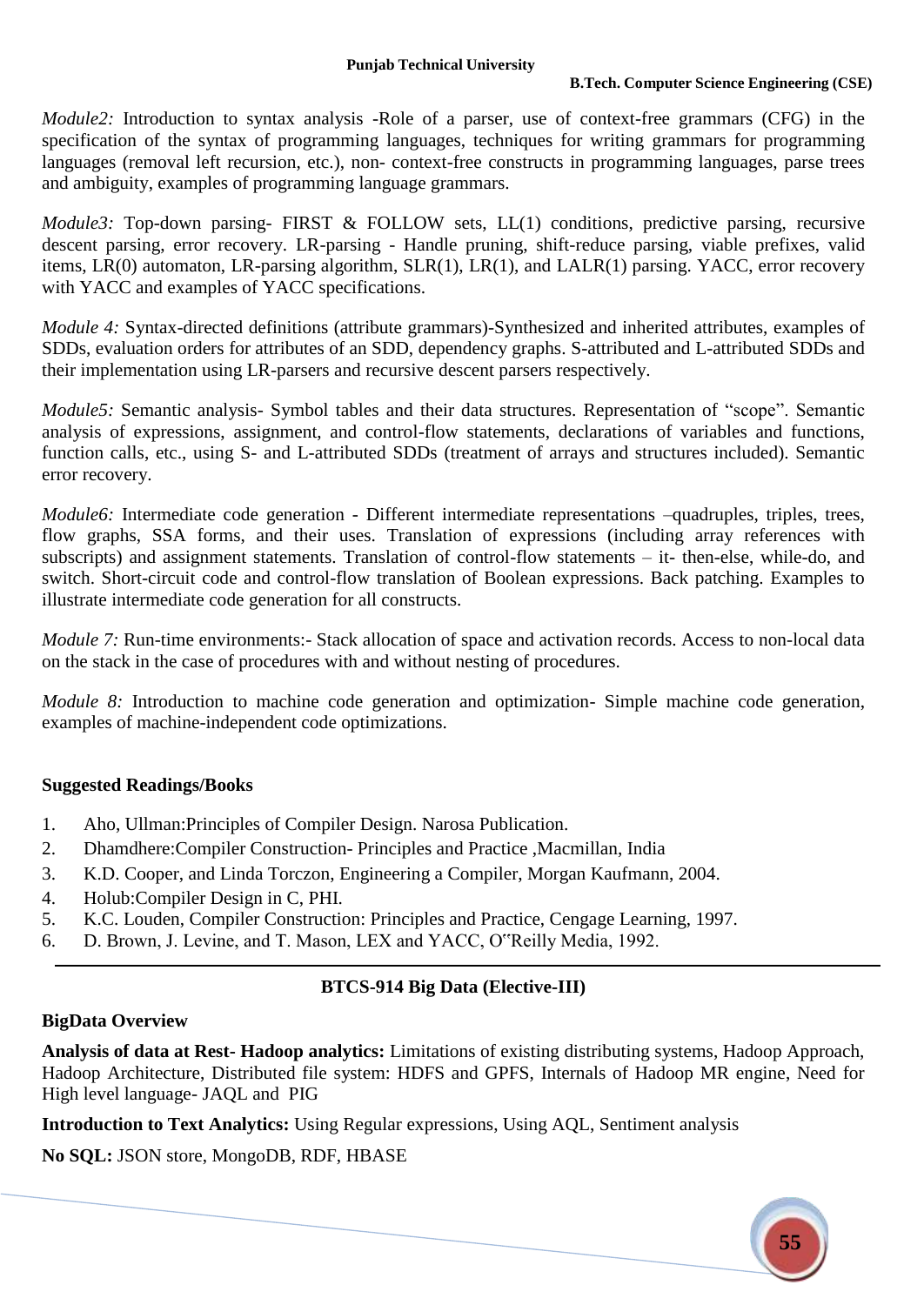**Analytics:** Clustering, Classification, Segmentation, Linear regression, ML

**Search:** Indexing and Indexing Techniques, Create inverted index using JAQL, Lab using Data Explorer

**Bundling Hadoop job:** Application, Use BI tooling to create application, Publish applications.

#### **Analysis of data in motion – Real time analytics**

**Introduction to streams computing,** Challenges/limitations of conventional Systems, Solving a real time analytics problem using conventional system, Challenges to be solved - scalability, thread pooling, etc., Understanding the challenges in handling streaming data from the real world and how to address those using stream computing**,** Benefits of stream computing in Big Data world**,** Realtime Analytics Platform(RTAP).

#### **Suggested Readings/Books**

- 1. Understanding Big Data: Analytics for Enterprise Class Hadoop and Streaming Data, by Chris Eaton, Paul Zikopoulos
- 2. Big Data Analytics: Turning Big Data into Big Money By Frank J. Ohlhorst
- 3. Ethics of Big Data By Kord Davis
- 4. Big Data, Big Analytics: Emerging Business Intelligence and Analytic Trends, By Michael Minelli, Michele Chambers, Ambiga Dhiraj

### **BTCS 915 Digital Image Processing (Elective-III)**

**Introduction to Image Processing:** Digital Image representation, Sampling & Quantization, Steps in image Processing, Image acquisition, color image representation (8)

**Image Transformation & Filtering:** Intensity transform functions, histogram processing, Spatial filtering, Fourier transforms and its properties, frequency domain filters, color models, Pseudo coloring, color transforms, Basics of Wavelet Transforms (12)

**Image Restoration:** Image degradation and restoration process, Noise Models, Noise Filters, degradation function, Inverse Filtering, Homomorphic Filtering (5)

Image Compression: Coding redundancy, Interpixel redundancy, Psychovisual redundancy, Huffman Coding, Arithmetic coding, Lossy compression techniques, JPEG Compression. (8)

**Image Segmentation & Representation:** Point, Line and Edge Detection, Thresholding, Edge and Boundary linking, Hough transforms, Region Based Segmentation, Boundary representation, Boundary Descriptors, Regional (12)

- 1. Gonzalez and Woods: Digital Image Processing ISDN 0-201-600- 781, Addison Wesley 1992.
- 2. Boyle and Thomas: Computer Vision A First Gurse 2nd Edition, ISBN 0-632-028-67X, Blackwell Science 1995.
- 3. Pakhera Malay K: Digital Image Processing and Pattern Recogination, PHI.
- 4. Trucco & Verri: Introductory Techniques for 3-D Computer Vision, Prentice Hall, Latest Edition
- 5. Low: Introductory Computer Vision and Image Processing, McGraw-Hill 1991, ISBN 0-07-707403-3.
- 6. Jain, Kasturi and Schunk: Machine Vision, McGraw-HiII. 1995 ISBN 0070320187.